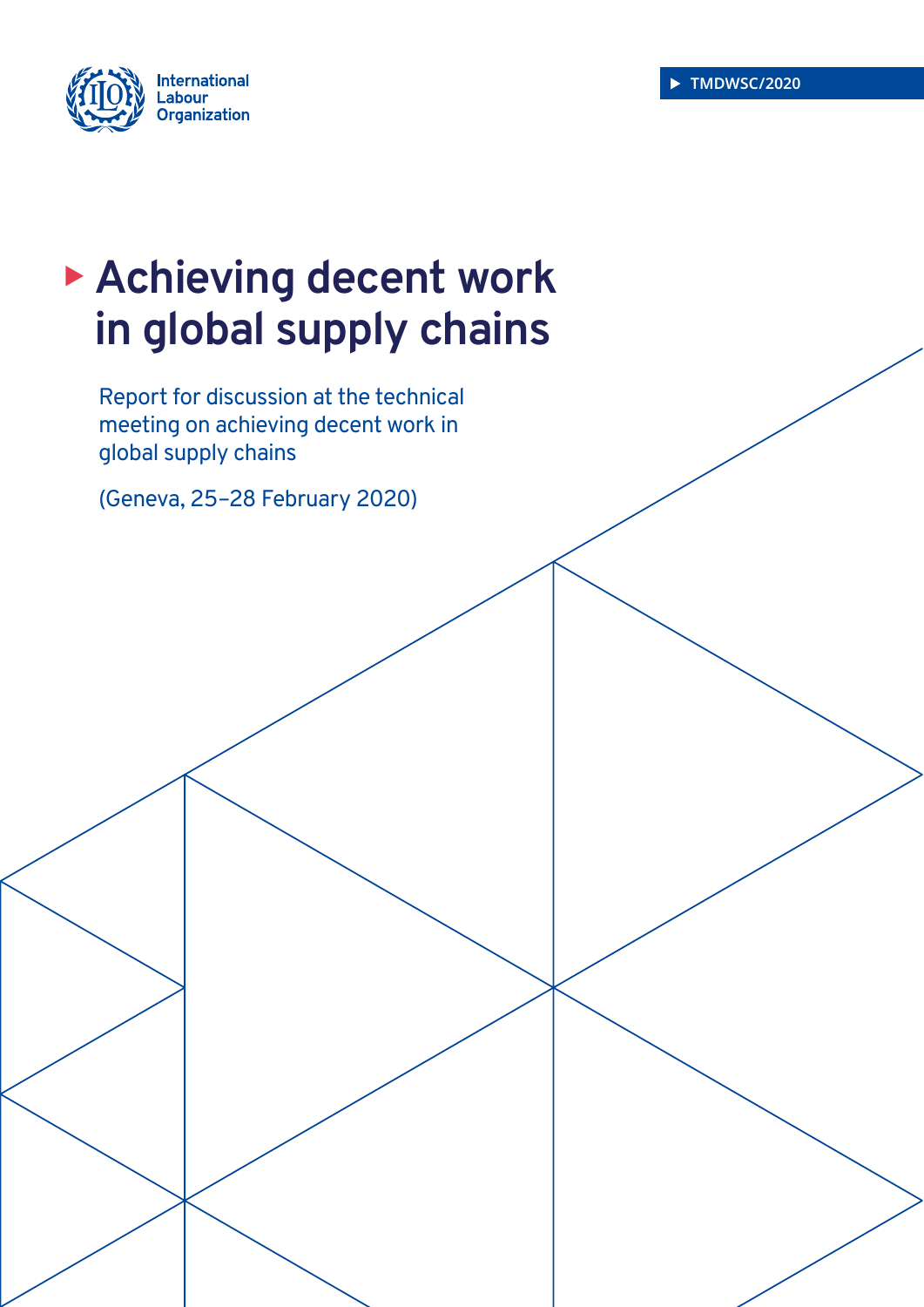#### Copyright © International Labour Organization 2020 *First edition 2020*

Publications of the International Labour Office enjoy copyright under Protocol 2 of the Universal Copyright Convention. Nevertheless, short excerpts from them may be reproduced without authorization, on condition that the source is indicated. For rights of reproduction or translation, application should be made to ILO Publications (Rights and Licensing), International Labour Office, CH-1211 Geneva 22, Switzerland, or by email: [rights@ilo.org.](mailto:rights@ilo.org) The International Labour Office welcomes such applications.

Libraries, institutions and other users registered with a reproduction rights organization may make copies in accordance with the licences issued to them for this purpose. Visit [www.ifrro.org](http://www.ifrro.org/) to find the reproduction rights organization in your country.

*Achieving decent work in global supply chains*, Report for discussion at the technical meeting on achieving decent work in global supply chains (Geneva, 25–28 February 2020), International Labour Office, Governance and Tripartism Department, Geneva, ILO, 2020.

ISBN 978-92-2-031813-3 (print) ISBN 978-92-2-031814-0 (Web pdf) ISSN (if required)

Also available in French: [*Réaliser le travail décent dans les chaînes d'approvisionnement mondiales*, Rapport soumis aux fins de discussion à la Réunion technique sur la réalisation du travail décent dans les chaînes d'approvisionnement mondiales (Genève, 25-28 février 2020), ISBN 978-92-2-031815-7 (print), ISBN 978-92-2- 0318164-4 (Web pdf), Geneva, 2020; and in Spanish: [*La consecución del trabajo decente en las cadenas mundiales de suministro*, Informe para el debate en la Reunión técnica sobre la consecución del trabajo decente en las cadenas mundiales de suministro (Ginebra, 25 a 28 de febrero de 2020)], ISBN 978-92-2-031817-1 (print), ISBN 978-92-2- 031818-8 (Web pdf), [ISSN if required], Geneva, 2020.

*ILO Cataloguing in Publication Data*

The designations employed in ILO publications, which are in conformity with United Nations practice, and the presentation of material therein do not imply the expression of any opinion whatsoever on the part of the International Labour Office concerning the legal status of any country, area or territory or of its authorities, or concerning the delimitation of its frontiers.

The responsibility for opinions expressed in signed articles, studies and other contributions rests solely with their authors, and publication does not constitute an endorsement by the International Labour Office of the opinions expressed in them.

Reference to names of firms and commercial products and processes does not imply their endorsement by the International Labour Office, and any failure to mention a particular firm, commercial product or process is not a sign of disapproval.

Information on ILO publications and digital products can be found at: [www.ilo.org/publns.](http://www.ilo.org/publns)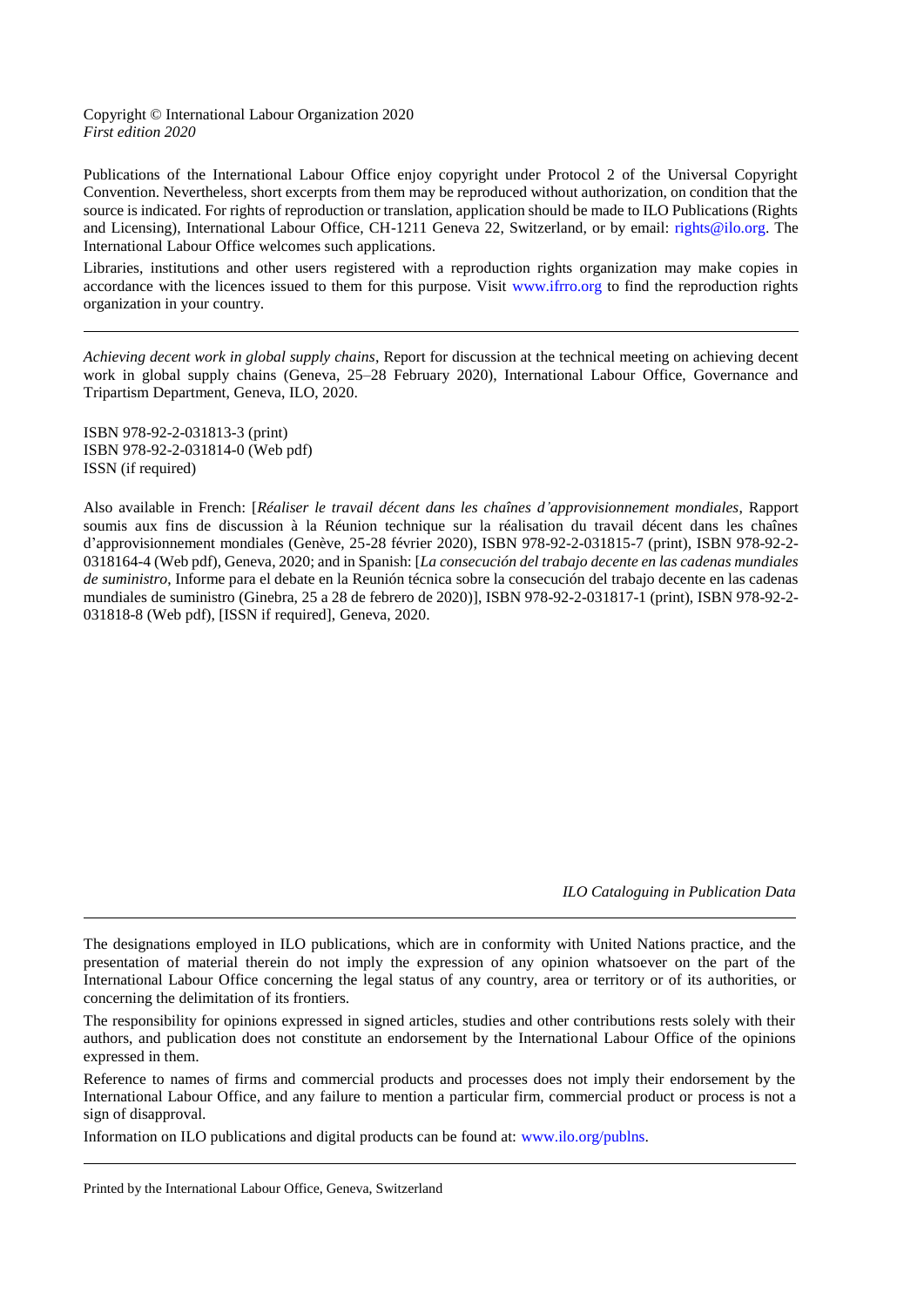# **Contents**

#### Page

|    |                                                                       | $\mathbf{1}$   |
|----|-----------------------------------------------------------------------|----------------|
|    |                                                                       | 1              |
|    |                                                                       | $\overline{4}$ |
| 1. |                                                                       | 5              |
|    |                                                                       | 5              |
|    |                                                                       | $\overline{7}$ |
|    |                                                                       | 8              |
|    |                                                                       | 10             |
|    |                                                                       | 11             |
|    |                                                                       | 13             |
|    |                                                                       | 13             |
|    |                                                                       | 14             |
| 2. |                                                                       | 14             |
|    |                                                                       | 15             |
|    |                                                                       | 15             |
|    |                                                                       | 20             |
|    |                                                                       | 21             |
|    |                                                                       | 22             |
|    |                                                                       | 24             |
|    |                                                                       | 24             |
|    |                                                                       | 26             |
|    |                                                                       | 26             |
|    |                                                                       | 27             |
|    |                                                                       | 28             |
| 3. |                                                                       | 28             |
|    |                                                                       | 31             |
|    |                                                                       | 31             |
|    |                                                                       | 34             |
|    |                                                                       | 34             |
|    | The ILO Tripartite Declaration of Principles concerning Multinational | 37             |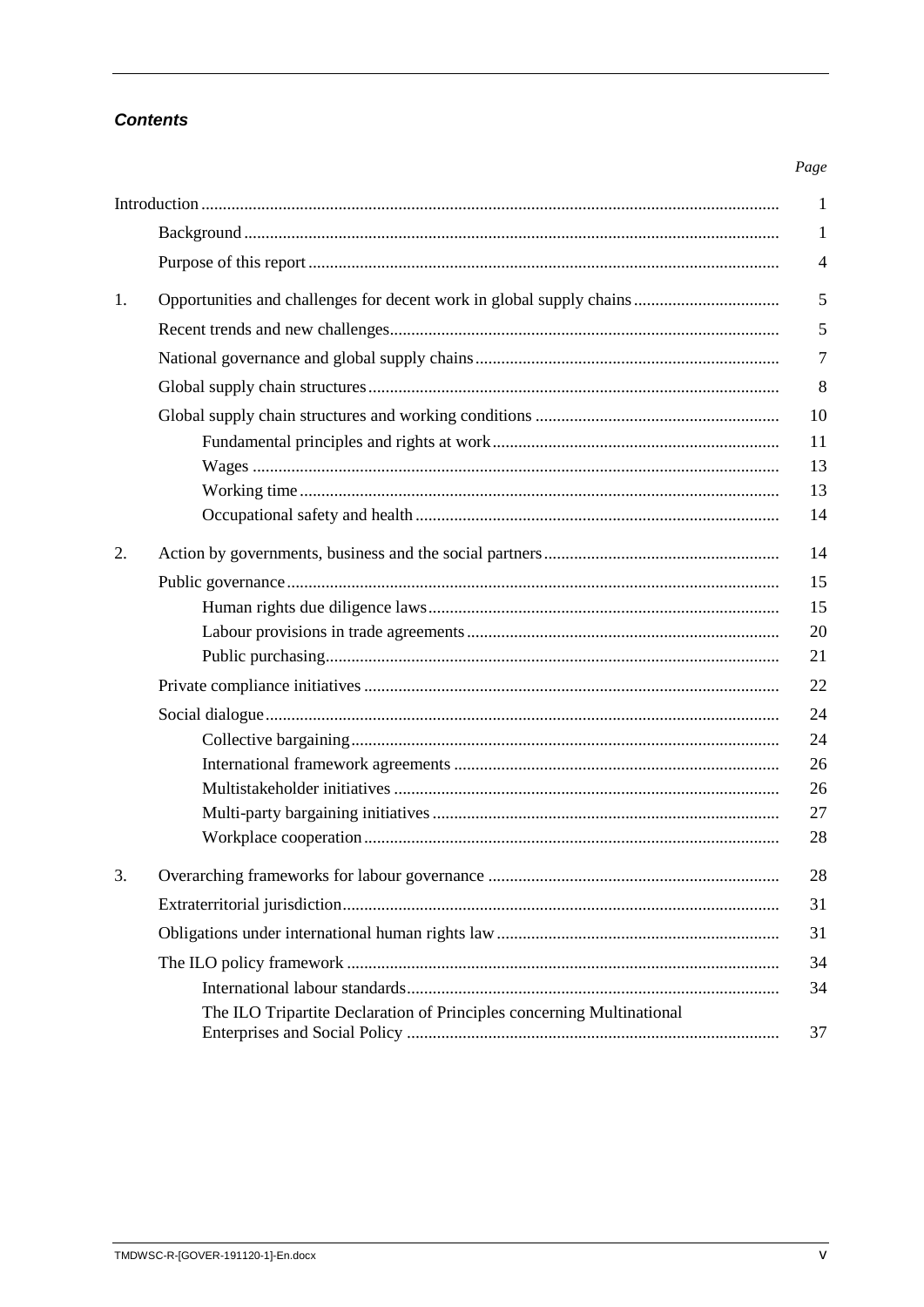|    |                                                                                                                                                     | 38 |
|----|-----------------------------------------------------------------------------------------------------------------------------------------------------|----|
|    |                                                                                                                                                     | 38 |
|    | The Organisation for Economic Co-operation and Development Guidelines                                                                               | 39 |
|    |                                                                                                                                                     | 40 |
|    | Human Rights Council resolution 26/9 concerning the elaboration of an<br>international legally binding instrument on transnational corporations and | 40 |
|    |                                                                                                                                                     | 41 |
| 4. | Guidance, programmes, measures, initiatives and standards to promote decent work                                                                    | 43 |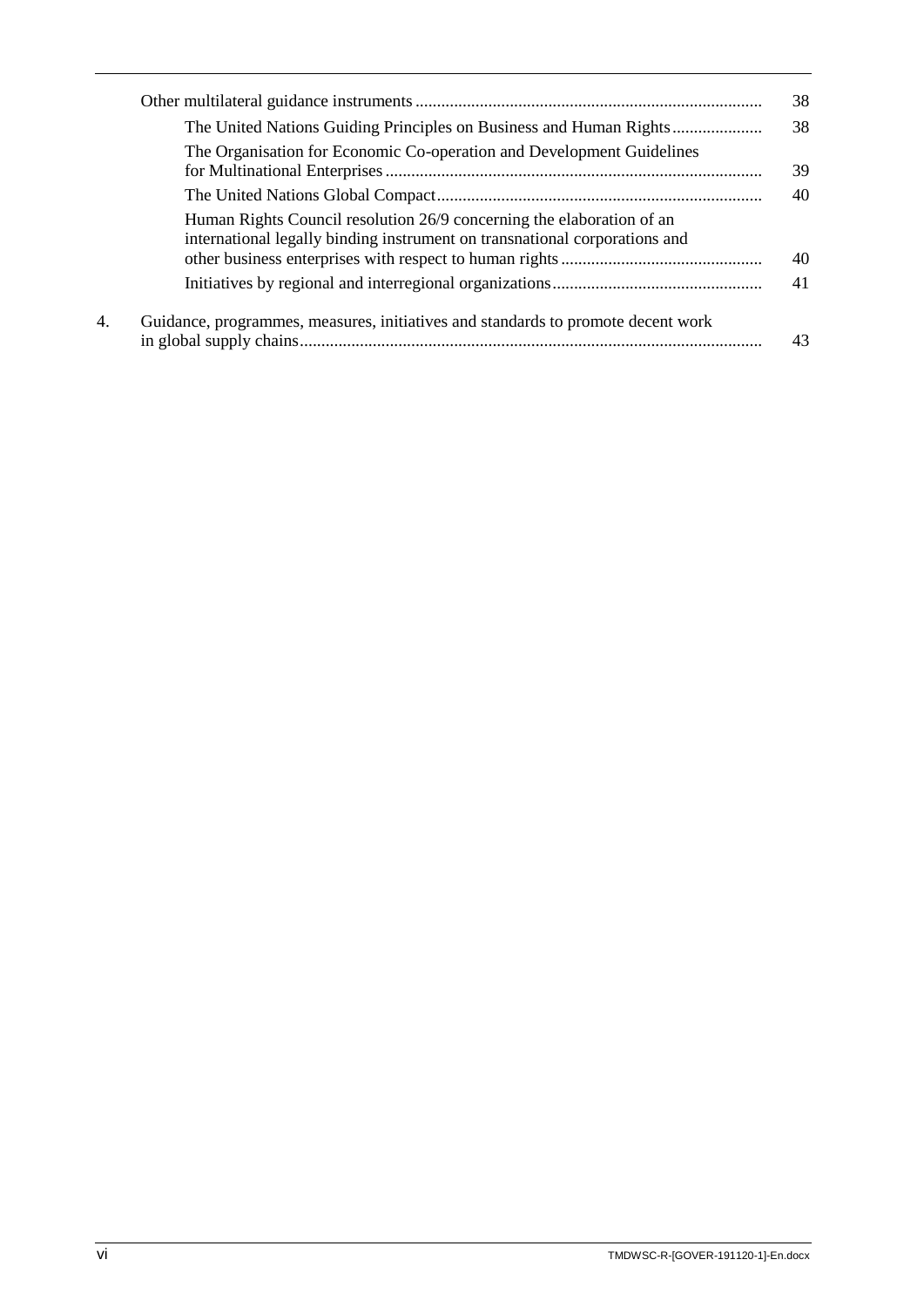# <span id="page-4-0"></span>**Introduction**

# <span id="page-4-1"></span>**Background**

- **1.** In recent years, the ILO has devoted increasing attention to the advancement of decent work in global supply chains (GSCs). The 105th Session (2016) of the International Labour Conference (the Conference) included a general discussion on GSCs.<sup>1</sup>
- **2.** The 2016 Conference conclusions concerning decent work in global supply chains (2016 conclusions) noted that GSCs have made important contributions to economic growth and development and have had a positive impact on job creation. <sup>2</sup> They also recalled that failures at all levels of these complex, diverse and fragmented GSCs have contributed to decent work deficits. The 2016 conclusions noted that some governments may have limited capacity and resources to effectively monitor and enforce compliance with regulations. They further noted that the expansion of GSCs across borders has exacerbated governance gaps.<sup>3</sup>
- **3.** The 2016 conclusions acknowledged that many stakeholders are taking action to ensure that decent work in GSCs goes hand in hand with economic development, but also that persistent decent work deficits and governance gaps must be addressed. <sup>4</sup> The 2016 conclusions thus identified roles for governments, business and the social partners.<sup>5</sup>
- **4.** Having concluded that the ILO "is best placed to lead global action for decent work in global supply chains", <sup>6</sup> an ILO programme of action 2017–21 was subsequently developed to coordinate all of the ILO's work and to provide a focused "One ILO" approach to addressing

<sup>1</sup> ILO: *[Decent work in global supply chains](https://www.ilo.org/wcmsp5/groups/public/---ed_norm/---relconf/documents/meetingdocument/wcms_468097.pdf)*, Report IV, International Labour Conference, 105th Session, Geneva, 2016.

<sup>2</sup> ILO: [Conclusions concerning decent work in global](https://www.ilo.org/wcmsp5/groups/public/---ed_norm/---relconf/documents/meetingdocument/wcms_497555.pdf) supply chains, International Labour Conference, 105th Session, Geneva, 2016, para. 1.

<sup>3</sup> ILO: Conclusions concerning decent work in global supply chains, op. cit., para. 6.

4 ILO: Conclusions concerning decent work in global supply chains, op. cit., para. 8.

<sup>5</sup> ILO: Conclusions concerning decent work in global supply chains, op. cit., paras 15–21. Among the action anticipated by governments is strengthening labour administration and inspection. This is consistent with the observation in the 2013 discussion on labour inspection and private compliance initiatives that "an efficient, robust, well-resourced and independent labour inspection mechanism is essential" – see ILO: *[Final report: Meeting of Experts on Labour Inspection and the Role of Private](https://www.ilo.org/wcmsp5/groups/public/---ed_dialogue/---lab_admin/documents/meetingdocument/wcms_235948.pdf)  [Compliance Initiatives](https://www.ilo.org/wcmsp5/groups/public/---ed_dialogue/---lab_admin/documents/meetingdocument/wcms_235948.pdf)*, Geneva, 2013, Appendix para. 12. See also Appendix, para. 14 of Governing Body document [Follow-up to the Meeting of Experts on Labour Inspection and the Role of Private](https://www.ilo.org/wcmsp5/groups/public/---ed_norm/---relconf/documents/meetingdocument/wcms_310612.pdf)  [Compliance Initiatives,](https://www.ilo.org/wcmsp5/groups/public/---ed_norm/---relconf/documents/meetingdocument/wcms_310612.pdf) Governing Body, 322nd Session, Geneva, October–November 2014, in which the Chairperson, in her summary and recommendations, expressed the hope that the results of the meeting would inform the Conference discussion on GSCs.

<sup>6</sup> ILO: [Conclusions concerning decent work in global supply chains,](https://www.ilo.org/wcmsp5/groups/public/---ed_norm/---relconf/documents/meetingdocument/wcms_497555.pdf) op. cit., para. 14.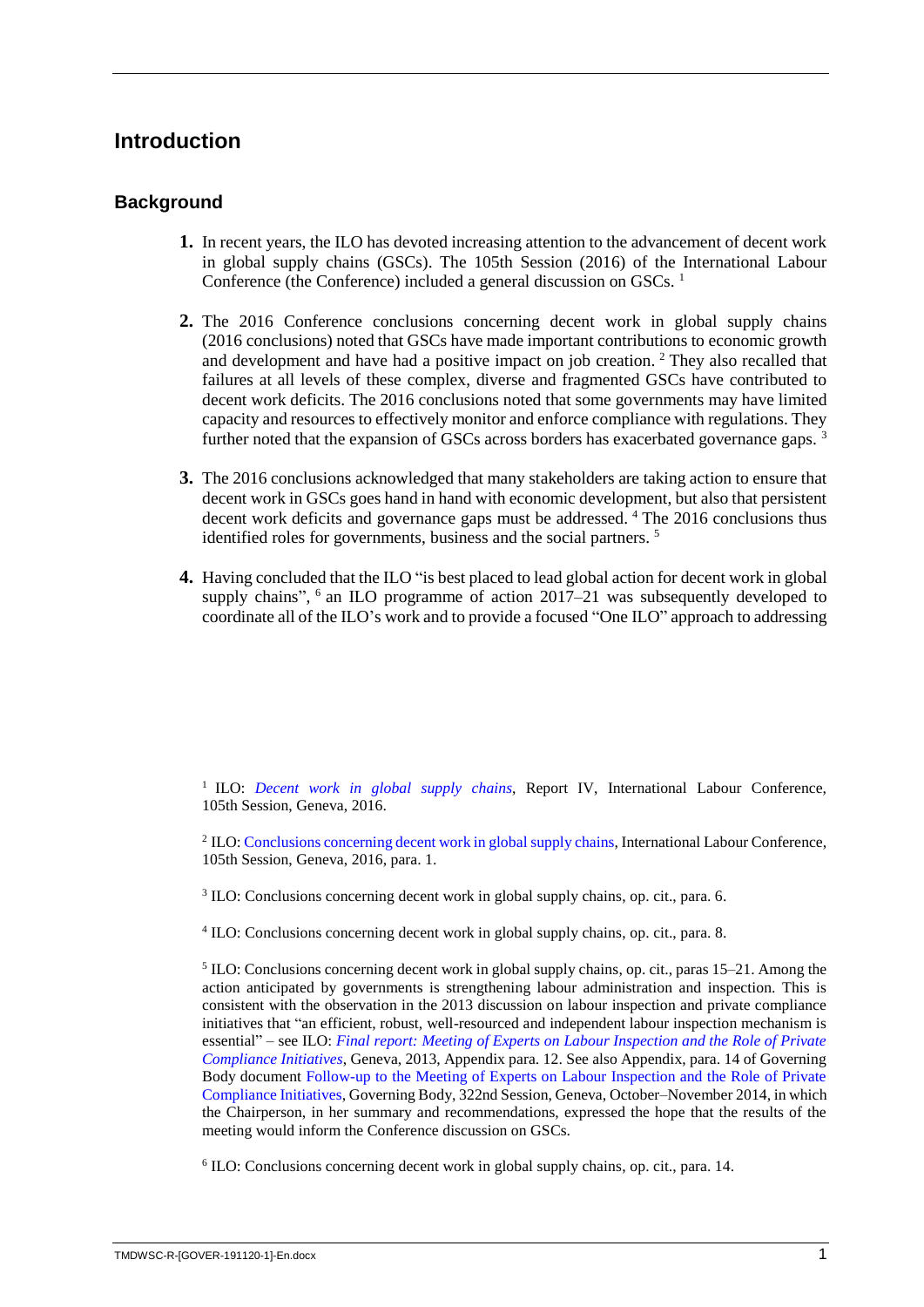decent work in GSCs. <sup>7</sup> Following the Conference discussion, the Governing Body decided that the Office should convene three further expert or technical meetings. <sup>8</sup>

- **5.** A meeting of experts on promoting decent work and protecting fundamental principles and rights at work in export processing zones (EPZs) was held in November 2017. <sup>9</sup> The meeting's conclusions noted the positive contribution that export processing zones could make to economic and social development, <sup>10</sup> the links between EPZs and GSCs, and that company sourcing strategies could have an impact on the rights of workers in EPZs in significant ways. The conclusions further noted that all companies had a responsibility to respect workers' rights, to use their leverage to take steps to ensure that the rights of workers in their supply chains were also respected, and that workers had access to remedy when their rights are violated. <sup>11</sup> The conclusions called for a key focus of the multilateral system to be better coordination among actors at national and international levels, and noted the role that international labour standards could play in helping to foster multilateral policy coherence. <sup>12</sup>
- **6.** A meeting of experts on cross-border social dialogue was held in February 2019. <sup>13</sup> The meeting conclusions noted the contribution of cross-border social dialogue among actors in supply chains to the effective implementation of the ILO Tripartite Declaration of Principles concerning Multinational Enterprises (the MNE Declaration); the United Nations Guiding Principles on Business and Human Rights: Implementing the United Nations "Protect, Respect and Remedy" Framework (the Guiding Principles on Business and Human Rights); and the Organisation for Economic Co-operation and Development Guidelines for Multinational Enterprises (the OECD Guidelines). <sup>14</sup> They acknowledged the potential of transnational company agreements to improve working conditions in supply chains, subject

<sup>7</sup> ILO: Follow-up to the resolution concerning decent work in global supply chains (general [discussion\),](https://www.ilo.org/wcmsp5/groups/public/---ed_norm/---relconf/documents/meetingdocument/wcms_534416.pdf) Governing Body, 328th Session, Geneva, October–November 2016; ILO: *[Mid-term](https://www.ilo.org/wcmsp5/groups/public/---ed_norm/---relconf/documents/meetingdocument/wcms_722485.pdf)  [report on the implementation of the ILO programme of action on decent work in global supply chains](https://www.ilo.org/wcmsp5/groups/public/---ed_norm/---relconf/documents/meetingdocument/wcms_722485.pdf)*, Governing Body, 337th Session, Geneva, October–November 2019.

8 ILO: *Mid-term report on the implementation of the ILO programme of action on decent work in global supply chains*, op. cit.

9 ILO: *[Promoting decent work and protecting fundamental principles and rights at work in export](https://www.ilo.org/wcmsp5/groups/public/---ed_emp/---emp_ent/---ifp_seed/documents/publication/wcms_584474.pdf)  [processing zones](https://www.ilo.org/wcmsp5/groups/public/---ed_emp/---emp_ent/---ifp_seed/documents/publication/wcms_584474.pdf)*, Report for discussion at the Meeting of Experts to Promote Decent Work and Protection of Fundamental Principles and Rights at Work for Workers in Export Processing Zones, Geneva, 2017.

<sup>10</sup> ILO: Conclusions to promote decent work and protection of fundamental principles and rights at [work for workers in EPZs](https://www.ilo.org/wcmsp5/groups/public/---ed_emp/---emp_ent/---ifp_seed/documents/publication/wcms_605081.pdf)*,* Tripartite Meeting of Experts to Promote Decent Work and Protection of Fundamental Principles and Rights at Work for Workers in Export Processing Zones (EPZs), Geneva, 2017, para. 4.

<sup>11</sup> ILO: Conclusions to promote decent work and protection of fundamental principles and rights at [work for workers in EPZs](https://www.ilo.org/wcmsp5/groups/public/---ed_emp/---emp_ent/---ifp_seed/documents/publication/wcms_605081.pdf)*,* op. cit., para. 11, with reference to the Guiding Principles on Business and Human Rights and the MNE Declaration.

<sup>12</sup> ILO: Conclusions to promote decent work and protection of fundamental principles and rights at work for workers in EPZs*,* op. cit., para 11, para. 17.

<sup>13</sup> ILO: *[Cross-border social dialogue](https://www.ilo.org/wcmsp5/groups/public/---ed_dialogue/---dialogue/documents/meetingdocument/wcms_663780.pdf)*, Report for discussion at the Meeting of Experts on Cross-border Social Dialogue, Geneva, 2019.

<sup>14</sup> ILO: Meeting of experts on cross-border social dialogue, Geneva, 12–15 February 2019, [Conclusions,](https://www.ilo.org/wcmsp5/groups/public/---ed_dialogue/---dialogue/documents/meetingdocument/wcms_700599.pdf) Geneva, 2019, para. 5.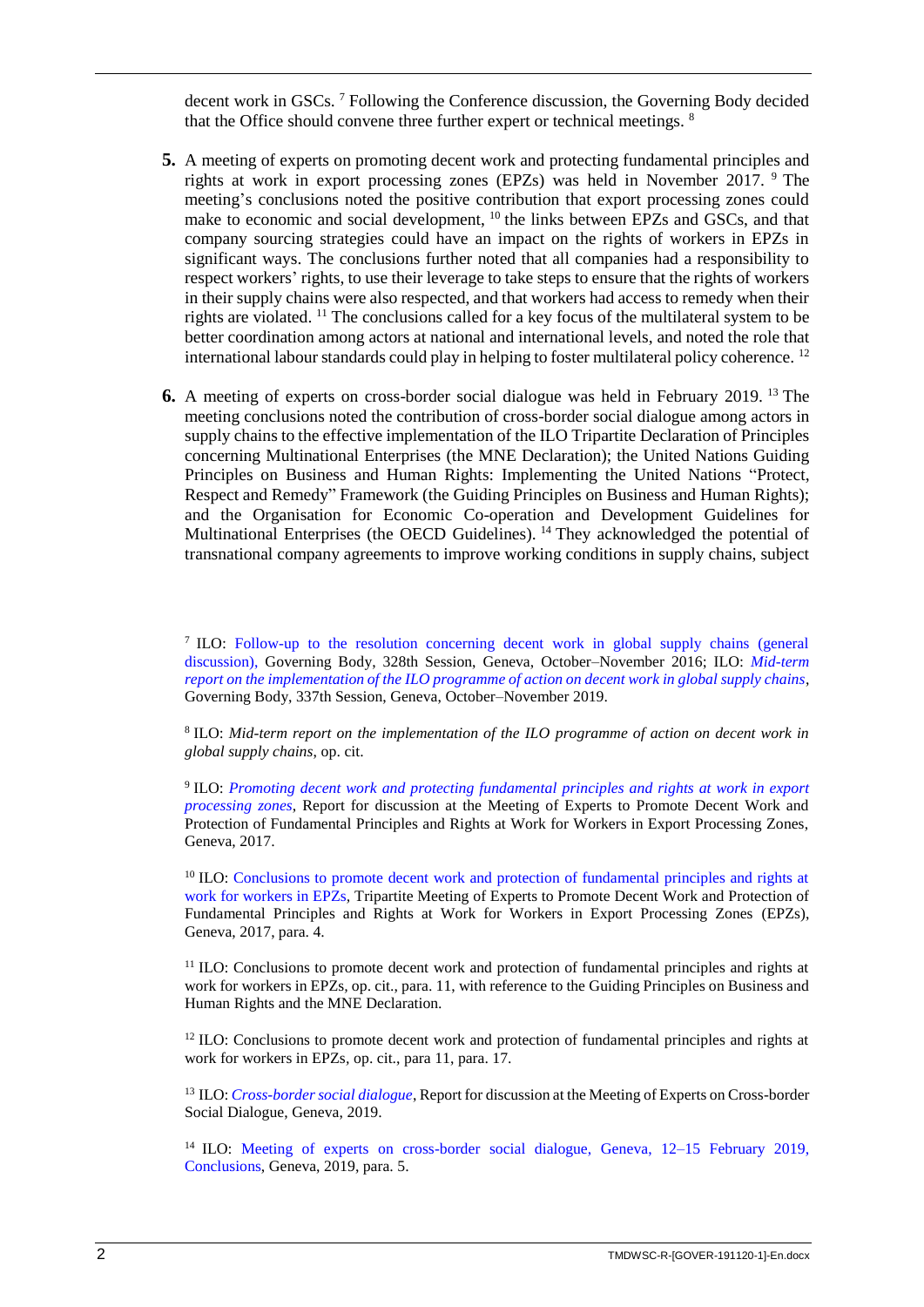to the quality of labour administration. <sup>15</sup> They reiterated the important role of the ILO, not least in developing a compendium of good practices on cross-border social dialogue, including on how they could contribute to due diligence processes, <sup>16</sup> and in supporting and facilitating, upon joint request, the negotiation and follow-up of international framework agreements (IFAs), in keeping with paragraph 23(c) of the 2016 conclusions. <sup>17</sup>

- **7.** The ILO has considered decent work in GSCs in other contexts. The conclusions of the 2017 second recurrent discussion on fundamental principles and rights at work called on the ILO to mainstream fundamental principles and rights at work into its activities related to GSCs. <sup>18</sup> The conclusions concerning the second recurrent discussion on social dialogue and tripartism in 2018 noted that GSCs could be an engine of development and increase opportunities for men and women to transition to formality. They also noted that failures within GSCs had contributed to decent work deficits.<sup>19</sup> The conclusions therefore called on member States to provide an enabling environment for and to promote, where appropriate, cross-border social dialogue to foster decent work, including for vulnerable groups of workers in GSCs. <sup>20</sup>
- **8.** The ILO Centenary Declaration for the Future of Work (the Centenary Declaration) calls on the ILO to direct efforts to ensuring that diverse forms of work arrangements, production and business models, including in domestic and global supply chains, leverage opportunities for social and economic progress, provide for decent work and are conducive to full, productive and freely chosen employment. <sup>21</sup> The Centenary Declaration also notes that the ILO will assist its Members in the ratification and effective application of standards, and that all Members should work towards the ratification and implementation of the ILO fundamental Conventions. <sup>22</sup>
- **9.** The work of the Office on GSCs subsequent to the 2016 Conference discussion has been coordinated under the ILO programme of action on global supply chains.

<sup>15</sup> ILO: Meeting of experts on cross-border social dialogue, Geneva, 12-15 February 2019, Conclusions, op. cit., para. 9.

<sup>16</sup> ILO: Meeting of experts on cross-border social dialogue, Geneva, 12–15 February 2019, Conclusions, op. cit., para. 14 B.i.

<sup>17</sup> ILO: Meeting of experts on cross-border social dialogue, Geneva,  $12-15$  February 2019, Conclusions, op. cit., para. 14 B.viii.

<sup>18</sup> ILO: Reports of the Committee for Fundamental Principles and Rights at Work: Resolution and [Conclusions submitted for adoption by the Conference,](https://www.ilo.org/wcmsp5/groups/public/---ed_norm/---relconf/documents/meetingdocument/wcms_558366.pdf) International Labour Conference, 106th Session, Geneva, 2017.

<sup>19</sup> ILO: [Reports of the Recurrent Discussion Committee: Social dialogue and tripartism: Resolution](https://www.ilo.org/wcmsp5/groups/public/---ed_norm/---relconf/documents/meetingdocument/wcms_631652.pdf)  [and conclusions submitted for adoption by the Conference](https://www.ilo.org/wcmsp5/groups/public/---ed_norm/---relconf/documents/meetingdocument/wcms_631652.pdf)*,* International Labour Conference, 107th Session, Geneva, 2018, "Guiding principles and context", last paragraph on p. 4.

<sup>20</sup> ILO: [Reports of the Recurrent Discussion Committee: Social dialogue and tripartism: Resolution](https://www.ilo.org/wcmsp5/groups/public/---ed_norm/---relconf/documents/meetingdocument/wcms_631652.pdf)  [and conclusions submitted for adoption by the Conference,](https://www.ilo.org/wcmsp5/groups/public/---ed_norm/---relconf/documents/meetingdocument/wcms_631652.pdf) op. cit., para. 3(o).

<sup>21</sup> ILO: *ILO Centenary Declaration for the Future of Work*, International Labour Conference, 108th Session, Geneva, 2019, para. II A.(xii).

<sup>22</sup> ILO: *ILO Centenary Declaration for the Future of Work*, op. cit., para. IV A. and B.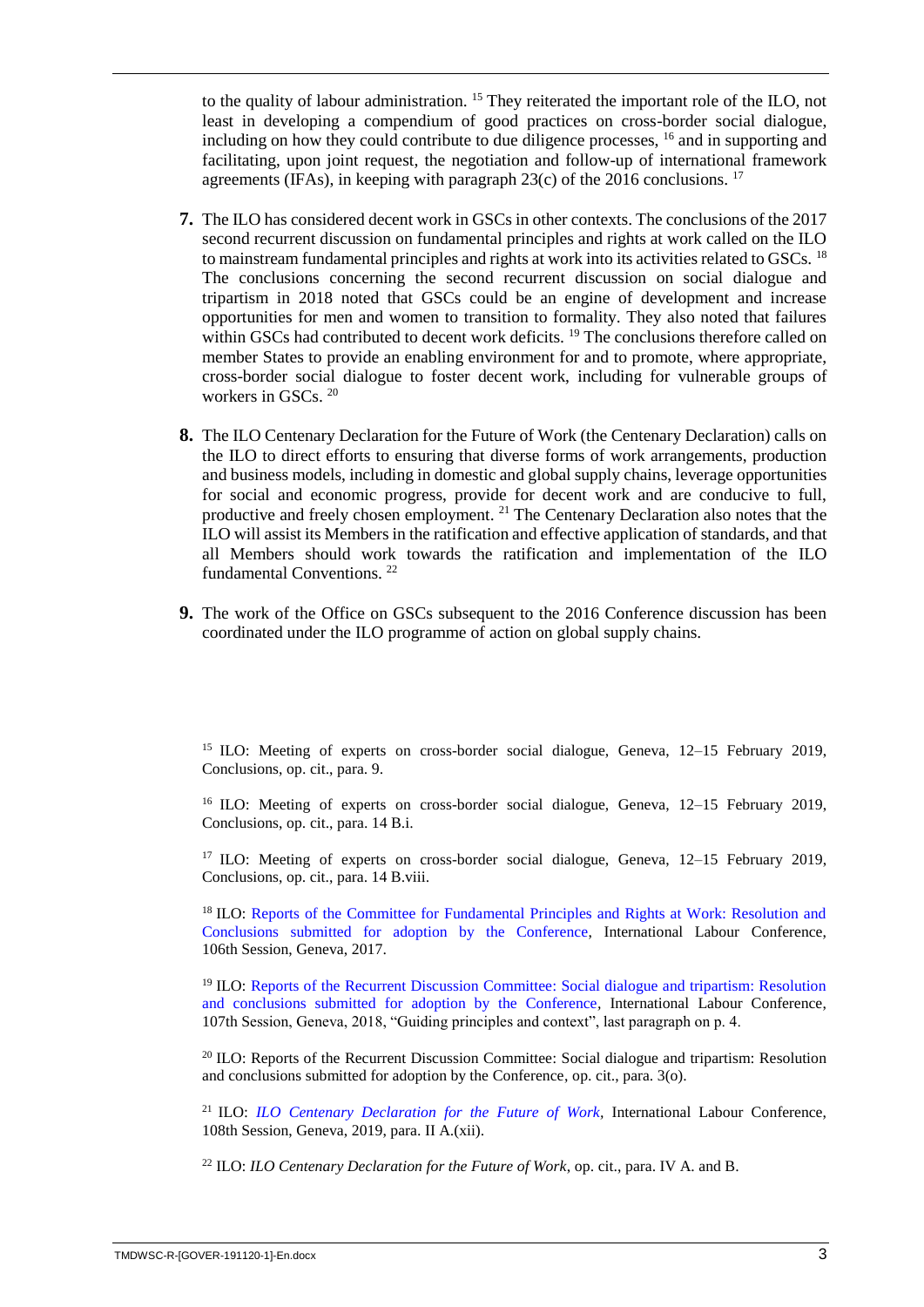#### <span id="page-7-0"></span>**Purpose of this report**

- **10.** The purpose of this report is to facilitate discussion in the third meeting subsequent to the 2016 Conference discussion. In June 2019, the Governing Body determined that it should be a technical meeting. In November 2019, the Governing Body approved the title of the meeting as *Achieving Decent Work in Global Supply Chains*, on the understanding that the debate on the report submitted to the Conference in 2016 would not be reopened.  $^{23}$
- **11.** The technical meeting is to be held pursuant to paragraph 25 of the 2016 conclusions. Paragraph 25 reads as follows:

25. There is concern that current ILO standards may not be fit for purpose to achieve decent work in global supply chains. Therefore, the ILO should review this issue and convene, as soon as appropriate, by decision of the Governing Body, a technical tripartite meeting or a meeting of experts to:

- (a) Assess the failures which lead to decent work deficits in global supply chains.
- (b) Identify the salient challenges of governance to achieving decent work in global supply chains.
- (c) Consider what guidance, programmes, measures, initiatives or standards are needed to promote decent work and/or facilitate reducing decent work deficits in global supply chains.
- **12.** This report builds on previous ILO reports and discussions on the topic and incorporates as far as possible the most recent analysis and research. First, the report examines the evolution and variety of GSC trade flows around the world. It then considers the different ways that GSCs may be structured and the circumstances in which they are associated with decent work deficits. Second, it reviews the action taken by governments, business and the social partners to advance decent work in GSCs. Third, the report critically assesses frameworks for labour governance that encompass GSCs. The report concludes by considering the guidance, programmes, measures, initiatives and standards that may be needed to promote decent work and/or facilitate reducing decent work deficits in GSCs.
- **13.** Notwithstanding the macro-level complexities of GSCs and international trade, international labour standards establish the framework for ensuring that relationships between employers and workers are grounded in the fundamental principles and rights at work. As the Centenary Declaration recognizes: "at a time of transformative change in the world of work, … the setting, promotion, ratification and supervision of international labour standards is of fundamental importance to the ILO".  $24$

<sup>23</sup> ILO: [Composition, agenda and programme of standing bodies and meetings,](https://www.ilo.org/wcmsp5/groups/public/---ed_norm/---relconf/documents/meetingdocument/wcms_725410.pdf) Governing Body, 337th Session, Geneva, October–November 2019.

<sup>24</sup> ILO: *ILO Centenary Declaration for the Future of Work*, op. cit., paras I A. and IV A.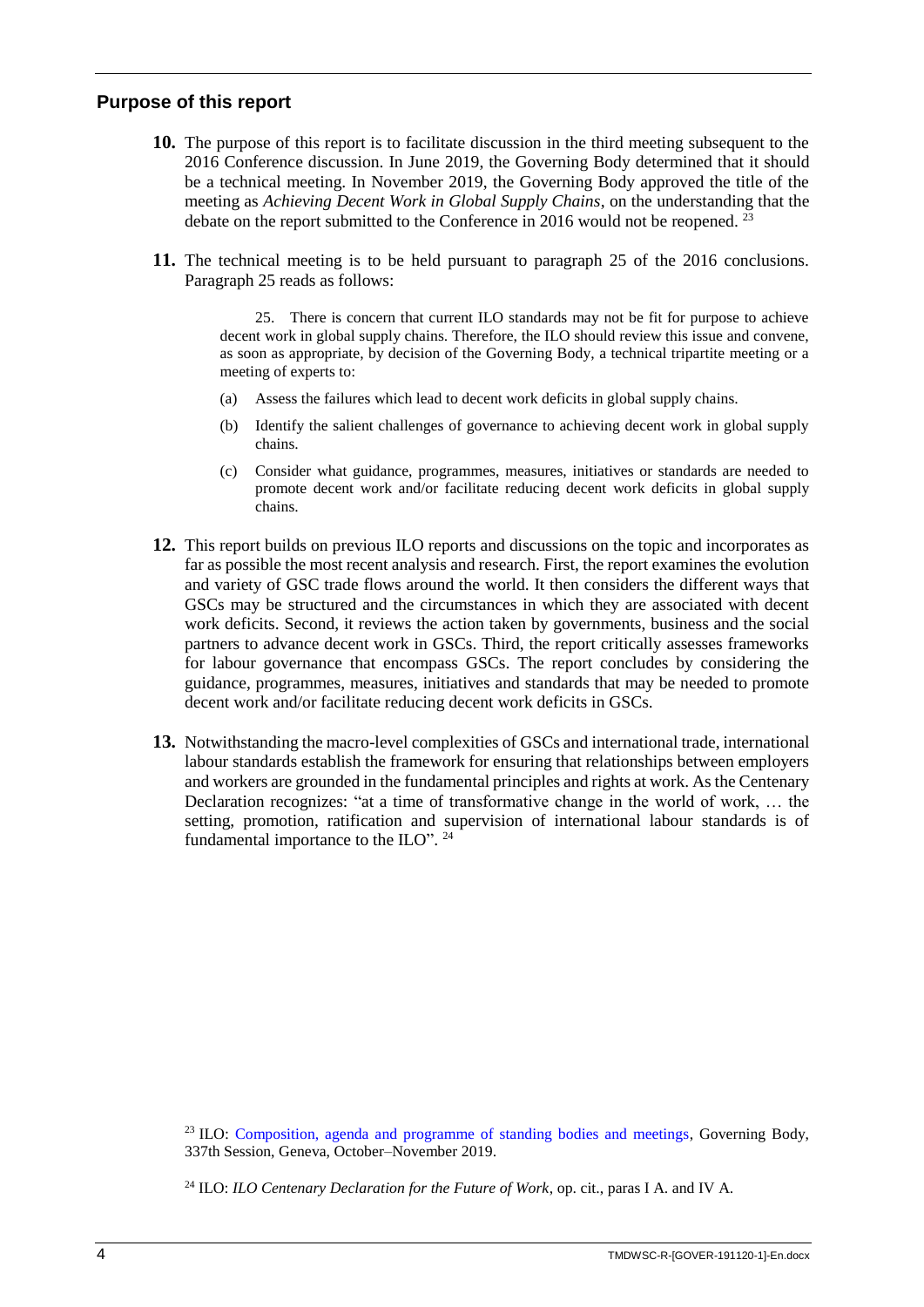# <span id="page-8-0"></span>**1. Opportunities and challenges for decent work in global supply chains**

# <span id="page-8-1"></span>**Recent trends and new challenges**

**14.** As highlighted in the 2016 conclusions, the evolution of GSCs over the twentieth century and in recent decades has resulted in both positive and negative outcomes for decent work, depending on the nature of the supply chain (including location and sector). Positive effects on job creation need to be considered alongside potential decent work deficits, in addition to the negative impact of offshoring. In the case of labour-intensive sectors, such as garments, participation in GSCs has supported women's entry into the workforce;  $25$ however, GSCs can also perpetuate gender inequalities insofar as women tend to be in lower value-added sectors than men, which have worse working conditions.

#### **Potential effects of GSCs on decent work**

| <b>Positive</b>                                                                                       | <b>Negative</b>                                                                                                                              |  |
|-------------------------------------------------------------------------------------------------------|----------------------------------------------------------------------------------------------------------------------------------------------|--|
| Job creation through direct and indirect impact<br>(multiplier effects)                               | Job displacement due to offshoring<br>Poor working conditions/lack of workers' rights                                                        |  |
| Support for women's participation, particularly in<br>labour-intensive sectors (for example garments) | Perpetuation of gender inequalities<br>Wage pressures due to location decisions by<br>$\blacksquare$<br>foreign investors/export competition |  |
| Higher wages                                                                                          |                                                                                                                                              |  |
| Technology diffusion                                                                                  | Skill bias                                                                                                                                   |  |
| Reduction in between-country inequalities                                                             | Increased within-country inequalities                                                                                                        |  |

- **15.** Overall, participation in GSCs, as found for trade in general, benefits certain groups more than others and, hence, can contribute to greater within-country inequalities (although it has also contributed to a reduction in between-country inequalities). Therefore, while, on average, GSCs can improve economic growth and propel incomes, there are real distributional concerns in both advanced and developing economies.
- **16.** GSCs are evolving due to changes in the global economy, technological progress and other factors. Key trends since the 2016 Conference discussion on GSCs include: (1) further slowdown in the global economy and trade; (2) shifting trade patterns to more regionalization and greater South–South flows; and (3) increasing servicification of GSCs.
- **17.** Hit by trade tensions, growth in world merchandise trade fell in 2018 to 3.0 per cent, down from a short-lived burst in 2017 when growth reached 4.6 per cent.  $26$  World Trade Organization forecasts that growth in global trade is likely to remain subdued in 2019 and 2020. From 2010 to 2017, growth of GSC participation <sup>27</sup> averaged just 1 per cent in

<sup>25</sup> World Bank Group: *[World Development Report 2020: Trading for Development in the Age of](https://www.worldbank.org/en/publication/wdr2020)  [Global Value Chains](https://www.worldbank.org/en/publication/wdr2020)*, 2020, pp. 3–4.

<sup>26</sup> World Trade Organization: *[World Trade Statistical Review 2019.](https://www.wto.org/english/res_e/statis_e/wts2019_e/wts2019_e.pdf)*

<sup>27</sup> United Nations Conference on Trade and Development (UNCTAD): *[World Investment Report](https://unctad.org/en/PublicationsLibrary/wir2018_en.pdf)  [2018: Investment and New Industrial Policies](https://unctad.org/en/PublicationsLibrary/wir2018_en.pdf)*, New York and Geneva, 2018.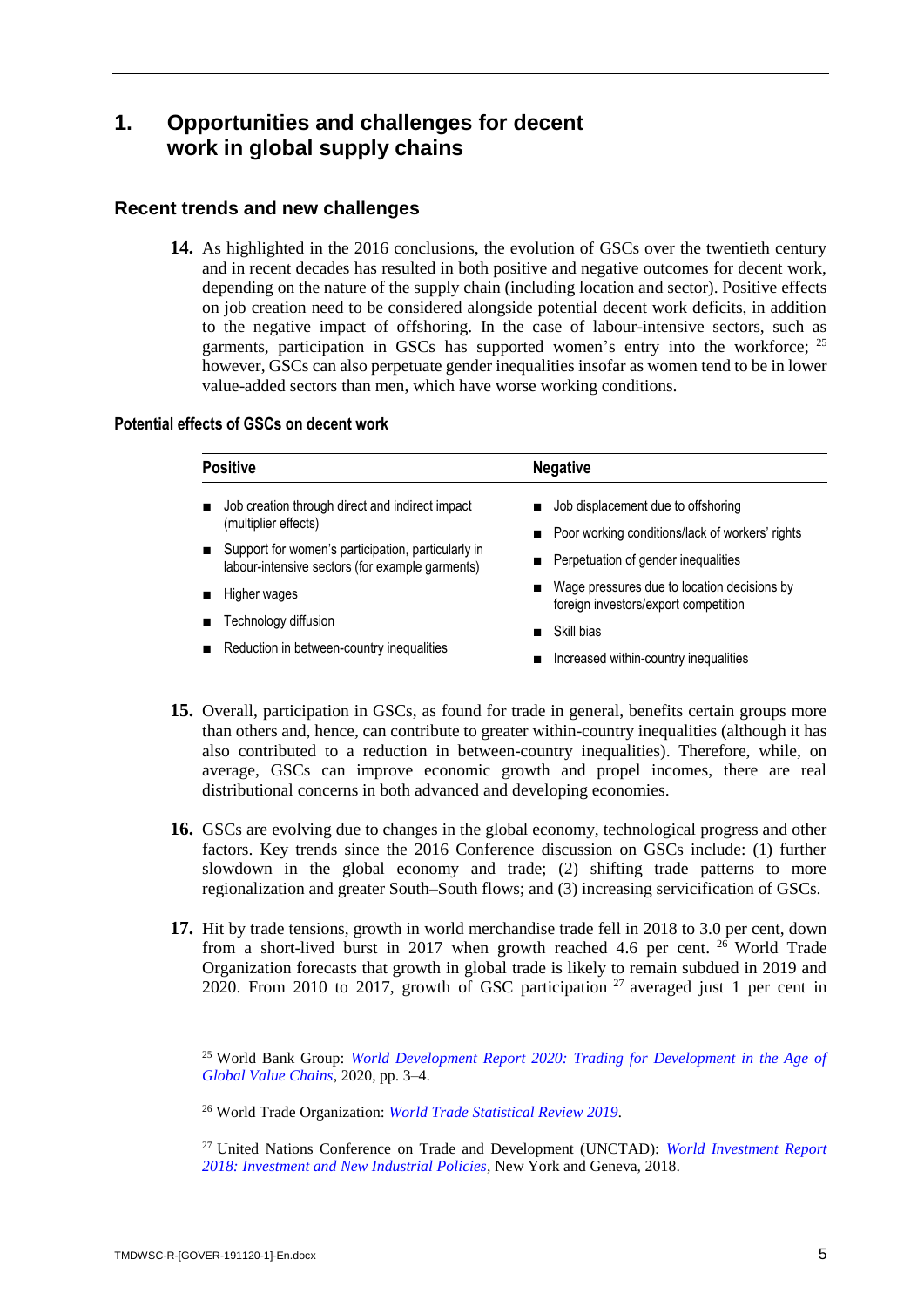developed economies and 3 per cent in developing countries, which is far lower than the expansion witnessed in 2000–10 when GSC participation grew at double-digit rates.

- **18.** The fragmentation of production across the globe is a defining feature of GSCs, but participation in GSCs is not evenly distributed. The GSC participation rate in 2017 varied considerably across different regions, ranging from 34 per cent in the Caribbean to 61 per cent in East Asia. The growth in regional supply chains has propelled growth in South–South trade. <sup>28</sup> In 2017, South–South trade reached US\$4.9 trillion – not far off the amount of North–North trade. <sup>29</sup>
- **19.** Since the mid-2000s, the majority of trade in most developing countries has flowed to other developing countries, rather than to the developed North. Thus trade has become "polycentric". <sup>30</sup> In fact, demand from emerging economies will surpass demand in developed economies over the coming decades. <sup>31</sup> The regionalization of GSCs and the rise of South–South trade has been a positive force for economic growth and job creation in a number of countries, particularly for countries in Asian regional supply chains. However, it potentially poses challenges for social development, depending on adherence to international labour standards,  $32$  and national capacities to enforce labour regulation protecting workers in enterprises participating in GSCs.
- **20.** At the same time, trade in services has increased over recent decades with its share in valueadded in trade increasing from 31 per cent in 1980 to 43 per cent in 2009.<sup>33</sup> Digitalization is fundamentally transforming the global services architecture. While digital labour platforms have created new flexible job opportunities for workers with access to a stable internet connection, they have simultaneously created more cross-border governance challenges for governments. <sup>34</sup>
- 21. The export of services and the servicification of the manufacturing sector offer considerable opportunities for participation in GSCs. However, services exports tend to be skill-biased and will, therefore, offer fewer opportunities for lower-skilled workers. <sup>35</sup>

<sup>28</sup> J. Lee: *[Global supply chain dynamics and labour governance: Implications for social upgrading](https://www.ilo.org/wcmsp5/groups/public/---dgreports/---inst/documents/publication/wcms_480957.pdf)*, ILO Research Paper No. 14, Geneva, 2016.

<sup>29</sup> UNCTAD: *[Key Statistics and Trends in International Trade 2018: International Trade Rebounds,](https://unctad.org/en/pages/PublicationWebflyer.aspx?publicationid=2446)*  Geneva, 2019.

<sup>30</sup> R. Horner and K. Nadvi: ["Global value chains and the rise of the Global South: Unpacking twenty](https://onlinelibrary.wiley.com/doi/full/10.1111/glob.12180)[first century polycentric trade"](https://onlinelibrary.wiley.com/doi/full/10.1111/glob.12180) in *Global Networks*, 2018, Vol. 18, No. 2, p. 213.

<sup>31</sup> McKinsey Global Institute: *[Globalization in Transition: The Future of Trade and Value Chains](https://www.mckinsey.com/~/media/McKinsey/Featured%20Insights/Innovation/Globalization%20in%20transition%20The%20future%20of%20trade%20and%20value%20chains/MGI-Globalization%20in%20transition-The-future-of-trade-and-value-chains-Full-report.ashx)*, 2019.

 $32$  Lee, op. cit.

<sup>33</sup> D. Dollar: *[How global value chains open opportunities for developing countries](https://www.brookings.edu/blog/order-from-chaos/2019/04/15/how-global-value-chains-open-opportunities-for-developing-countries/)*, Brookings, 15 April 2019.

<sup>34</sup> J. Berg, M. Cherry and U. Rani: "Digital labour platforms: A need for international regulation", in *Revista de Economía Laboral*, 2020 (forthcoming).

<sup>35</sup> D. Rodrik: *[New Technologies, Global Value Chains, and Developing Economies](https://www.nber.org/papers/w25164.pdf)*, NBER Working Paper No. 25164, 2018.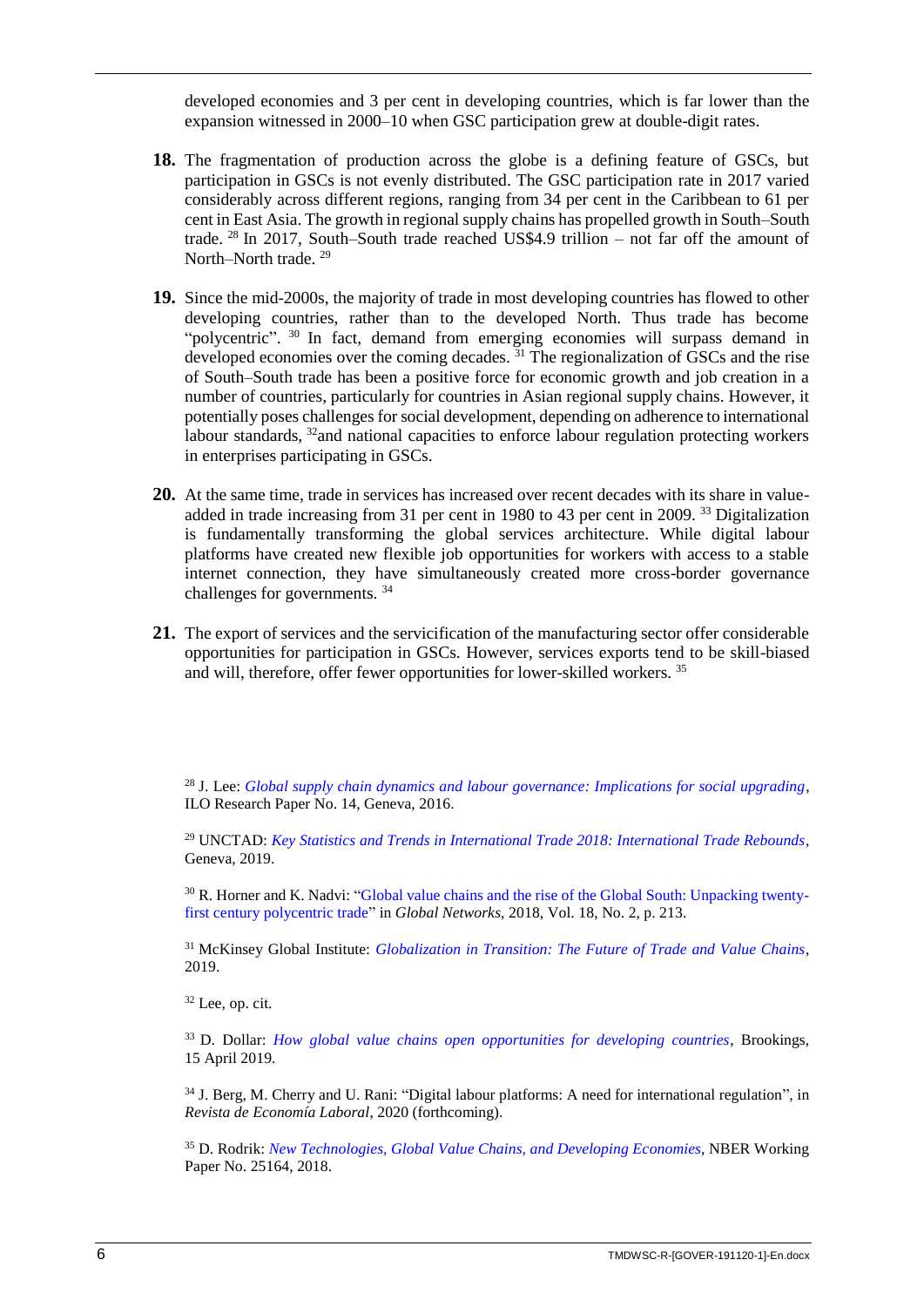**22.** Changes in GSCs and the volume of trade flows through them are significant beyond their economic and geographic impact. They raise important questions about how properly to assess the failures that lead to decent work deficits in GSCs, and how to identify the salient governance challenges. In particular, these shifts have major implications for established models of regulation to advance decent work in GSCs: it cannot be assumed that member States or multinational enterprises from the Global South can or will act in the future as those in the Global North have done in the past.

# <span id="page-10-0"></span>**National governance and global supply chains**

- **23.** There are many possible definitions for GSCs. Much of the literature refers to global production networks and to global value chains.
- **24.** One definition of a global value chain is "the series of stages in the production of a product or service for sale to consumers." This definition focuses on the process of production: it does not cover the various economic structures that a global value chain may take. <sup>36</sup> Another definition is "the full range of activities that firms, farmers and workers carry out to bring a product or service from its conception to its end use, recycling or reuse."<sup>37</sup> Again, this definition focuses on the process of production, and is neutral about the economic structures that a global value chain may take.
- **25.** The ILO has used several different definitions of a GSC:
	- "demand-supply relationships that arise from the fragmentation of production across borders, where different tasks of a production process are performed in two or more countries;" 38
	- "the cross-border organization of the activities required to produce goods or services and bring them to consumers through inputs and various phases of development, production and delivery" which "includes the increasingly predominant model of international sourcing where the engagement of lead firms is defined by the terms and conditions of contractual or sometimes tacit arrangements with their suppliers and subcontracted firms for specific goods, inputs and services;" 39 and
	- "goods and services that cross international borders for consumption or as inputs for further production." 40

<sup>36</sup> World Bank Group: *World Development Report 2020*, op. cit., p. 17.

<sup>37</sup> S. Ponte. G. Gereffi and G. Raj-Reichert: ["Introduction to the Handbook on Global Value Chains"](https://www.e-elgar.com/shop/eep/preview/book/isbn/9781788113779/), in S. Ponte, G. Gereffi and G. Raj-Reichert (eds): *Handbook on Global Value Chains*, Edward Elgar Publishing, 2019, pp. 1–2.

<sup>38</sup> ILO: *[World Employment and Social Outlook 2015: The changing nature of jobs](https://www.ilo.org/wcmsp5/groups/public/---dgreports/---dcomm/---publ/documents/publication/wcms_368626.pdf)*, ILO Research Department, Geneva, 2015, p. 132.

<sup>39</sup> ILO: *Decent work in global supply chains*, op. cit., para. 5.

<sup>40</sup> ILO, Organisation for Economic Co-operation and Development (OECD), International Organization for Migration (IOM), and UNICEF: *[Ending child labour, forced labour and human](http://www.oecd.org/fr/corruption/ending-child-labour-forced-labour-and-human-trafficking-in-global-supply-chains.htm)  [trafficking in global supply chains](http://www.oecd.org/fr/corruption/ending-child-labour-forced-labour-and-human-trafficking-in-global-supply-chains.htm)*, 2019, p. 2, box 1.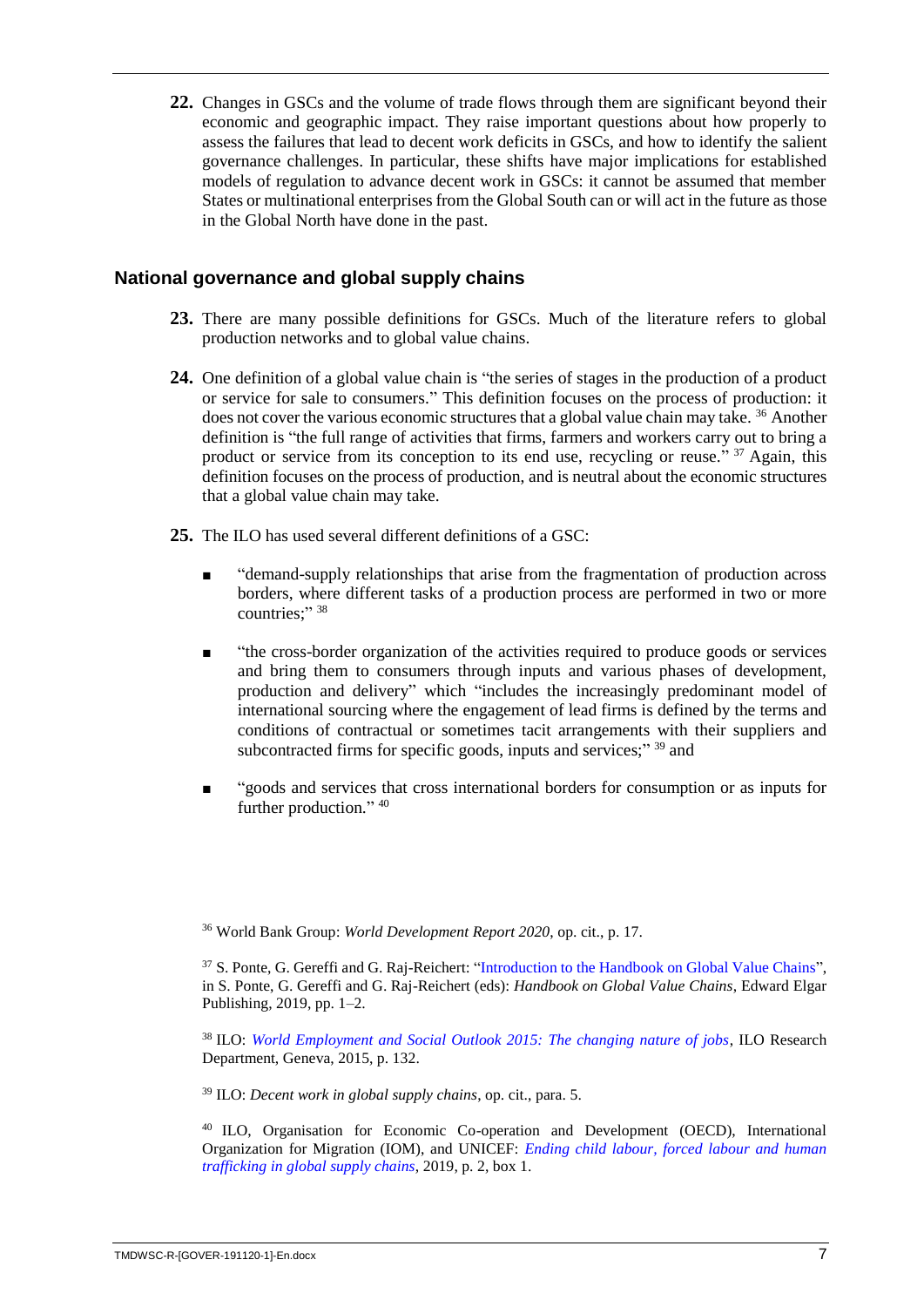- **26.** All these definitions emphasize the fragmentation of production processes; this, however, is not unique to GSCs – it is also characteristic of domestic supply chains. They also focus on fragmented production that crosses international borders.
- **27.** The fragmentation of production involves networks of business units. Within these networks, relationships may be of a commercial and arms-length nature. A network may also be coordinated or structured by a firm, involving some or all of its subsidiaries, subcontractors, joint-venture partners and franchisees. This kind of fragmentation – or "fissuring" – is associated with increased competition for services and downward pressure on wages and working conditions. Responsibility for the employment relationship is itself fragmented. <sup>41</sup> Fragmentation, taken together with the limited liability of separate corporate entities, can pose significant challenges for ensuring accountability for employment-related rights. That is to say, fragmentation of production creates challenges for effective governance in the labour market. Transnational fragmentation poses even greater challenges in this respect.
- **28.** Decent work deficits tend to be more acute where governments already lack the capacity to ensure compliance with laws and regulations. As noted in the 2016 conclusions:

Governments may have limited capacity and resources to effectively monitor and enforce compliance with laws and regulations. The expansion of global supply chains across borders has exacerbated these governance gaps. <sup>42</sup>

**29.** Not surprisingly, the vast majority of the available literature on decent work and GSCs is largely concerned with this context. <sup>43</sup> As not all work in production for GSCs is known for acute decent work deficits, care must be taken in generalizing about GSCs as a category. However, the predominant focus of the available literature is on contexts where the ILO does and should focus most of its energy.

# <span id="page-11-0"></span>**Global supply chain structures**

- **30.** GSCs vary widely in their economic organization, and also in the distribution of economic and competitive power within them. This is central to their impact on governance gaps at the national level.
- **31.** Some GSCs involve large numbers of buying and supplying firms in competitive markets, where participants rarely have ongoing relationships. In others, it may be suppliers that have significant leverage, because their product or service is unique. In still others, a small number

 $42$  ILO: Conclusions concerning decent work in global supply chains, op. cit., para. 6.

<sup>43</sup> Lee, op. cit*,* pp. 1–2. The ILO's own research has been highly concentrated on a small number of labour-intensive industries, such as the garment and textile and the agriculture and agri-food industries; G. Delautre: *[Decent work in global supply chains: An internal research review,](https://www.ilo.org/wcmsp5/groups/public/---dgreports/---inst/documents/publication/wcms_723274.pdf)* Research Department Working Paper No. 47, Geneva, ILO, October 2019, p. 11; ILO: *Mid-term report on the implementation of the ILO programme of action on decent work in global supply chains*, op. cit.

<sup>41</sup> D. Weil: *[The Fissured Workplace: Why Work Became So Bad for So Many and What Can Be Done](https://www.hup.harvard.edu/catalog.php?isbn=9780674975446&content=reviews)  [to Improve It](https://www.hup.harvard.edu/catalog.php?isbn=9780674975446&content=reviews)*, Harvard Press, 2014; J. Prassl: *[The Concept of the Employer,](https://global.oup.com/academic/product/the-concept-of-the-employer-9780198796145?cc=ch&lang=en&)* Oxford University Press, 2015.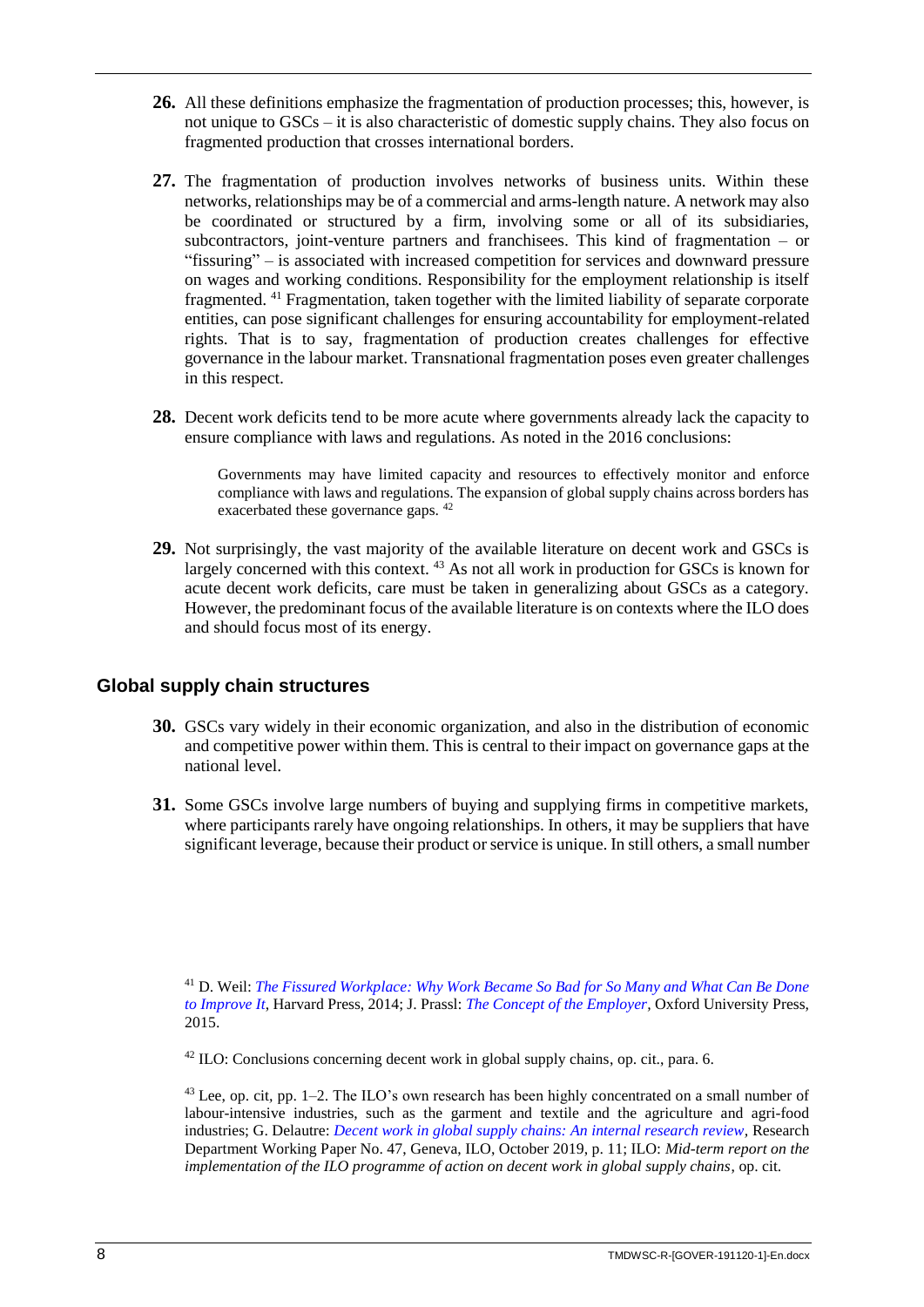of buyers may exert significant leverage over a large number of suppliers, and so have considerable potential to influence working conditions. <sup>44</sup>

- **32.** In principle, the narrower and more shallow a supply chain, the greater the capacity of lead firms to exercise leverage over suppliers. But neither is this guaranteed, particularly in lower tiers of supply chains in developing economies, where work is frequently informal. An extreme example is mining for cobalt: while the supply chain is narrow, there are very few locations for the global supply, and they may be under the control of militant groups. <sup>45</sup> Similar challenges may arise where the rule of law is tenuous, and/or the quality of public governance is reduced through corruption.
- **33.** The quantity and quality of work available are always shaped by national labour market conditions (including labour market institutions, prevailing wages and skill levels). If a firm is producing for a GSC, it is also shaped by the demands and requirements of international actors. These include both market aspects – commercial arrangements, product specifications and the like – and social aspects – the likelihood that a buying firm has a code of conduct or is otherwise engaged in some form of private compliance initiative (PCI). <sup>46</sup>
- **34.** Different supply chain structures drive different patterns of employment relationships in supplying firms. <sup>47</sup> Depending on the type of product, and the structure of the supply chain, supplying firms make strategic decisions about workforce composition. They may restrict the number of permanent employees to those in higher skilled work. The use of more precarious forms of work, such as casual work and outsourcing, can enable a supplying firm to remain flexible and responsive to fluctuating buyer demands. <sup>48</sup> The drive for flexibility has also contributed to the growth of labour contracting, <sup>49</sup> which may take many forms, including recruitment for internal and international migration for work.<sup>50</sup>
- **35.** GSCs that source from developing economies may bring together a mixture of large and small enterprises, commercial factories and farms, vendors, subcontractors, outworkers, smallholders and homeworkers. They are "constituted by a mix of activities that require

<sup>44</sup> G. Distelhorst and D. Fu: *[Wages and working conditions in and out of global supply chains: A](https://www.ilo.org/wcmsp5/groups/public/---ed_dialogue/---act_emp/documents/publication/wcms_619715.pdf)  [comparative empirical review](https://www.ilo.org/wcmsp5/groups/public/---ed_dialogue/---act_emp/documents/publication/wcms_619715.pdf)*, ACT/EMP Research Note, Geneva, ILO, 2018, p. 2.; L. Mosley: ["Workers' rights in global value chains: possibilities for protection and for peril"](https://www.researchgate.net/publication/312075630_Workers), in *New Political Economy*, Vol. 22, No. 2, 2017, p. 162. See also R. Locke, M. Amengual and A. Mangla: ["Virtue out](https://journals.sagepub.com/doi/abs/10.1177/0032329209338922)  [of Necessity? Compliance, Commitment, and the Improvement of Labor Conditions in Global Supply](https://journals.sagepub.com/doi/abs/10.1177/0032329209338922)  [Chains"](https://journals.sagepub.com/doi/abs/10.1177/0032329209338922), in *Politics & Society*, Vol. 37, No. 3, 2009, pp. 319–351.

 $45$  Mosley, op. cit., pp. 159–162.

<sup>46</sup> S. Barrientos, G. Gereffi and A. Rossi: ["Economic and social upgrading in global production](https://onlinelibrary.wiley.com/doi/abs/10.1111/j.1564-913X.2011.00119.x)  [networks: A new paradigm for a changing world"](https://onlinelibrary.wiley.com/doi/abs/10.1111/j.1564-913X.2011.00119.x), in *International Labour Review*, Geneva, ILO, Vol. 150, No. 3–4, 2011, pp. 319–340.

<sup>47</sup> T. Lakhanki, S. Kuruvilla and A. Avgar: ["From the Firm to the Network: Global Value Chains and](https://onlinelibrary.wiley.com/doi/epdf/10.1111/bjir.12015)  [Employment Relations Theory"](https://onlinelibrary.wiley.com/doi/epdf/10.1111/bjir.12015), in *British Journal of Industrial Relations,* Vol. 51, No. 3, 2013, pp. 440–472.

<sup>48</sup> Barrientos, Gereffi and Rossi, op. cit.

<sup>49</sup> Barrientos, Gereffi and Rossi, op. cit.; S. Barrientos: ["Contract Labour: The 'Achilles Heel' of](https://onlinelibrary.wiley.com/doi/epdf/10.1111/j.1467-7660.2008.00524.x)  [Corporate Codes in Commercial Value Chains"](https://onlinelibrary.wiley.com/doi/epdf/10.1111/j.1467-7660.2008.00524.x), in *Development and Change,* Vol. 39, No. 6, 2008, pp. 977–990.

<sup>50</sup> See further ILO: *[Non-standard employment around the world –](https://www.ilo.org/wcmsp5/groups/public/---dgreports/---dcomm/---publ/documents/publication/wcms_534326.pdf) Understanding challenges, shaping [prospects,](https://www.ilo.org/wcmsp5/groups/public/---dgreports/---dcomm/---publ/documents/publication/wcms_534326.pdf)* 2016, Geneva, pp. 157–184.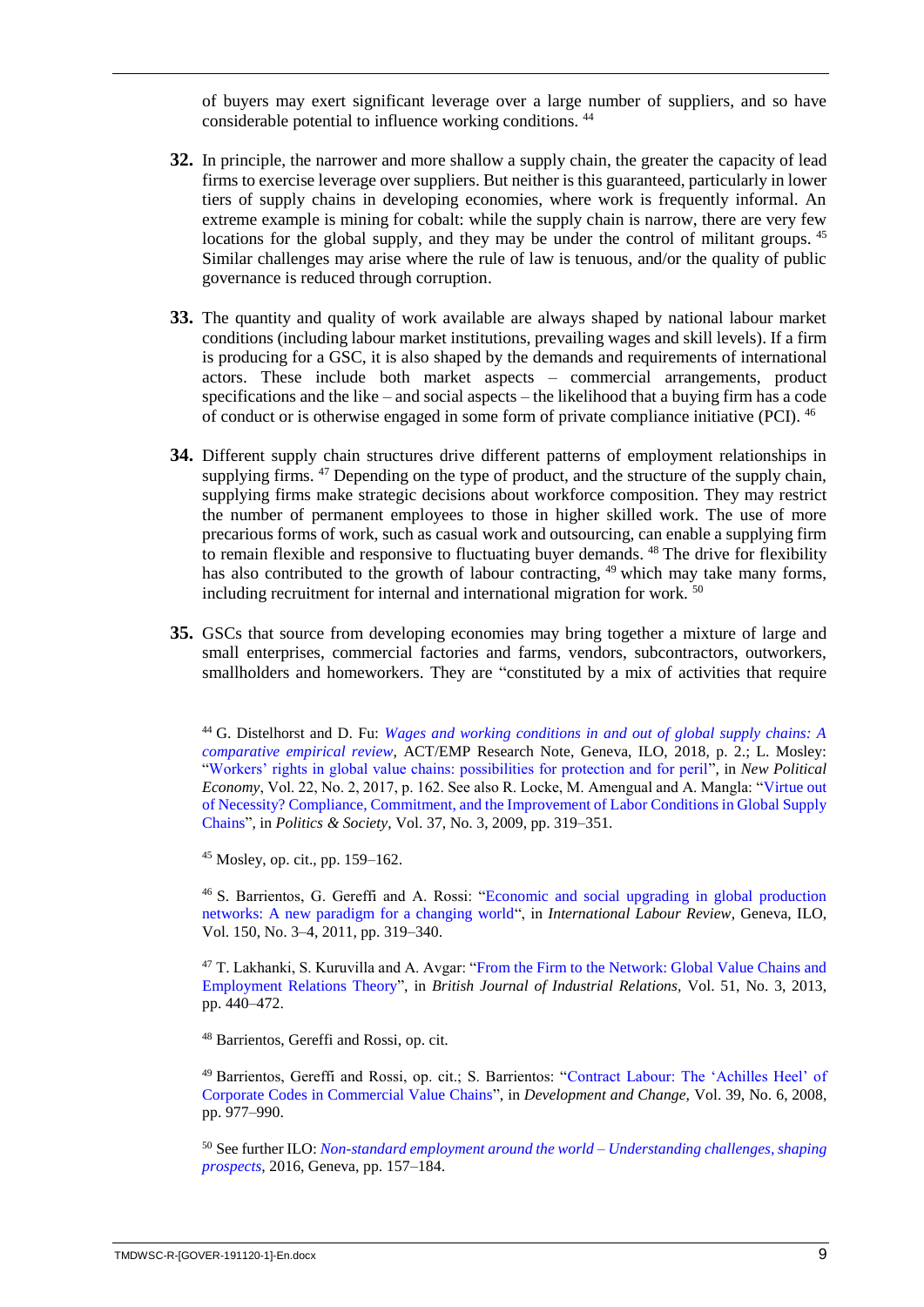combinations of labour-intensive, low-skilled activities with knowledge- and technologyintensive higher skilled activities." <sup>51</sup> Especially in the garment industry, for example, informality is intermixed with formality at the lower tiers of supply chains.

# <span id="page-13-0"></span>**Global supply chain structures and working conditions**

- **36.** Working conditions in production for GSCs vary significantly both across and within GSCs, and between GSCs and domestic employment. In general, in developing economies, workers in higher tiers are more likely to be in formal employment, and to enjoy and exercise rights at work. Workers' rights are also more likely to be protected in firms participating in GSCs where lead firms are oriented to high value-added consumer markets, and are subject to consumer and shareholder pressure. Decent work deficits, and, at the extreme, child labour and forced labour, are of greatest concern in the lower tiers of supply chains, and in subcontracting for lower tiers. <sup>53</sup> As noted, it is here that supply chains in developing economies typically extend into, and interconnect with the informal economy. Thus there may be decent work deficits in connection with, GSCs in many different sectors, and regardless of how a GSC is structured.
- **37.** Within supply chains where buyers exercise significant leverage over suppliers in developing economies, sourcing practices affect working conditions in supplying firms, <sup>54</sup> often with adverse effects, especially where regulations are already poorly enforced. <sup>55</sup> This has been described as "global supply networks" underpinned "by an unevenness of power relations". <sup>56</sup> On this view, in the apparel industry, for example, enterprise-level failures to comply with national law are not merely a failure of governance, they are "a pervasive and predictable outcome" of a purchasing model that depends upon competition between suppliers both nationally and internationally.<sup>57</sup>
- **38.** Purchasing in the electronics sector is characterized by price and time pressure on suppliers, and fragmentary, rushed and cancelled orders. Production is highly cyclical, including a

<sup>51</sup> S. Barrientos, G. Gereffi and A. Rossi, 2011: op. cit., p. 326.

<sup>52</sup> A. Mezzadri and F. Lulu: ["'Classes of Labour' at the Margins of Global Commodity Chains in](https://onlinelibrary.wiley.com/doi/epdf/10.1111/dech.12412)  [India and China"](https://onlinelibrary.wiley.com/doi/epdf/10.1111/dech.12412), in *Development and Change*, Vol. 49, No. 4, 2018, pp. 1034–1063.

<sup>53</sup> ILO, OECD, IOM and UNICEF, op. cit.

<sup>54</sup> M. Amengual, G. Distelhorst and D. Tobin: "Global Purchasing as Labor Regulation: The Missing Middle", in *Industrial and Labor Relations Review* (forthcoming), available online at [http://bit.ly/2kH3EDe,](http://bit.ly/2kH3EDe) p. 3.

<sup>55</sup> Mosley, op. cit, pp. 153–168.; R. Locke and H. Samel: ["Beyond the Workplace: 'Upstream'](http://eureka.sbs.ox.ac.uk/6779/)  [Business Practices and Labor Standards in the Global Electronics Industry"](http://eureka.sbs.ox.ac.uk/6779/), in *Studies in Comparative International Development,* 2018, Vol. 53, No. 1, pp. 1–24; M. Anner: ["Predatory](https://onlinelibrary.wiley.com/doi/epdf/10.1111/ilr.12149)  [purchasing practices in global apparel supply chains and the employment relations squeeze in the](https://onlinelibrary.wiley.com/doi/epdf/10.1111/ilr.12149)  [Indian garment export industry"](https://onlinelibrary.wiley.com/doi/epdf/10.1111/ilr.12149), in *International Labour Review*, Geneva, ILO, Vol. 158, 2019, No. 4*.* (forthcoming).

<sup>56</sup> K. N. Ruwanpura and N. Wrigley: ["The costs of compliance? Views of Sri Lankan apparel](https://academic.oup.com/joeg/article-abstract/11/6/1031/881927?redirectedFrom=fulltext)  [manufacturers in times of global economic crisis"](https://academic.oup.com/joeg/article-abstract/11/6/1031/881927?redirectedFrom=fulltext), in *Journal of Economic Geography,* Vol. 11, No. 6, 2010, pp. 1031–1049.

<sup>57</sup> M. Anner, J. Bair and J. Blasi: ["Towards Joint Liability in Global Supply Chains: Addressing the](https://www.researchgate.net/publication/262261037_Anner_Mark_Jennifer_Bair_and_Jeremy_Blasi_Towards_Joint_Liability_in_Global_Supply_Chains_Addressing_the_Root_Causes_of_Labor_Violations_in_International_Subcontracting_Networks_Comparative_Labor_Law_)  [Root Causes of Labor Violations in International Subcontracting Networks"](https://www.researchgate.net/publication/262261037_Anner_Mark_Jennifer_Bair_and_Jeremy_Blasi_Towards_Joint_Liability_in_Global_Supply_Chains_Addressing_the_Root_Causes_of_Labor_Violations_in_International_Subcontracting_Networks_Comparative_Labor_Law_), in *Comparative Labor Law and Policy Journal,* Vol. 35, No. 1, 2013, pp. 1–43.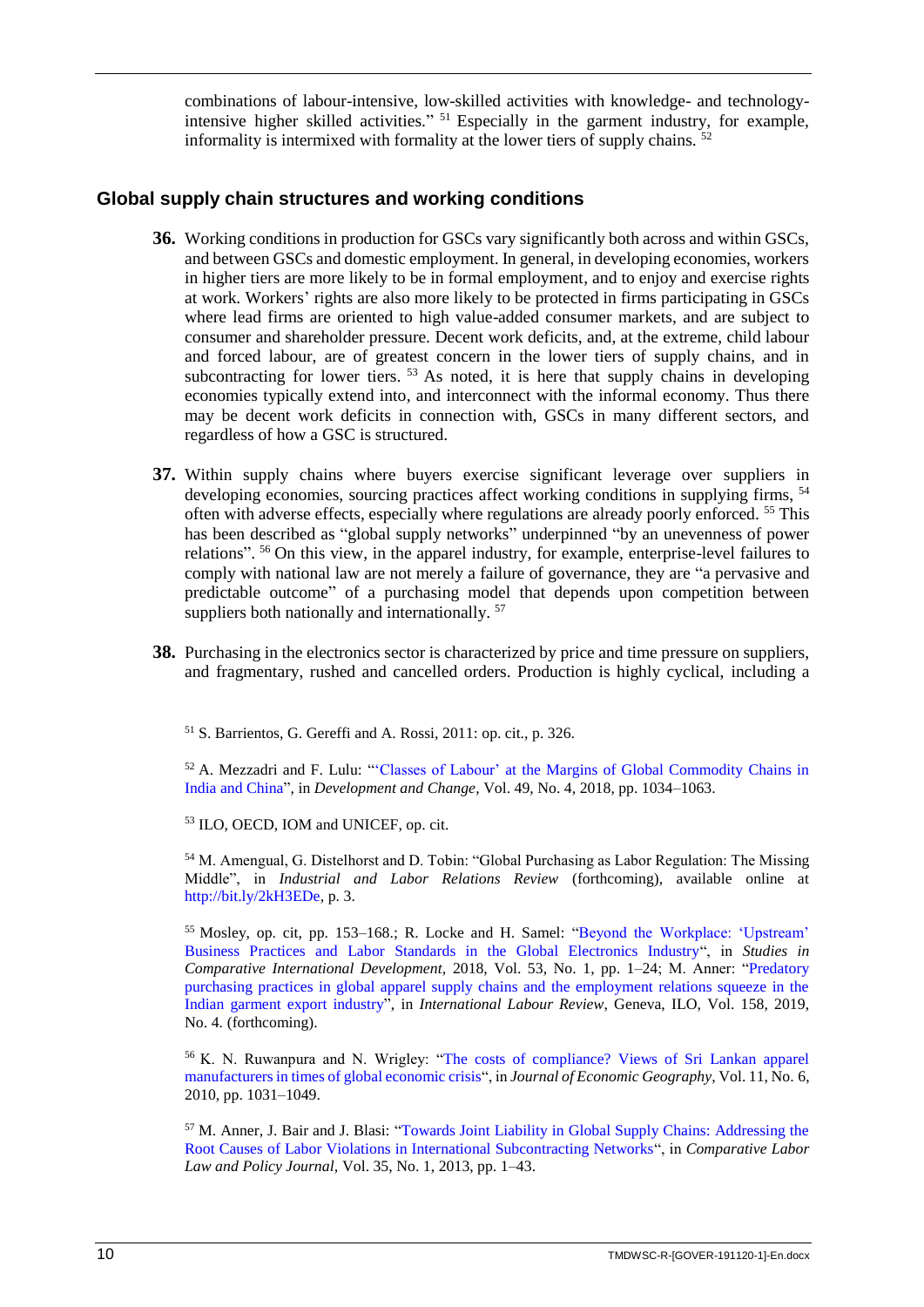combination of new products and poor market forecasting. All of this puts downward pressure on working conditions in supplying firms. <sup>58</sup> Similar conclusions were reached across a range of sectors in a joint study by the ILO and the Ethical Trading Initiative.  $59$ 

#### <span id="page-14-0"></span>*Fundamental principles and rights at work*

- **39.** Freedom of association and the effective recognition of the right to collective bargaining are core enabling rights for all workers, whether or not they work in production for GSCs, and irrespective of the form of their employment. Effective social dialogue in firms supplying for production within GSCs is positively associated with better outcomes for wages and for working hours. <sup>60</sup> These rights are typically respected more effectively in work in the formal economy. In countries with constrained national governance, the ability to enjoy these rights in production for GSCs may therefore be limited to first-tier supplying firms. <sup>61</sup> In general, workers face significant challenges in realizing their right to collective bargaining in GSCs.  $62$
- **40.** Restrictions on unionization in EPZs are common, either in law or in practice. <sup>63</sup> Government policy in many countries restricts freedom of association and effective recognition of the right to collective bargaining. <sup>64</sup> Employers in some countries actively oppose unionization in EPZs in order to limit the risk that unionization will lead to higher wage rates. <sup>65</sup> Unionization rates may, however, be higher in firms that operate in EPZs than in firms that do not. This may be due to the formal nature of work in EPZs and to greater attention from both national and international civil society. <sup>66</sup> More generally, unionization rates may be higher in export-oriented firms than in those focused on domestic markets. <sup>67</sup>

<sup>58</sup> R. McFalls: *[The impact of procurement practices in the electronics sector on labour rights and](https://www.ilo.org/wcmsp5/groups/public/---ed_dialogue/---sector/documents/publication/wcms_541524.pdf)  [temporary and other forms of employment,](https://www.ilo.org/wcmsp5/groups/public/---ed_dialogue/---sector/documents/publication/wcms_541524.pdf)* Sectoral Policies Department, Working Paper No. 313, Geneva, ILO, 2016.

<sup>59</sup> ILO: *[Purchasing practices and working conditions in global supply chains: Global Survey results,](https://16dayscampaign.org/wp-content/uploads/2019/02/wcms_556336.pdf)* INWORK Issue Brief No. 10, Geneva, ILO, 2017.

<sup>60</sup> ILO: *Purchasing practices and working conditions in global supply chains: Global Survey results,*  op. cit*.*; see also *Better Work* – *[Progress and potential](https://betterwork.org/blog/portfolio/impact-assessment/)*.

<sup>61</sup> Distelhorst and Fu, op. cit., p. 11.

 $62$  ILO: Conclusions concerning decent work in global supply chains, op. cit., para. 3.

<sup>63</sup> X. Cirera and R.W. D. Lakshman: ["The impact of export processing zones on employment, wages](https://www.ncbi.nlm.nih.gov/pmc/articles/PMC6183862/)  [and labour conditions in developing countries: systematic review"](https://www.ncbi.nlm.nih.gov/pmc/articles/PMC6183862/), in *Journal of Development Effectiveness*, Vol. 9, No. 3, 2017, p. 352; ILO: *Promoting decent work and protecting fundamental principles and rights at work in export processing zones*, op. cit., paras 57–66.

<sup>64</sup> R. Gopalakrishnan: *[Freedom of association and collective bargaining in export processing zones:](https://www.ilo.org/wcmsp5/groups/public/---ed_norm/---normes/documents/publication/wcms_087917.pdf)  [Role of the ILO supervisory mechanisms,](https://www.ilo.org/wcmsp5/groups/public/---ed_norm/---normes/documents/publication/wcms_087917.pdf)* International Labour Standards Department Working Paper No. 1, Geneva, ILO, 2007.

<sup>65</sup> M. Anner: ["The Impact of International Outsourcing on Unionization and Wages: Evidence from](https://journals.sagepub.com/doi/pdf/10.1177/001979391106400205)  [the Apparel Export Sector in Central America"](https://journals.sagepub.com/doi/pdf/10.1177/001979391106400205), in *Industrial and Labor Relations Review*, Vol. 64, No. 2, 2011, pp. 305–322.

<sup>66</sup> Cirera and Lakshman, op. cit.*,* p. 352.

<sup>67</sup> Distelhorst and Fu, op. cit., p. 12.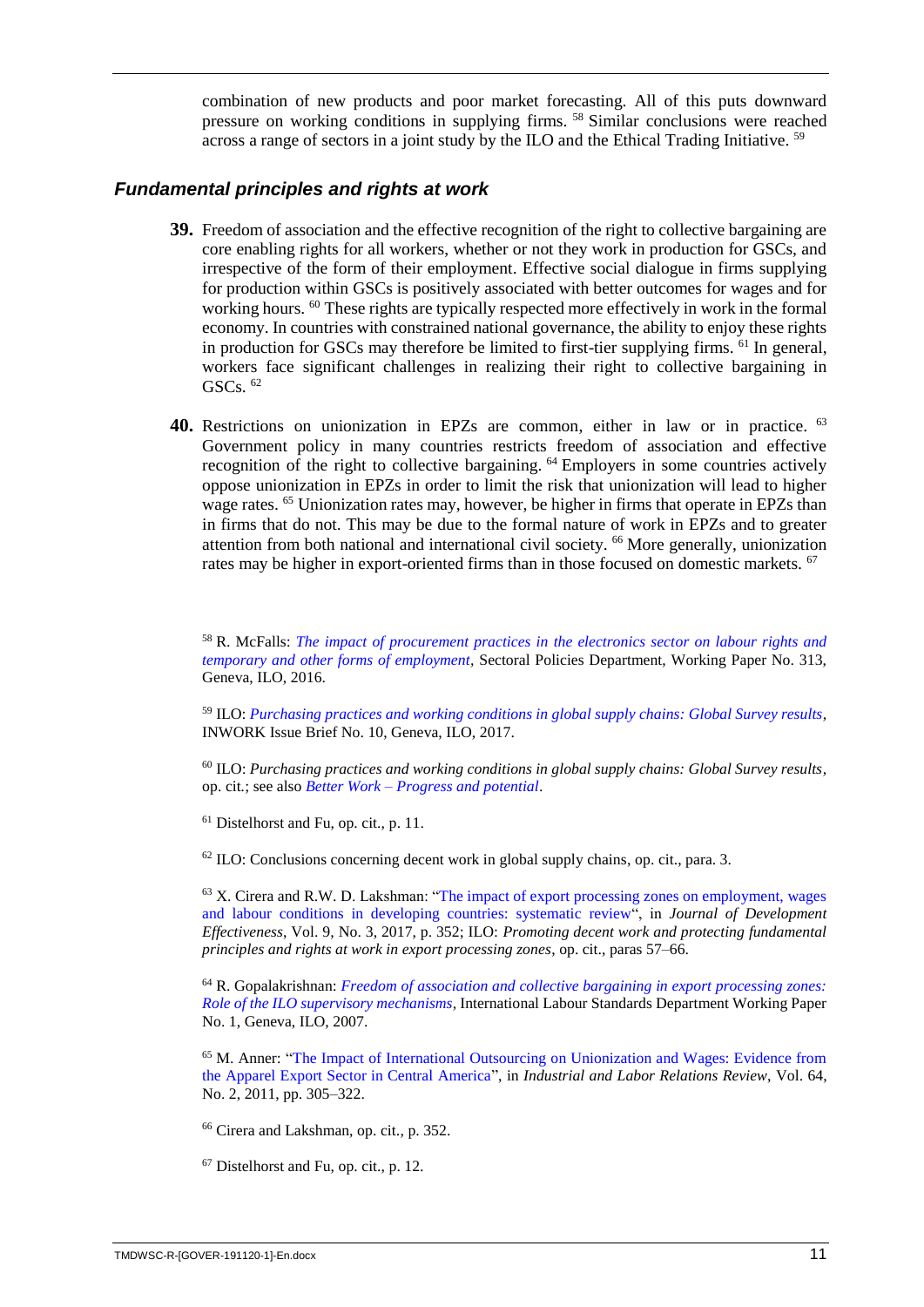- **41.** A recent major study by the ILO, the Organisation for Economic Co-operation and Development (OECD), the International Organization for Migration (IOM) and the United Nations Children's Fund (UNICEF) emphasized that data limitations and methodological challenges make it difficult to be definitive about the extent to which child labour, forced labour and human trafficking may be linked to GSCs. <sup>68</sup> It found that the limited available evidence suggests that a child in child labour is far more likely to be involved in production for the domestic economy. But because domestic economies and GSCs are interconnected, there is a non-negligible risk that this child will be contributing to a GSC.
- **42.** Between 9 and 26 per cent of domestic child labour is estimated to contribute to exports to other regions. <sup>69</sup> Depending on the region, those contributions are most likely to be in the agriculture, textiles and apparel, transport and storage, or accommodation and food sectors. Between 28 and 43 per cent of the child labour that is estimated to contribute to exports does so indirectly, through lower tiers of supply chains.  $\frac{70}{2}$
- **43.** The available data suggest that if a person is trafficked into forced labour, and they contribute to a GSC, there is a significant risk that they will be doing so in lower tiers of the supply chain. Here, global and domestic supply chains connect, and risk may be more difficult to identify and to mitigate. The results of a preliminary global estimation exercise also point to the presence of human trafficking for forced labour in GSCs, with significant regional variation.<sup>71</sup>
- **44.** Increased trade is often associated with increased female labour force participation, as export-oriented manufacturing tends to employ a disproportionately large number of women. <sup>72</sup> Notwithstanding the possibilities for a greater female share of employment, women may be segregated into lower-paid forms of work, have difficulty in advancing to more high-skilled work and be exposed to sexual harassment.<sup>73</sup> In supply chains producing for retail, for example, women are concentrated in lower categories of work and in lower tiers of value chains, reflecting gendered assumptions about the value of their work.<sup>74</sup> Increased employment opportunities for women in export firms and the higher wage levels in apparel exports can contribute to a fall in the overall gender wage gap. Nevertheless, there is some evidence of a gender wage gap in exporting firms, although it is not clear whether this is due to wage discrimination, as distinct from productivity levels. <sup>75</sup>

<sup>68</sup> ILO, OECD, IOM and UNICEF, op. cit.

<sup>69</sup> ILO, OECD, IOM and UNICEF, op. cit.

<sup>70</sup> ILO, OECD, IOM and UNICEF, op. cit.

<sup>71</sup> ILO, OECD, IOM and UNICEF, op. cit.

<sup>72</sup> World Bank Group, *World Development Report 2020*, op. cit., pp. 90–91.

<sup>73</sup> Distelhorst and Fu, op. cit., p. 15.

<sup>74</sup> S. Barrientos: ["Gender Patterns of Work in Global Retail Value Chains"](https://doi.org/10.1017/9781108679459.004), in *Gender and Work in Global Value Chains: Capturing the Gains?*, Cambridge University Press, 2019, p. 78.

 $75$  One study found that discrimination may explain the gender wage gap in domestically oriented firms, but not in export-oriented firms – Z. Chen et al.: ["Globalization and Gender Wage Inequality](https://www.sciencedirect.com/science/article/pii/S0305750X12002860)  [in China"](https://www.sciencedirect.com/science/article/pii/S0305750X12002860), in *World Development*, Vol. 44, 2013, pp. 256–266. Other studies have found either no gender wage gap in firms located in EPZs or that the gender wage gap in those firms is lower than in general – Cirera and Lakshman, op. cit.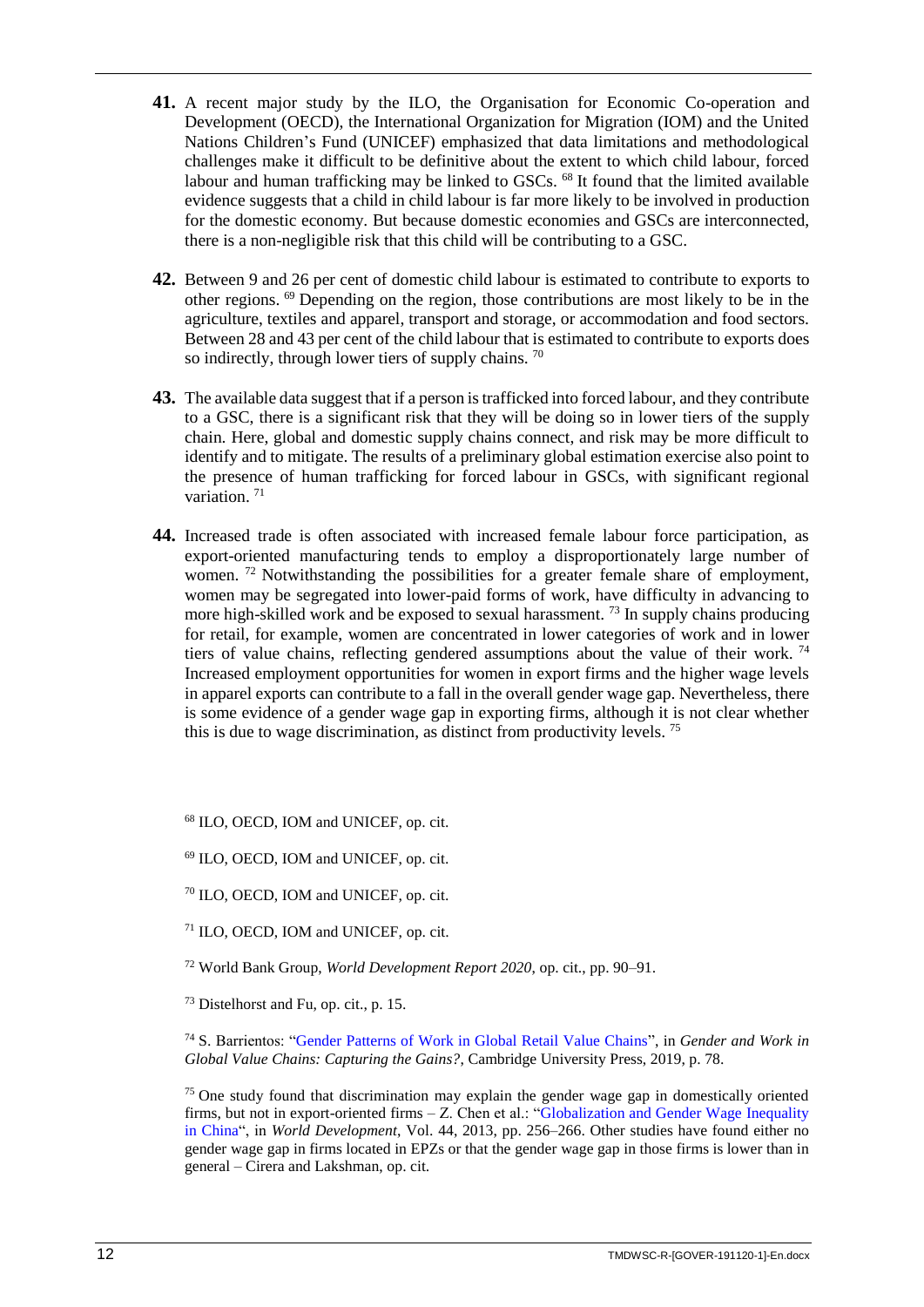#### <span id="page-16-0"></span>*Wages*

- **45.** Export manufacturers in emerging markets generally pay higher wages than non-exportoriented manufacturers. There is evidence that they pay more than a worker may earn in agriculture or in the informal economy. But the evidence is not uniform. Further, both work in agriculture and in the informal economy may be linked to, or form part of, lower tiers of GSCs: a clear distinction cannot be made. As most research has focused on total wages per worker, rather than on hourly wages, higher wages may represent longer working hours.<sup>76</sup>
- **46.** Neither is it clear what higher wages may signify in terms of economic and social development. First, causality is not clear: firms with higher skilled workers may be selfselecting for export-orientation, or export-orientation may be leading to upgrading within firms. Second, wages may be sensitive to shifts in foreign direct investment flows, and/or changes to export and trade regimes. Wages in the apparel sector, for example, fell in some countries following the end of the Multifibre Arrangement.  $\frac{77}{10}$  Third, the distribution of wages tends to favour non-production and higher skilled employees.<sup>78</sup> Fourth, while tradeoriented firms that participate in GSCs are likely to be more productive, this productivity gain is not fully reflected in wage levels. <sup>79</sup>

# <span id="page-16-1"></span>*Working time*

**47.** Excessive working hours in firms producing for GSCs are both common and widespread. Longer working hours in supplying firms can be a direct result of unexpected orders and short time frames for delivery. These pressures can also lead to forced overtime and overtime that is not properly remunerated. <sup>80</sup> In countries with constrained national governance, these challenges occur more often in the subcontracted segments and lower tiers of supply chains operating in, or connected to, the informal economy. Working hours in export-oriented firms, including those in EPZs, tend to be longer than in the domestically oriented economy. <sup>81</sup>

<sup>76</sup> Distelhorst and Fu, op. cit.

<sup>77</sup> R. Robertson, G. Lopez-Acevedo and Y. Savchenko: ["Globalisation and the Gender Earnings Gap:](https://www.tandfonline.com/doi/full/10.1080/00220388.2019.1573986)  [Evidence from Sri Lanka and Cambodia"](https://www.tandfonline.com/doi/full/10.1080/00220388.2019.1573986), in *The Journal of Development Studies,* 2019 (2020, Vol. 56, No. 2, Jan.) pp. 1–19; R. Robertson et al. (eds): *[Globalization, Wages, and the Quality of](http://documents.worldbank.org/curated/en/834311468248070370/pdf/499160PUB0Glob101Official0Use0only1.pdf)  [Jobs](http://documents.worldbank.org/curated/en/834311468248070370/pdf/499160PUB0Glob101Official0Use0only1.pdf)*, *Five Country* Studies, World Bank, 2009, p. 8.

<sup>78</sup> Distelhorst and Fu, op. cit.

<sup>79</sup> ILO: *[World Employment and Social Outlook 2017: Sustainable enterprises and jobs. Formal](https://www.ilo.org/wcmsp5/groups/public/---dgreports/---dcomm/---publ/documents/publication/wcms_579893.pdf)  [enterprises and decent work](https://www.ilo.org/wcmsp5/groups/public/---dgreports/---dcomm/---publ/documents/publication/wcms_579893.pdf)*, Geneva, 2017. Similarly, there may be room within apparel industry buyer margins for greater redistribution of the benefits of adding value – D. Miller and K. Hohenegger: *[Redistributing value added towards labour in apparel supply chains: Tackling low](https://www.ilo.org/wcmsp5/groups/public/---ed_protect/---protrav/---travail/documents/publication/wcms_534536.pdf)  [wages through purchasing practices](https://www.ilo.org/wcmsp5/groups/public/---ed_protect/---protrav/---travail/documents/publication/wcms_534536.pdf)*, Conditions of Work and Employment Series No. 83, ILO, Inclusive Labour Markets, Labour Relations and Working Conditions Branch, Geneva, 2016.

<sup>80</sup> ILO: *Purchasing practices and working conditions in global supply chains: Global Survey results,* op. cit.

<sup>81</sup> Distelhorst and Fu, op. cit, p. 16.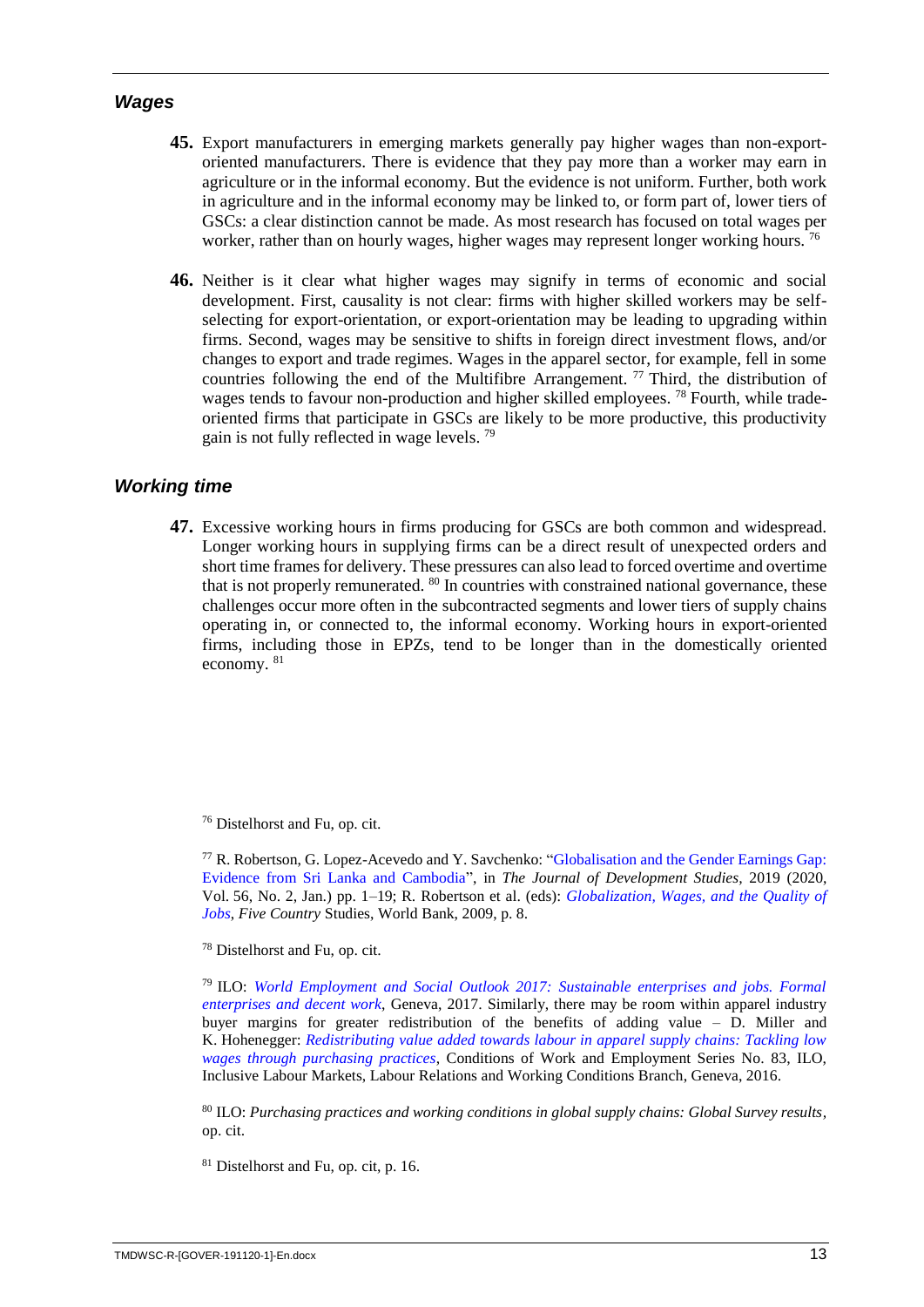# <span id="page-17-0"></span>*Occupational safety and health*

**48.** To date there is little robust empirical analysis of occupational safety and health (OSH) outcomes in firms supplying for GSCs, and few studies that compare OSH in and out of GSCs. There is some limited evidence to suggest that OSH conditions are better in exportoriented firms than in domestic firms, <sup>82</sup> but most studies have focused on conditions in upper tiers. <sup>83</sup> There is evidence that workers in lower tiers of supply chains are exposed to multiple context-specific occupational hazards, such as ergonomic and climatic risks. <sup>84</sup> They are less likely to be able to engage in social dialogue over their working conditions, including OSH. <sup>85</sup> The high level of informality in lower tiers of supply chains contributes to the low visibility of OSH violations, posing challenges for traditional methods of labour inspection and enforcement of the law. <sup>86</sup>

# <span id="page-17-1"></span>**2. Action by governments, business and the social partners**

- **49.** National labour legislation and regulations are central to the governance of work. States are responsible for ensuring compliance with their laws. In turn, every firm must comply with labour legislation. When producing for GSCs, firms must also respond to the requirements of actors beyond the jurisdiction in which they are located, including standards established in PCIs. For their part, multilateral institutions, including the United Nations (UN) and the OECD, are increasingly promulgating guidance for the governance of work in GSCs.
- **50.** In this context, the 2016 conclusions call for appropriate governance systems, noting that action is required to bridge governance gaps at the sectoral, national, regional and international levels. The 2016 conclusions identify specific actions that governments, business and the social partners should take. It is necessary to consider the effect of these actions in practice, to be able to identify the salient challenges of governance to achieving decent work in global supply chains.

<sup>82</sup> E. Verhoogen: ["Trade, Quality Upgrading, and Wage Inequality in the Mexican Manufacturing](https://econpapers.repec.org/article/oupqjecon/v_3a123_3ay_3a2008_3ai_3a2_3ap_3a489-530..htm)  [Sector"](https://econpapers.repec.org/article/oupqjecon/v_3a123_3ay_3a2008_3ai_3a2_3ap_3a489-530..htm), in *Quarterly Journal of Economics*, Vol. 123, No. 2, 2008, pp. 489–530.

<sup>83</sup> ILO: *[Food and agriculture global value chains: Drivers and constraints for occupational safety](https://www.ilo.org/wcmsp5/groups/public/---ed_dialogue/---lab_admin/documents/publication/wcms_593280.pdf)  [and health improvement, Volume One: Perspectives](https://www.ilo.org/wcmsp5/groups/public/---ed_dialogue/---lab_admin/documents/publication/wcms_593280.pdf) from relevant research areas*, Governance and Tripartism Department, Geneva, 2017.

<sup>84</sup> For a detailed case study of OSH conditions in the agriculture sector in Colombia, Madagascar and Indonesia see ILO: *[Food and agriculture global value chains: Drivers and constraints for](https://www.ilo.org/wcmsp5/groups/public/---ed_dialogue/---lab_admin/documents/publication/wcms_593288.pdf)  [occupational safety and health improvement, Volume Two: Three case studies](https://www.ilo.org/wcmsp5/groups/public/---ed_dialogue/---lab_admin/documents/publication/wcms_593288.pdf)*, Governance and Tripartism Department, Geneva, 2017.

<sup>85</sup> The Global Survey conducted by the ILO in 2016 has shown that 42 per cent of workers' committees are engaged in consultations on health and safety. See ILO: *Purchasing practices and working conditions in global supply chains: Global Survey results,* op. cit*.,* p. 12.

<sup>86</sup> ILO: "Key research findings", in *[Improving safety and health in global supply chains,](https://www.ilo.org/wcmsp5/groups/public/---ed_dialogue/---lab_admin/documents/projectdocumentation/wcms_554169.pdf)* May 2017, Geneva, p. 4.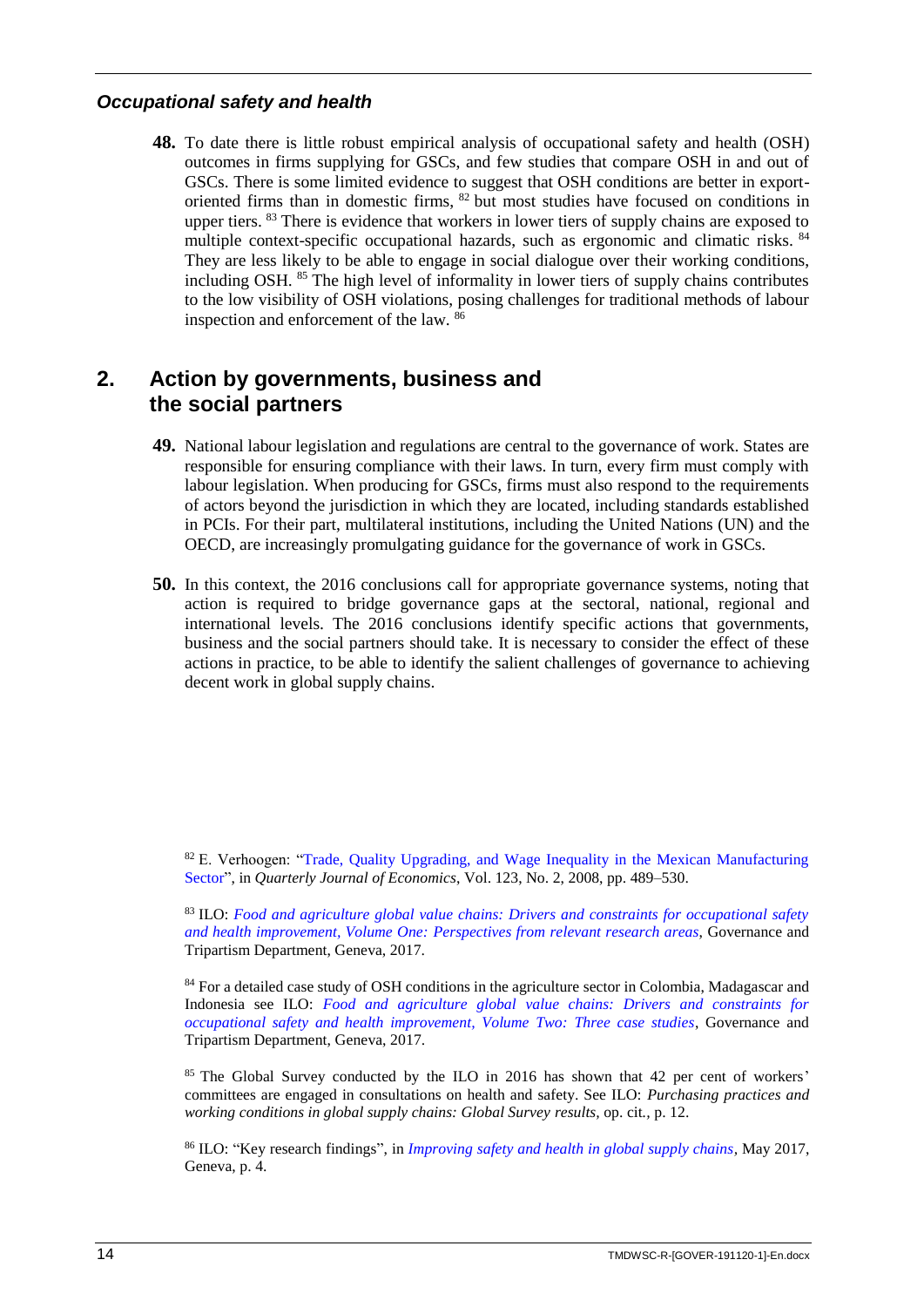#### <span id="page-18-0"></span>**Public governance**

#### <span id="page-18-1"></span>*Human rights due diligence laws*

- **51.** Some member States have adopted laws that require enterprises to address the actual and potential adverse human rights risks that arise from their business activities and business relationships, applicable to both domestic and global supply chains. These laws are most often focused on the disclosure of risks in their operations and supply chains, such as forced labour or human trafficking, and the actions taken to address those risks. Public disclosure promotes a degree of transparency in the operation of private actors within supply chains.
- **52.** Disclosure laws in Australia, California, and the United Kingdom apply to enterprises with an annual turnover above a specified threshold. <sup>87</sup> Enterprises must disclose the policies in place and actions undertaken to assess, prevent or eliminate the risks of human trafficking and slavery in their supply chains. They may be required to disclose information on measures to verify, audit and certify that suppliers comply with company and host-State standards on slavery and human trafficking. <sup>88</sup> They may have to disclose the specific parts of the supply chain where there are risks of slavery and human trafficking and the actions taken to address them. <sup>89</sup>
- **53.** Some disclosure laws are sector specific. Section 1502 (provision on "conflict minerals") of the Dodd-Frank Wall Street Reform and Consumer Protection Act, for instance, establishes reporting and disclosure obligations concerning conflict minerals that originate in the Democratic Republic of the Congo or adjoining countries. <sup>90</sup>
- **54.** More recently adopted laws require enterprises to undertake human rights due diligence (HRDD), including risk identification and action in response, and to report both on measures taken and their outcomes. In France, the Act on the corporate duty of care, adopted in March 2017, requires large multinational companies to adopt, publish and implement a vigilance plan to identify and prevent potential gross violations of human rights.<sup>91</sup> It must include procedures to regularly assess the situation in subsidiaries, subcontractors or suppliers with which the company maintains an established commercial relationship.
- **55.** The European Union (EU) has spearheaded regional developments in HRDD legislation from both a policy and a regulatory perspective. <sup>92</sup> EU Directive 2014/95 on the disclosure of non-financial and diversity information by certain large undertakings and groups requires

<sup>87</sup> The laws are applicable to enterprises whose annual turnover meets the following thresholds: California – US\$100 million in annual worldwide gross receipts; United Kingdom – £36 million; and Australia –100 million Australian dollars.

<sup>88</sup> The California Transparency in Supply Chains Act, California Civil Code section 1714.43(c).

<sup>89</sup> Modern Slavery Act, United Kingdom, section 54(5)(d).

<sup>90</sup> Another example is the South African Mineral and Petroleum Resources Development Amendment Bill, 2013*.*

<sup>91</sup> See *loi n<sup>o</sup> [2017-399 du 27 mars 2017 relative au devoir de vigilance des sociétés mères et des](https://www.legifrance.gouv.fr/affichTexte.do?cidTexte=JORFTEXT000034290626&categorieLien=id)  [entreprises donneuses d'ordre.](https://www.legifrance.gouv.fr/affichTexte.do?cidTexte=JORFTEXT000034290626&categorieLien=id)*

 $92$  For an overview of national initiatives for mandatory HRDD in Europe, see the [background note](http://corporatejustice.org/priorities/13-human-rights-due-diligence) by the European Coalition for Corporate Justice; and Business & Human Rights Resource Centre: *[National movements for mandatory human rights due diligence in European countries](https://www.business-humanrights.org/en/national-movements-for-mandatory-human-rights-due-diligence-in-european-countries)*, May 2019.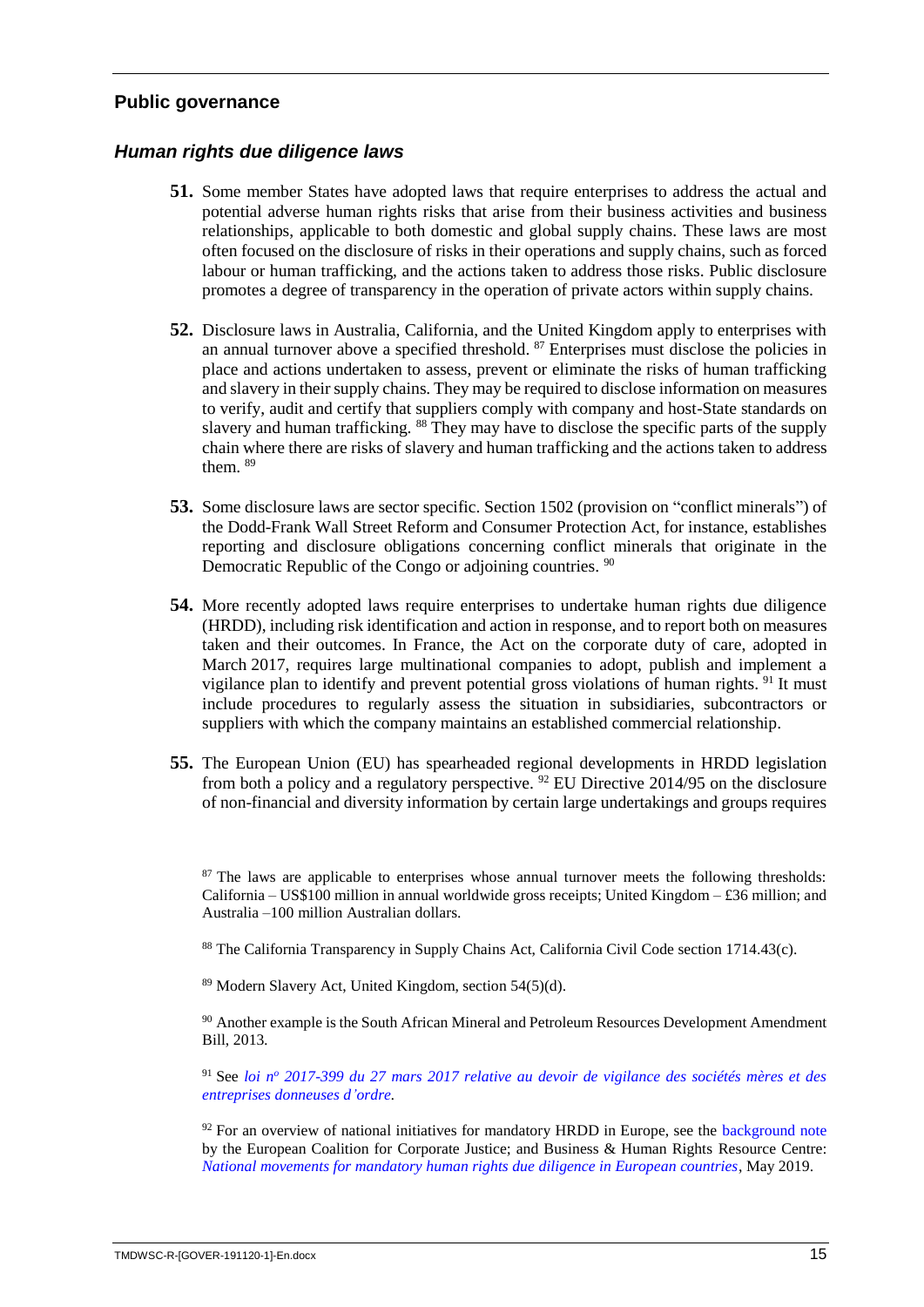enterprises covered to report publicly on their policies, due diligence procedures, principal risks and management of those risks, including risks to human rights. <sup>93</sup> EU Regulation 2017/821 requires EU importers of raw materials and minerals to exercise HRDD in line with the OECD Due Diligence Guidance for Responsible Supply Chains of Minerals from Conflict-Affected and High-Risk Areas. <sup>94</sup>

- **56.** Laws that require disclosure and/or HRDD also apply in Argentina, <sup>95</sup> Denmark, <sup>96</sup> Finland, <sup>97</sup> India, <sup>98</sup> Indonesia, <sup>99</sup> and Pakistan. <sup>100</sup> Proposals for similar laws are at different stages of development in Canada, Germany, the Netherlands and Switzerland.
- **57.** The efficacy of public disclosure depends on the quality of information disclosed and the use that external stakeholders make of it. Failure to disclose, or inadequate disclosure, may not attract a sanction in itself. <sup>101</sup> Some laws that impose HRDD obligations are, however, linked to existing corporate regulation and reporting frameworks, so that enterprises are exposed to civil liability for failure to act with due diligence.  $102$
- **58.** The French Act on the corporate duty of care goes further again, providing for three judicial mechanisms to ensure the effective implementation of a vigilance plan. First, a competent court may request a company to comply through a formal notice. Second, any person with a demonstrable interest may seek an order for compliance if the company has not done so

<sup>93</sup> European Parliament and Council of the European Union: Directive 2014/95/EU amending [Directive 2013/34/EU as regards disclosure of non-financial and diversity information by certain large](https://eur-lex.europa.eu/legal-content/EN/TXT/?uri=CELEX%3A32014L0095)  [undertakings and groups \(Text with EEA relevance\),](https://eur-lex.europa.eu/legal-content/EN/TXT/?uri=CELEX%3A32014L0095) 22 October 2014.

 $94$  European Parliament and Council of the European Union: [Regulation \(EU\) 2017/821 laying](https://eur-lex.europa.eu/legal-content/EN/TXT/?uri=CELEX%3A32017R0821) down [supply chain due diligence obligations for Union importers of tin, tantalum and tungsten, their ores,](https://eur-lex.europa.eu/legal-content/EN/TXT/?uri=CELEX%3A32017R0821)  [and gold originating from conflict-affected and high-risk areas,](https://eur-lex.europa.eu/legal-content/EN/TXT/?uri=CELEX%3A32017R0821) 17 May 2017.

<sup>95</sup> See [Act No. 2594](http://www.codigor.com.ar/brsa.htm) on social and environmental responsibility, art. 12. Similar requirements are established in Spain in [Act No. 2/2011](https://www.boe.es/buscar/act.php?id=BOE-A-2011-4117&p=20131230&tn=2) on the sustainable economy.

<sup>96</sup> See the [2015 Amendment Act](https://www.retsinformation.dk/Forms/R0710.aspx?id=170627) (in Danish). For more information, see the Danish Business [Authority'](https://danishbusinessauthority.dk/) website.

<sup>97</sup> [Finnish Government Resolution on State Ownership Policy,](https://vnk.fi/documents/10616/1221497/Periaatepaeaetoes03112011_eng.pdf/daf2cf64-ffea-4102-9c75-0803c227afeb) 3 November 2011.

<sup>98</sup> [The Companies](https://www.mca.gov.in/Ministry/pdf/CompaniesAct2013.pdf) Act, 2013*.* Under this Act, companies are required to devote 2 per cent of their average net annual profit to corporate social responsibility.

<sup>99</sup> [Act No. 40/2007 on limited liability companies,](http://www.flevin.com/id/lgso/translations/Laws/Law%20No.%2040%20of%202007%20on%20Limited%20Liability%20Companies%20(BKPM).pdf) art. 74.

<sup>100</sup> See [Companies \(CSR\) General Order: SRO 983\(I\), 2009.](https://www.coursehero.com/file/32282287/CSRpdf/)

<sup>101</sup> See th[e United Kingdom's Modern Slavery Act](http://www.legislation.gov.uk/ukpga/2015/30/contents/enacted) and the California Transparency in Supply Chains [Act.](https://oag.ca.gov/sites/all/files/agweb/pdfs/sb657/resource-guide.pdf) But not[e section 16A of the Australian Modern Slavery Act,](https://www.legislation.gov.au/Details/C2018A00153) where a company's failure to comply may be published on a modern slavery register.

<sup>102</sup> This can be found in France and Switzerland, for example. See *[Key Features of Mandatory Human](http://corporatejustice.org/eccj-position-paper-mhrdd-final_june2018_3.pdf)  [Rights Due Diligence Legislation](http://corporatejustice.org/eccj-position-paper-mhrdd-final_june2018_3.pdf)*, European Coalition for Corporate Justice Position Paper, June 2018.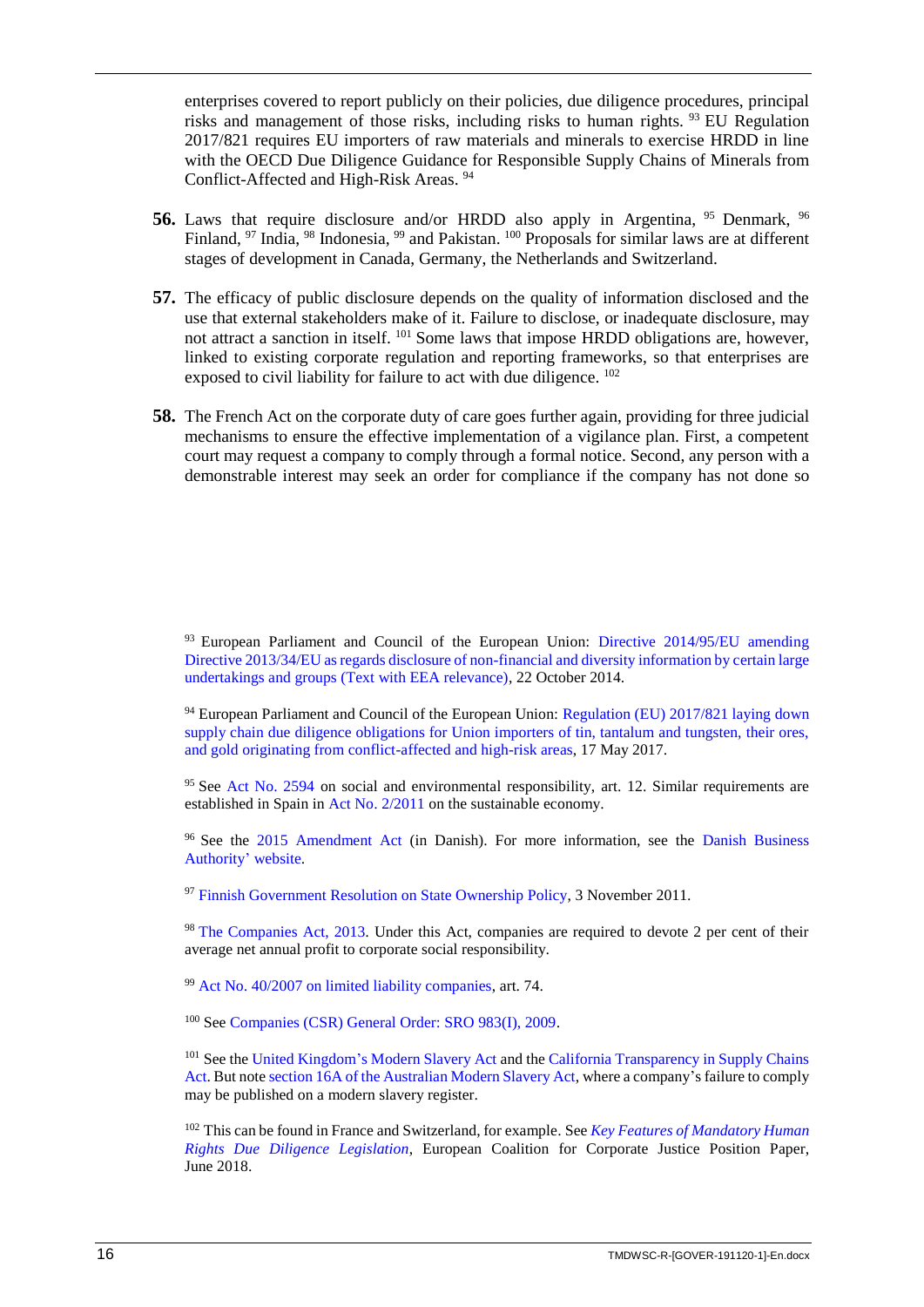within three months. Third, a court may find a company civilly liable, and award damages to any person with a legitimate interest in this regard. <sup>103</sup>

- **59.** While not an HRDD law, under the United States Trade Facilitation and Trade Enforcement Act of 2015, the United States Customs and Border Protection Agency may issue a "withhold release order" to halt the import of any goods suspected to have been produced with forced labour (in whole or in part). Importers are advised to exercise HRDD over their supply chains, <sup>104</sup> to adopt comprehensive and transparent social compliance systems and to undertake audits to evaluate risks of forced labour in their supply chains.
- **60.** Disclosure and HRDD laws are in essence forms of process-based company selfregulation. <sup>105</sup> Companies must have processes to identify possible adverse human rights impacts and, in some cases, to ensure access to remedy. Companies are not, however, required to achieve specific human rights outcomes, or to take positive actions to do so. <sup>106</sup>
- **61.** Due diligence is a common method of business self-regulation, but it is generally oriented to internal company processes, to address business-related risks. <sup>107</sup> HRDD, by contrast, requires a company to focus outward, on the potential or real impact of business activities on rights-holders that are external to it. Thus, companies must use a process with which they are familiar, for a purpose with which they may not be.
- **62.** Companies may neglect to engage in sufficient consultation with potentially affected groups, rights-holders, and stakeholders. <sup>108</sup> In this respect, the French Act on the corporate duty of care is one that does specifically require companies to consult and engage with external parties in the development and implementation of HRDD requirements. <sup>109</sup>
- **63.** Some HRDD laws lack guidance on compliance with HRDD requirements and measures for assessing business performance. This leaves companies with wide discretion to determine

<sup>103</sup> For a discussion on the potential implications of the broad *locus standi* for stakeholders to bring a case before a court, see S. Brabant and E. Savourey: "French Law on the Corporate Duty of Vigilance: A Practical and Multidimensional Perspective", in *Revue internationale de la compliance et de l'éthique des affaires*, *supplément à la semaine juridique entreprise et affaires*, 2017, No. 50.

 $104$  See section 910.

<sup>105</sup> J. Ruggie: *Just Business: Multinational Corporations and Human Rights*, W.W. Norton & Company, New York, 2013, p. 125.

<sup>106</sup> I. Landau: "Human Rights Due Diligence and the Risk of Cosmetic Compliance", in the *Melbourne Journal of International Law*, 2019, Vol. 20, No. 1, p. 238. See also C. Parker: "Metaregulation: legal accountability for corporate social responsibility", in D. McBarnet, A. Voiculescu and T. Campbell (eds): *The New Corporate Accountability: Corporate Social Responsibility and the Law,* Cambridge University Press, 2007, p. 209.

<sup>107</sup> See also R. McCorquodale et al: "Human Rights Due Diligence in Law and Practice: Good Practices and Challenges for Business Enterprises*",* in *Business and Human Rights Journal*, 2017, Vol. 2(2), p. 200.

<sup>108</sup> McCorquodale et al, op. cit., p. 200.

<sup>109</sup> The French Act on the corporate duty of care requires companies to draft vigilance plans in association with the company stakeholders involved and, where appropriate, within multi-party initiatives that exist in the subsidiaries or at territorial level.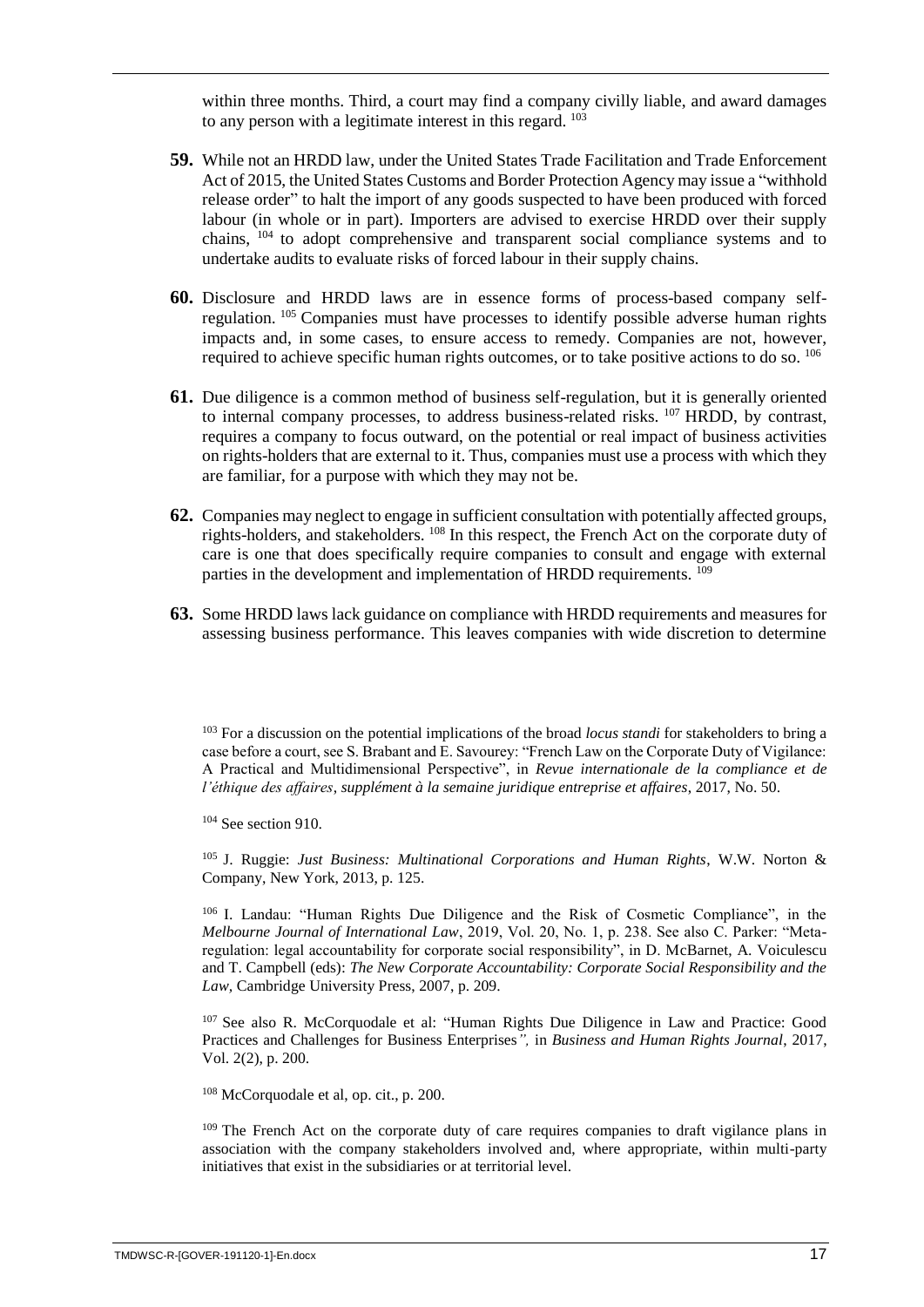how to proceed, <sup>110</sup> and may pose the risk of companies adopting measures that exhibit the formal elements of HRDD but ultimately fail to achieve their intended outcomes. <sup>111</sup>

- **64.** HRDD laws impose obligations on enterprises that have control or leverage over other enterprises. Leverage is understood to exist where the enterprise has the ability to effect change in the wrongful practices of an entity that causes a harm. <sup>112</sup> Not all HRDD laws elaborate on the concept of control in determining a firm's duty of care. <sup>113</sup> In any event, the extent of a company's leverage may vary significantly depending on the context. It may also be limited by practical, financial and legal constraints.  $114$
- **65.** There is limited empirical evidence of the impact of HRDD laws on corporate behaviour. <sup>115</sup> Positive developments include increased levels of awareness of human rights among companies, consumers and investors. <sup>116</sup> HRDD laws may also stimulate discussion and action on the root causes of human rights violations, reveal difficulties faced by companies across GSCs and highlight innovations and good practices. <sup>117</sup> In some cases, by providing new information on and understanding of certain issues, disclosure legislation has triggered national discussions on potential developments for the adoption of more prescriptive laws.  $118$

<sup>110</sup> J. Harrison: "Establishing a meaningful human rights due diligence process for corporations: Learning from experience of human rights impact assessment", in *Impact Assessment and Project Appraisal*, 2013, Vol. 31(2), p. 109; and I. Landau, op. cit., p. 236.

<sup>111</sup> I. Landau, op. cit. pp. 223–238.

<sup>112</sup> See [UN Guiding Principles on Business and Human Rights,](https://www.ohchr.org/documents/publications/GuidingprinciplesBusinesshr_eN.pdf) Principle 19 and Commentary.

<sup>113</sup> Art. 1 of the French Act on the corporate duty of care provides a number of bases to determine when a French-owned company has "control" over another company. This includes: holding majority voting rights; exercising dominant influence over by virtue of contractual or statutory clauses; and the maintenance of an established commercial relationship with subcontractors or suppliers.

<sup>114</sup> International Organisation of Employers (IOE): *[IOE paper on State policy responses on human](https://www.ioe-emp.org/fileadmin/ioe_documents/publications/Policy%20Areas/business_and_human_rights/EN/_20182505_C1031_IOE_paper_on_State_policy_responses_on_Human_Rights_Due_Diligence_-_FINAL.pdf)  [rights due diligence](https://www.ioe-emp.org/fileadmin/ioe_documents/publications/Policy%20Areas/business_and_human_rights/EN/_20182505_C1031_IOE_paper_on_State_policy_responses_on_Human_Rights_Due_Diligence_-_FINAL.pdf)*, Geneva, 2018, p. 3. See also UN Guiding Principles on Business and Human Rights, op. cit., Principle 19 and Commentary.

<sup>115</sup> However, for an analysis of the effectiveness of each model of disclosure legislation, see N. Phillips, G. LeBaron and S. Wallin: [Mapping and measuring the effectiveness of labour-related](https://www.ilo.org/wcmsp5/groups/public/---dgreports/---inst/documents/publication/wcms_632120.pdf)  disclosure [requirements for global supply chains,](https://www.ilo.org/wcmsp5/groups/public/---dgreports/---inst/documents/publication/wcms_632120.pdf) Research Department Working Paper No. 32, International Labour Office, Geneva, June 2018; G. LeBaron and A. Rühmkorf: "Steering CSR Through Home State Regulation: A Comparison of the Impact of the UK Bribery Act and Modern Slavery Act on Global Supply Chain Governance", in *Global Policy*, 2017, Vol. 8, Supplement 3, pp. 15–28. See also: McCorquodale et al, op. cit.

<sup>116</sup> G. LeBaron and A. Rühmkorf: "The domestic politics of corporate accountability legislation: Struggles over the 2015 UK Modern Slavery Act", in *Socio-Economic Review*, 2019, Vol. 17(3), pp. 709–743.

<sup>117</sup> R. Mares: "Corporate transparency laws: A hollow victory?", in *Netherlands Quarterly of Human Rights*, 2018, Vol. 36(3), p. 212.

<sup>118</sup> Mares, op. cit., p. 206.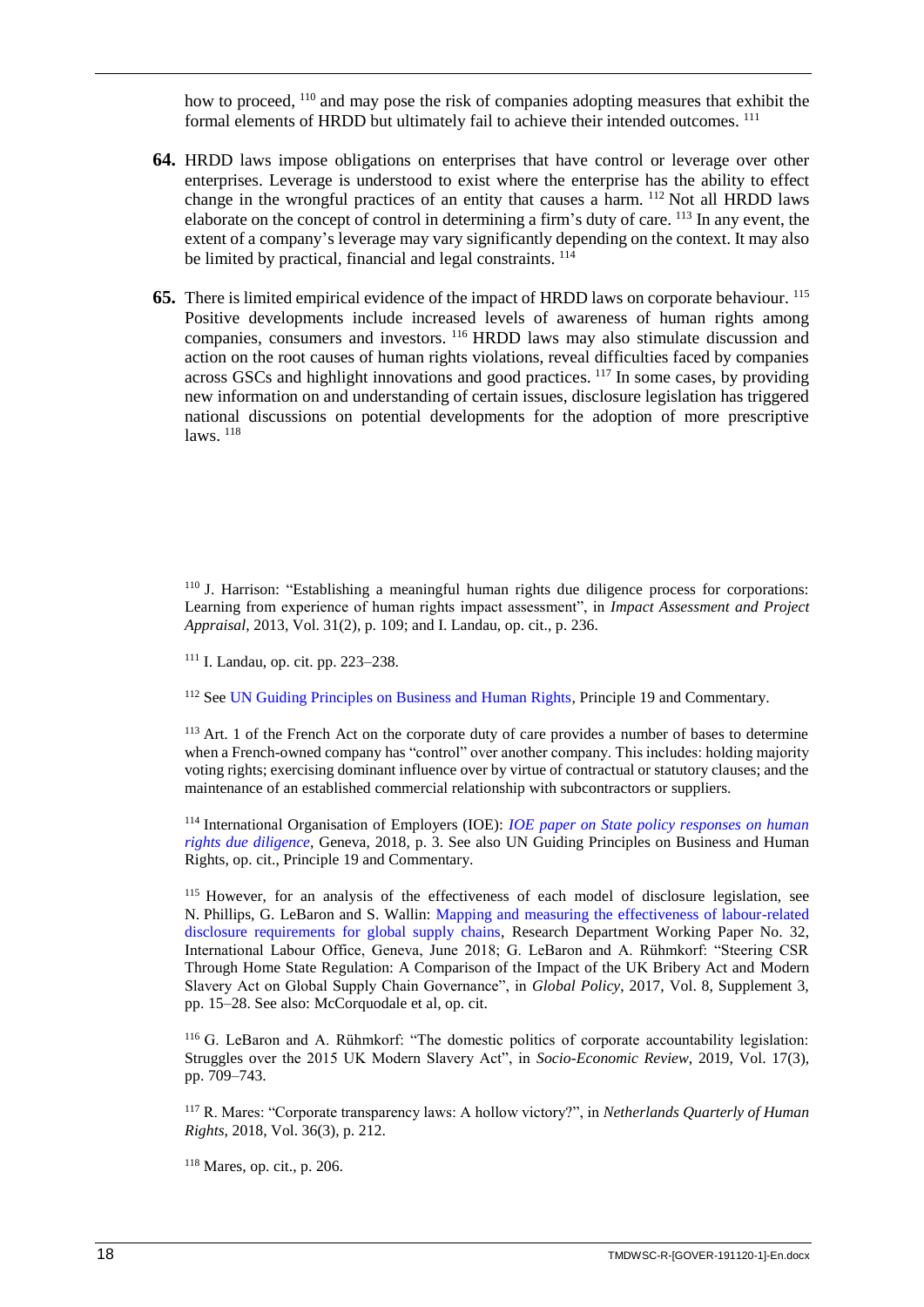- **66.** At the same time, superficial compliance and reporting is common, negating the prospect of changes in corporate policies and practices. <sup>119</sup> The lack of clarity in some HRDD laws may be an obstacle in this respect. Many do not specify the nature of information required, nor determine whether, when or how companies should change practices. <sup>120</sup> More detail might improve reporting outcomes. <sup>121</sup> It would also assist in achieving the transparency that is the goal of disclosure requirements. Without sufficient detail, external stakeholders – including investors – are unable to assess a company's performance and to respond accordingly.  $^{122}$ From a different perspective, the lack of standardized metrics and indicators for reporting also create legal uncertainty and inconsistency for enterprises. <sup>123</sup>
- **67.** The Australian Modern Slavery Act does prescribe the minimum amount, nature and scope of information that a company must disclose through a list of mandatory reporting criteria. <sup>124</sup> The European Commission has also developed guidelines on non-financial reporting, which elaborate on the concept of "materiality" with respect to information. <sup>125</sup>
- **68.** HRDD laws may have limited impact in the face of complex and deep-rooted governance challenges. <sup>126</sup> They are also unlikely to be able to deal with high levels of informality and other systemic challenges at the root of decent work deficits in many countries. <sup>127</sup> HRDD laws may be more effective in this respect if accompanied by measures to strengthen national labour governance frameworks. <sup>128</sup>

<sup>119</sup> Ergon Associates: *[Modern Slavery Reporting: Is there evidence of progress?](https://ergonassociates.net/wp-content/uploads/2018/10/Ergon_Modern_Slavery_Progress_2018_resource.pdf)*, London, 2018, p. 10.

<sup>120</sup> D. Weil et al: "The Effectiveness of Regulatory Disclosure Policies", in *Journal of Policy Analysis and Management*, 2005, Vol. 25(1), p. 158.

<sup>121</sup> D. Doorey: "Who Made That?: Influencing Foreign Labour Practices through Reflexive Domestic Disclosure Regulation", in *Osgoode Hall Law Journal,* 2005, Vol. 43(4), p. 399.

<sup>122</sup> Mares, op. cit., p. 193.

<sup>123</sup> An analysis of the impact of the California Transparency in Supply Chains Act indicated that company investors viewed increased disclosure as potentially costly in terms of firm value, while civil society sought richer information on companies' efforts to address issues in their supply chains. See R. Mares, op. cit., p. 197; see also I. Landau and S. Marshall: "Should Australia be Embracing the Modern Slavery Model of Regulation", in *Federal Law Review,* 2018, Vol. 46(2), pp. 313–339.

 $124$  The Australian Modern Slavery Act, 2018. For a commentary see, for example, A. Sinclair and J. Nolan: *[The Australian Modern Slavery Act 2018 –](https://www.business-humanrights.org/en/the-australian-modern-slavery-act-2018-%E2%80%93-will-it-live-up-to-expectations) Will it live up to expectations?*, Business & Human Rights Resource Centre, 2018.

 $125$  European Commission: [Communication from the Commission –](https://eur-lex.europa.eu/legal-content/EN/TXT/?uri=CELEX%3A52017XC0705%2801%29) Guidelines on non-financial [reporting \(methodology for reporting non-financial information\),](https://eur-lex.europa.eu/legal-content/EN/TXT/?uri=CELEX%3A52017XC0705%2801%29) 2017.

 $126$  IOE, op. cit., p. 11; see also Mares, op. cit., p. 212.

<sup>127</sup> IOE, op. cit., p. 25.

 $128$  K. Abbott and D. Snidal: "Strengthening International Regulation through Transnational New Governance: Overcoming the Orchestration Deficit", in *Vanderbilt Journal of Transnational Law*, 2009, Vol. 42, pp. 501–578.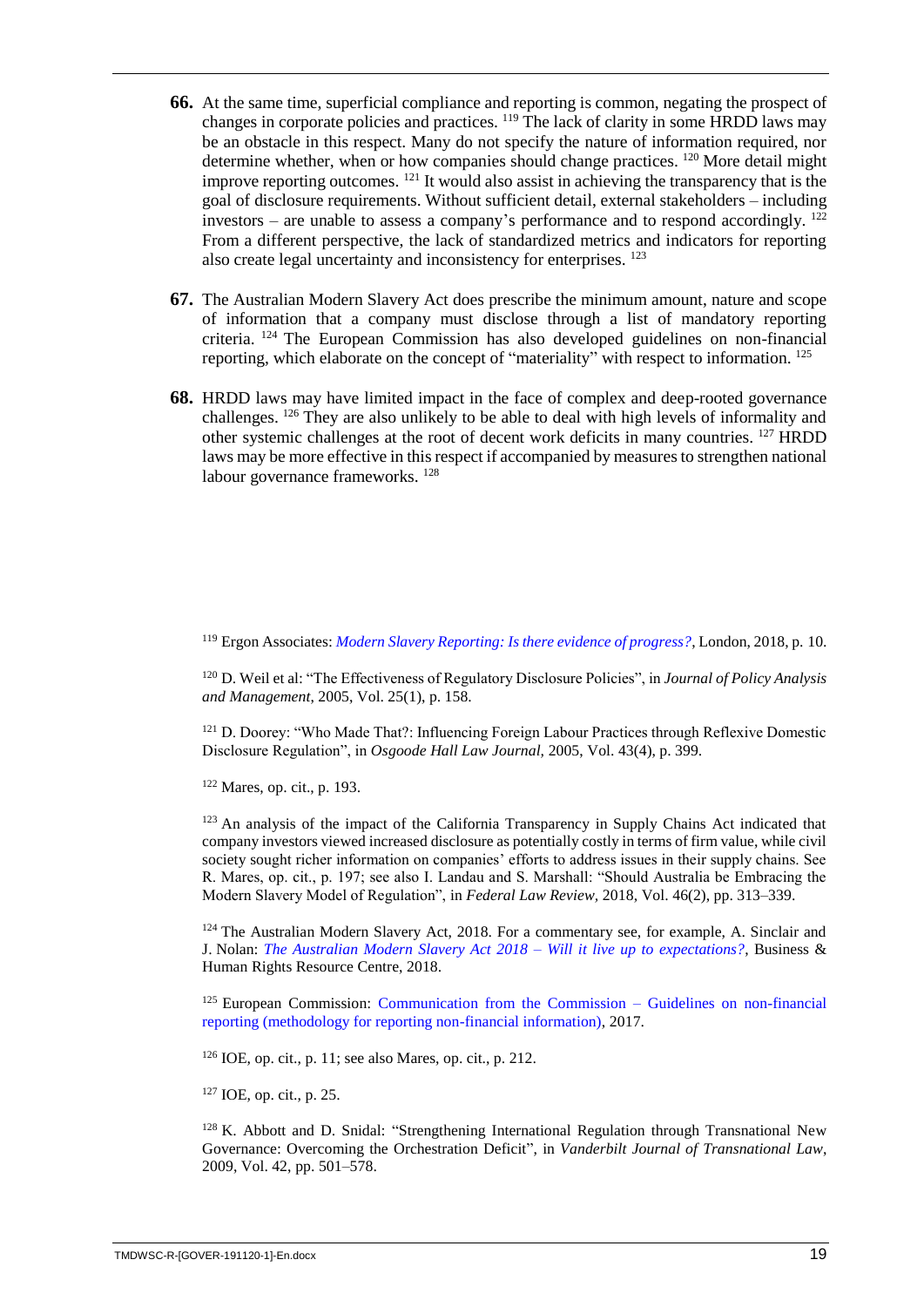## <span id="page-23-0"></span>*Labour provisions in trade agreements*

- **69.** As of September 2019, one third of all regional trade agreements included labour provisions (see figure 2.1).  $^{129}$  Some recent agreements require the parties to promote corporate social responsibility and responsible business conduct in supply chains. <sup>130</sup> EU trade agreements include provisions drawing on the MNE Declaration and the OECD Due Diligence Guidance for Responsible Supply Chains of Minerals from Conflict-Affected and High-Risk Areas. <sup>131</sup> These provisions supplement obligations to adopt and effectively implement labour laws in line with the ILO Declaration on Fundamental Principles and Rights at Work, the fundamental and other ratified Conventions, and commitments on access to tribunals and procedural guarantees. <sup>132</sup>
- **70.** Labour provisions in trade agreements can promote the ratification of ILO Conventions. <sup>133</sup> They also support the strengthening of institutions to ensure compliance in supply chains through dialogue, cooperation and dispute settlement. <sup>134</sup> Nevertheless, the effects of labour provisions are mixed. In no case has the outcome of dispute resolution over the application of labour provisions resulted in the imposition of sanctions. Challenges remain where there are poor quality institutions, lack of political will and/or weak social partners, particularly workers' organizations. <sup>135</sup>
- **71.** The limited available evidence suggests that labour provisions have not resulted in States being able to address all issues along whole supply chains. In particular, they are ill-suited to respond to the challenges to decent work that flow from sourcing practices. <sup>136</sup> It has been

<sup>129</sup> Notified to the World Trade Organization and in force.

<sup>130</sup> For example: the Chile-Uruguay Free Trade Agreement from 4 October 2016 (Art. 11.8); the Free Trade Agreement between the EFTA States and the Central American States from 24 June 2013 (Preamble and Art. 9.7).

<sup>131</sup> See, for example, [Article 9 on Trade and Responsible Management of Supply Chains in the EU-](https://trade.ec.europa.eu/doclib/docs/2018/april/tradoc_156822.pdf)[Mexico Trade Agreement](https://trade.ec.europa.eu/doclib/docs/2018/april/tradoc_156822.pdf) (text available in October 2019, but not in force). See also R. Peels, et al: *[Corporate social responsibility in international trade and investment agreements: Implications for](https://www.ilo.org/wcmsp5/groups/public/---dgreports/---inst/documents/publication/wcms_476193.pdf)  [states, business, and workers](https://www.ilo.org/wcmsp5/groups/public/---dgreports/---inst/documents/publication/wcms_476193.pdf)*, ILO Research Paper No. 13, Geneva, 2016.

<sup>132</sup> Mostly European Union and European Free Trade Association agreements refer to ILO Conventions.

<sup>133</sup> In July 2019, Viet Nam ratified the Right to Organise and Collective Bargaining Convention, 1949 (No. 98). The ratification is linked to [implementing labour provisions in trade agreements.](https://www.ilo.org/hanoi/Informationresources/Publicinformation/newsitems/WCMS_702194/lang--en/index.htm) For ratification of ILO Conventions under unilateral trade preferences, see: J. Orbie and L. Tortell: "The New GSP+ Beneficiaries: Ticking the Box or Truly Consistent with ILO Findings?", in *European Foreign Affairs Review*, 2009, Vol. 14(5), pp. 663–681.

<sup>134</sup> Irrespective of the application of sanctions, almost all trade agreements with labour provisions include a mechanism to solve disputes arising from non-compliance with labour obligations.

<sup>135</sup> ILO: *Studies on Growth [with Equity: Handbook on assessment of labour provisions in trade and](https://www.ilo.org/wcmsp5/groups/public/---dgreports/---inst/documents/publication/wcms_564702.pdf)  [investment arrangements](https://www.ilo.org/wcmsp5/groups/public/---dgreports/---inst/documents/publication/wcms_564702.pdf)*, Geneva, 2017; see also A. Gansemans et al: ["Do Labour Rights Matter for](https://www.researchgate.net/publication/321806876_Do_Labour_Rights_Matter_for_Export_A_Qualitative_Comparative_Analysis_of_Pineapple_Trade_to_the_EU)  [Export? A Qualitative Comparative Analysis of Pineapple Trade to the EU"](https://www.researchgate.net/publication/321806876_Do_Labour_Rights_Matter_for_Export_A_Qualitative_Comparative_Analysis_of_Pineapple_Trade_to_the_EU), in *Politics and Governance*, 2017, Vol. 5(4), pp. 93–105.

<sup>136</sup> See, for example, A. Smith, et al: "Labor Regimes, Global Production Networks, and European [Union Trade Policy: Labor Standards and Export Production in the Moldovan Clothing Industry"](https://www.tandfonline.com/doi/full/10.1080/00130095.2018.1434410?scroll=top&needAccess=true), in *Economic Geography*, 2018, Vol. 94(5), pp. 550–574.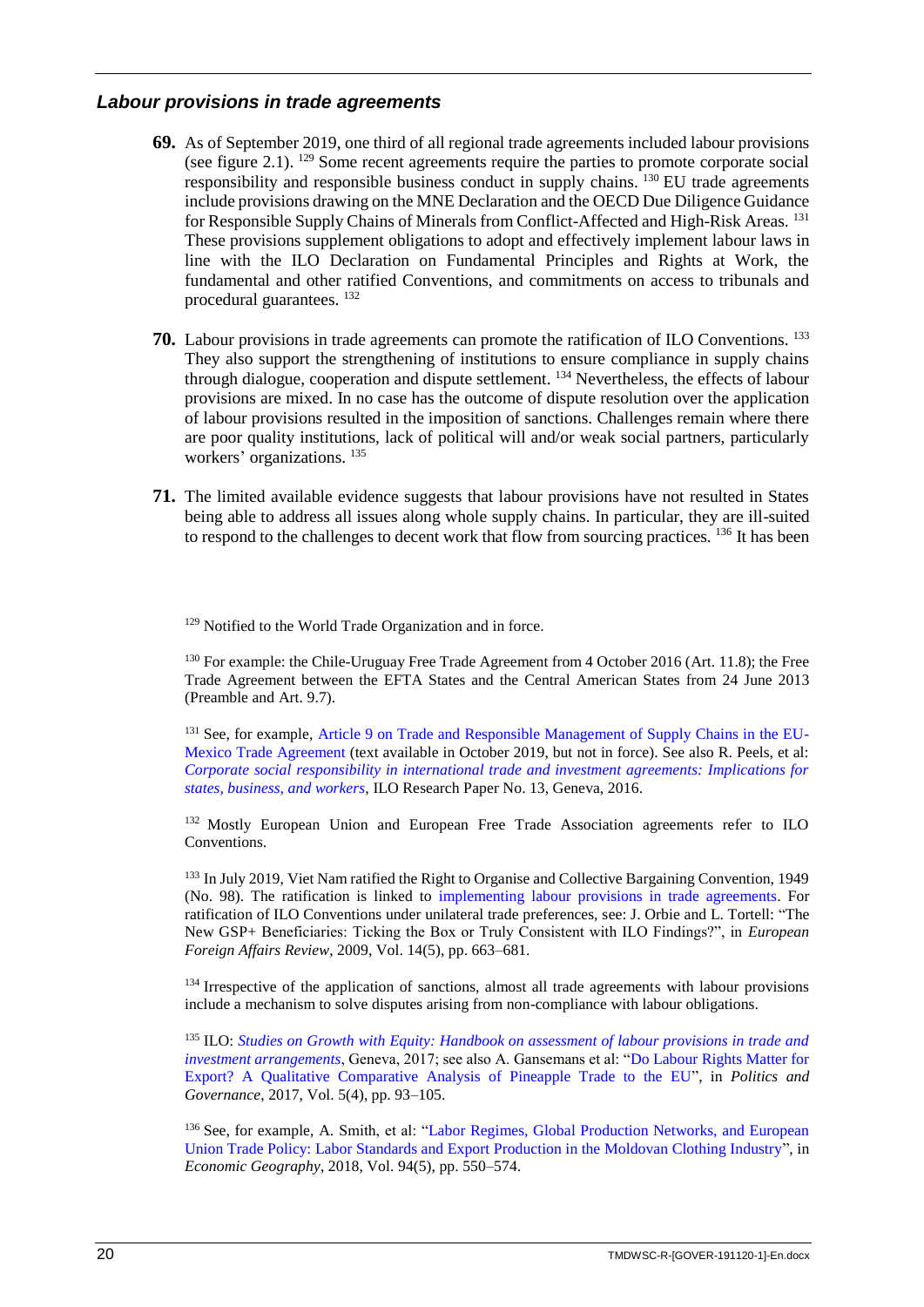argued that changes to rules of origin, <sup>137</sup> government procurement and investment provisions might have more impact. <sup>138</sup> Or, sector-specific action plans to implement labour provisions could be established, with clear monitoring processes and the involvement of buyers. <sup>139</sup> Labour provisions could perhaps be more effective in supply chains if they took account of sectoral, context-specific challenges and aimed to coordinate private and public interventions so as to reinforce state capacity. <sup>140</sup>



#### **Figure 2.1 Total regional trade agreements with and without labour provisions**

<span id="page-24-0"></span>Source: ILO Research Department, with data from the World Trade Organization regional trade agreement database.

# *Public purchasing*

**72.** Governments can leverage the scale of public spending to promote social goals, including environmental and labour standards. The need for sustainable public procurement is incorporated in the Sustainable Development Goals. <sup>141</sup> The state duty to protect against

 $137$  The US-Mexico-Canada Free Trade Agreement signed on 30 November 2018 – not in force – establishes some labour requirements in ch. 4 on Rules of Origin (Annex 4-B, Article 7): A "labor value content" (relying on the payment of average wages of US\$16 per hour) for vehicles (passengers and light and heavy trucks).

<sup>138</sup> A. Santos: "The New Frontier in Labor and Trade", in A. Santos, C. Thomas, D. Trubek (eds): *World trade and Investment Law Reimagined: a Progressive Agenda for Inclusive Globalization,*  London, UK; New York, NY, USA Anthem Press, 2019.

<sup>139</sup> A. Smith et al.: [Do Labour Provisions in EU Trade Agreements Improve Workers' Lives and](https://www.qmul.ac.uk/geog/media/geography/docs/research/working-beyond-the-border/Summary-findings.pdf)  [Working Conditions around the World?,](https://www.qmul.ac.uk/geog/media/geography/docs/research/working-beyond-the-border/Summary-findings.pdf) August 2017.

<sup>140</sup> This approach would probably include expanding programmes with "strong track records", such as the Better Work Programme, and harness the influence of consumers on lead firms. See K. Kolben: ["A Supply Chain Approach to Trade and Labor Provisions"](https://www.cogitatiopress.com/politicsandgovernance/article/view/1088/1088), in *Politics and Governance*, 2017, Vol. 5(4), pp. 60–68.

<sup>141</sup> United Nations: *Transforming Our World: The [2030 Agenda for Sustainable Development](https://sustainabledevelopment.un.org/content/documents/21252030%20Agenda%20for%20Sustainable%20Development%20web.pdf)  [A/RES/70/1](https://sustainabledevelopment.un.org/content/documents/21252030%20Agenda%20for%20Sustainable%20Development%20web.pdf)*, 2015. See indicator 12.7.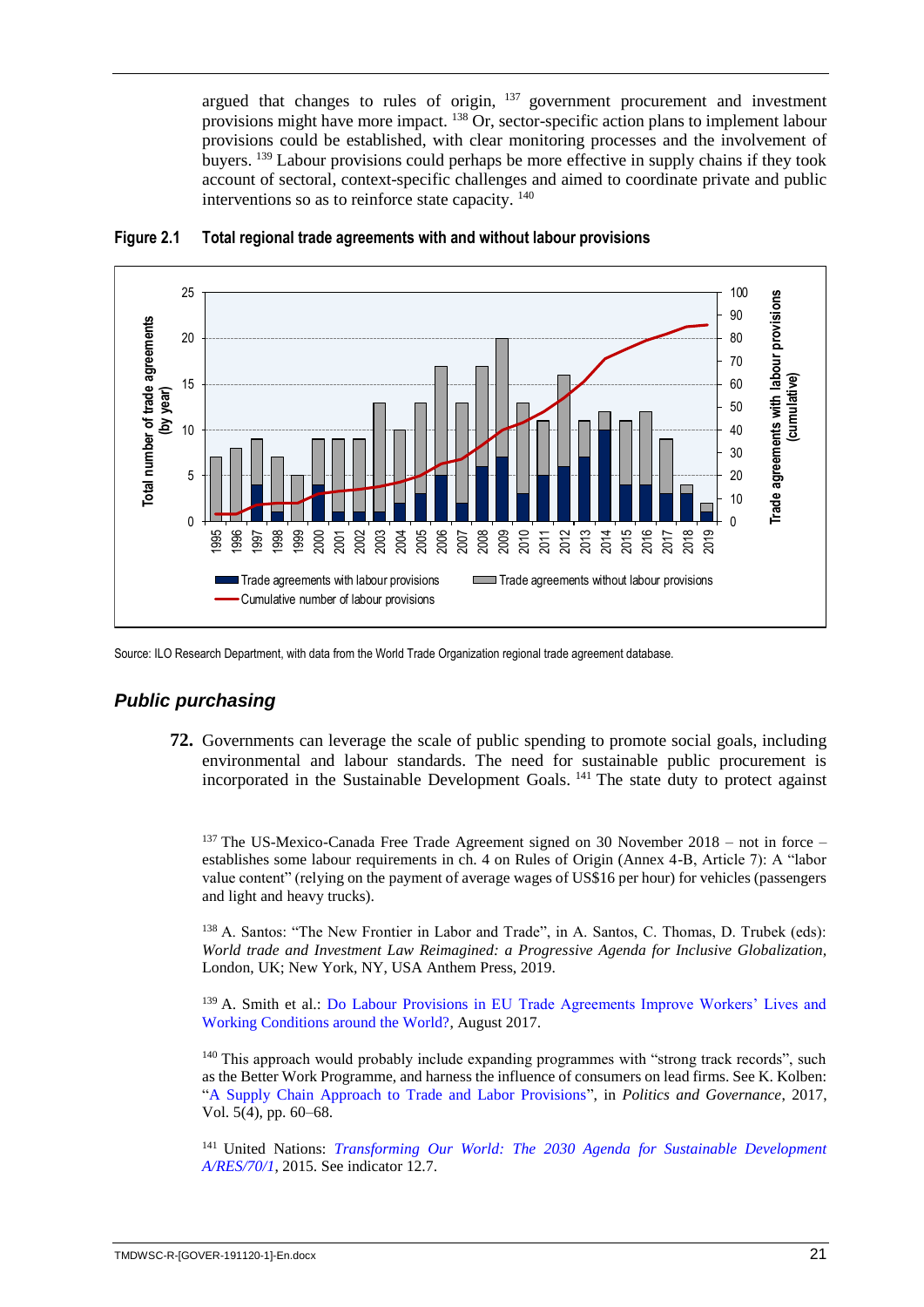business-related human rights abuses under the Guiding Principles on Business and Human Rights means States having to address their potential impact, including in the area of public procurement. <sup>142</sup>

- **73.** With limited exceptions, government use of public procurement to improve labour conditions has not often tried to reach beyond domestic jurisdictions to GSCs. Moreover, there is limited evidence that public purchasing practices are accompanied by monitoring and enforcement of compliance with labour standard conditions in purchasing contracts. <sup>143</sup> Indeed, public officials responsible for procurement may simply lack the knowledge required to incorporate social requirements into purchasing practices, much less to monitor compliance. <sup>144</sup>
- **74.** There is evidence of public procurement incorporating elements of PCIs, such as certification or labelling schemes.  $145$  Public purchasers may alternatively partner with a worker-driven compliance initiative. <sup>146</sup> In this way, a government may be able to increase the impact of its use of purchasing power, but this will depend on the effectiveness and legitimacy of any scheme with which the government partners. <sup>147</sup>

#### <span id="page-25-0"></span>**Private compliance initiatives**

**75.** Multinational enterprises conducting business in countries with constrained governance have increasingly implemented PCIs. These may include social auditing, certification initiatives or self-reporting mechanisms, as well as best-practice sharing, grievance mechanisms, peer learning, guidance and capacity-building. PCIs can help firms to fulfil their HRDD responsibilities, while managing reputational risk from participation in GSCs.

<sup>142</sup> UN Human Rights Council: Protect, Respect and Remedy: A Framework for Business and Human [Rights,](https://www.undocs.org/A/HRC/8/5) A/HRC/8/5, 2008; and UN Human Rights Council: [Human rights and transnational](https://documents-dds-ny.un.org/doc/RESOLUTION/GEN/G11/144/71/PDF/G1114471.pdf?OpenElement)  [corporations and other business enterprises,](https://documents-dds-ny.un.org/doc/RESOLUTION/GEN/G11/144/71/PDF/G1114471.pdf?OpenElement) A/HRC/RES/17/4, 2011, para. 1, endorsing the Guiding Principles on Business and Human Rights, op. cit., as in A/HRC/RES/17/31, [Annex, para. I.A.2.](https://www.ohchr.org/Documents/Issues/Business/A-HRC-17-31_AEV.pdf)

<sup>143</sup> C. Methven et al: *[Public Procurement and Human Rights: A Survey of Twenty Jurisdictions](https://static1.squarespace.com/static/583f3fca725e25fcd45aa446/t/5900c5c4e4fcb5975fae3e4d/1493222863537/Public-Procurement-and-Human-Rights-A-Survey-of-Twenty-Jurisdictions-Final.pdf)*, International Learning Lab on Public Procurement and Human Rights, 2016; W. Kahlenborn et al: *[Strategic use of Public Procurement in Europe –](https://publications.europa.eu/en/publication-detail/-/publication/05d1e581-571e-43ad-8597-649a7b655bd9/language-en) Final Report to the European Commission*, MARKT/2010/02/C, 2011; National Agency for Public Procurement: *[Mapping Initiatives for Ethical](https://www.upphandlingsmyndigheten.se/globalassets/publikationer/rapporter/rapport_2017_6_mapping_initiatives_webb.pdf)  [Public Procurement in Europe](https://www.upphandlingsmyndigheten.se/globalassets/publikationer/rapporter/rapport_2017_6_mapping_initiatives_webb.pdf)*, Report 2017:6 commissioned on behalf of the European Working Group on Ethical Public Procurement and the National Agency for Public Procurement, 2017.

<sup>144</sup> OECD: *[Responsible business conduct in government procurement practices](https://mneguidelines.oecd.org/Responsible-business-conduct-in-government-procurement-practices.pdf)*, 2017, p. 6.

<sup>145</sup> A. Marx: "Public procurement and human rights: current role and potential of voluntary sustainability standards", in O. Martin-Ortega and C. Methven O'Brien (eds): *[Public Procurement](https://www.e-elgar.com/shop/public-procurement-and-human-rights)  [and Human Rights: Opportunities, Risks and Dilemmas for the State As Buyer](https://www.e-elgar.com/shop/public-procurement-and-human-rights)*, Edward Elgar Publishing, 2019, part II, pp. 132–149.

<sup>146</sup> J. Fine and T. Bartley: "Raising the floor: New directions in public and private enforcement of [labor standards in the United States"](https://journals.sagepub.com/doi/pdf/10.1177/0022185618784100), in *Journal of Industrial Relations*, 2019, Vol. 61(2), pp. 252– 276; M. Barenburg: ["Towards a Democratic Model of Transnational Labour Monitoring?](https://wsr-network.org/wp-content/uploads/2018/06/MB-Participatory-Monitoring-PRESS-READY.pdf)", in B. Bercussson and C. Estlund (eds), *Regulating Labour in the Wake of Globalisation: New Challenges, New Institutions*, Oxford, Hart Publishing, 2007, pp. 37–65.

<sup>147</sup> M. A. Corvaglia: *Public Procurement and Labour Rights: Towards coherence in international instruments of procurement regulation*, Hart Publishing/Bloomsbury, 2017, pp. 92–94.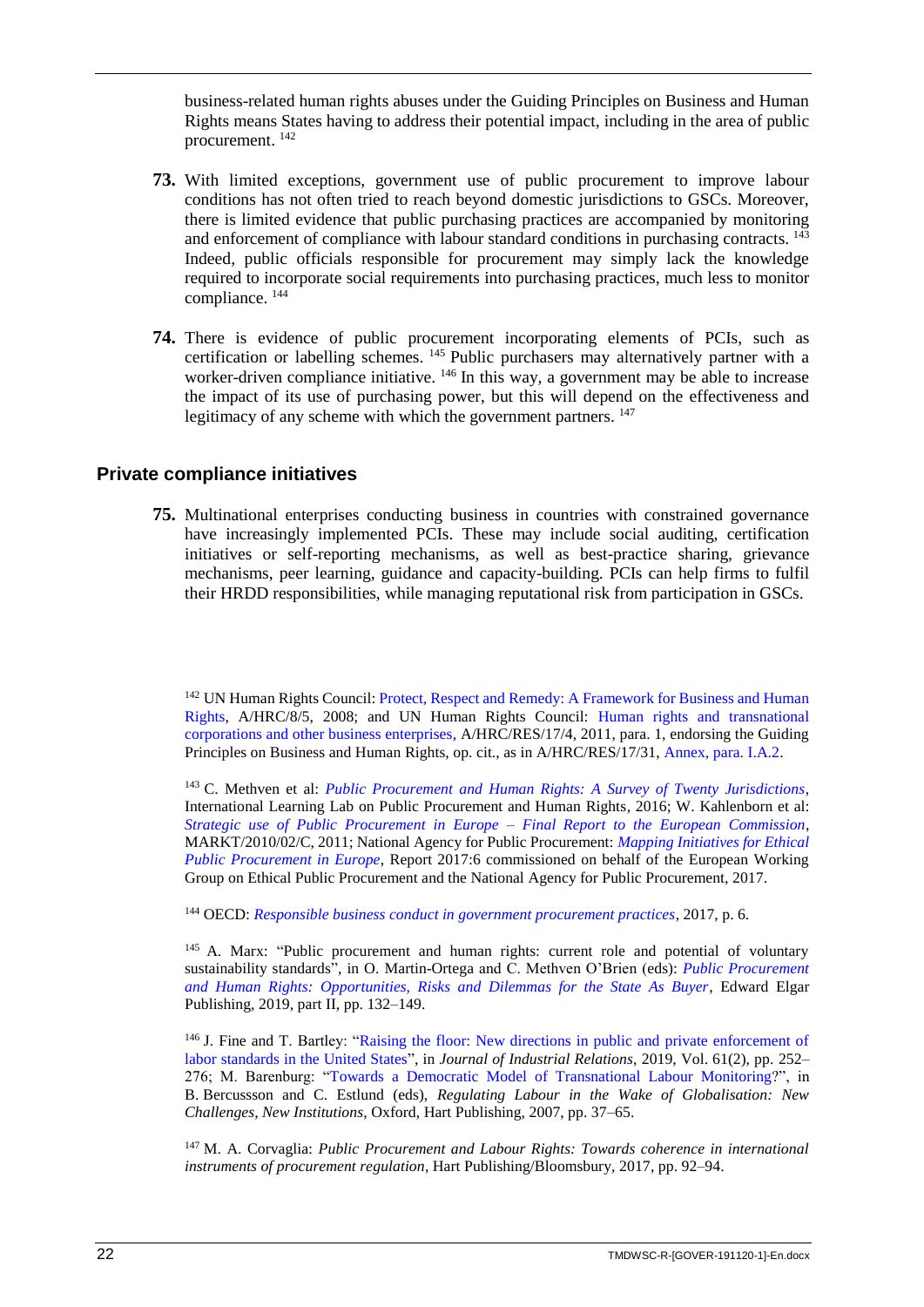- **76.** PCIs are neither designed nor able to substitute for adequate public labour enforcement regimes. Synergies have to be found where the aims of PCIs and labour inspection coincide, notably when considering the improvement of working conditions. <sup>148</sup>
- **77.** The operation of PCIs is widely studied. This reflects the number and scale of PCIs globally, and their contribution to advancing decent work, especially where governance is weak. The literature suggests that PCIs may be unable to ensure long-term change in the behaviour of suppliers, and rarely interact with public governance. Further, while firms have leverage over upper-tier suppliers, this is not where the risk of decent work deficits is most significant. These occur in the lower tiers of supply chains, and in the subcontracted offshoots, operating in the informal economy.
- **78.** Because PCIs are a function of risk management, they do usually provide scope for worker involvement. This may be limited to ad hoc interviews in the course of audits. PCIs may, however, have greater impact if accompanied by mechanisms that empower local and global stakeholders, such as complaints procedures and dispute settlement systems.
- **79.** As PCIs operate in addition to public governance, some of the literature compares the two. This analysis highlights several key differences. PCIs necessarily lack public accountability and transparency mechanisms. Firms autonomously determine the issues that will be addressed and the remedies for non-compliance. Proliferation of PCIs leads to normative differences and overlap – between PCIs and public governance and between PCIs.
- **80.** Some analysis considers how PCIs could interact with public governance. PCIs may reinforce state institutions, they may play a complementary role given the governance deficit <sup>149</sup> that may exist, or they may compete with state institutions and undermine standards. Much may depend on whether PCIs and national institutions interact with each other consciously and deliberately. <sup>150</sup>
- 81. PCIs may be more effective, <sup>151</sup> as well as more likely to reinforce state institutions where there is worker mobilization.  $152$  In turn, state support can enhance worker mobilization.  $153$ Reinforcement may be more likely where PCIs have state support to interpret contested rules

<sup>148</sup> ILO: *[Final report: Meeting of Experts on Labour Inspection and the Role of Private Compliance](https://www.ilo.org/wcmsp5/groups/public/---ed_dialogue/---lab_admin/documents/meetingdocument/wcms_235948.pdf)  [Initiatives](https://www.ilo.org/wcmsp5/groups/public/---ed_dialogue/---lab_admin/documents/meetingdocument/wcms_235948.pdf)*, op. cit., p. 24; ILO: Conclusions concerning decent work in global supply chains, op. cit., para 10.

<sup>149</sup> J. Bair: "Contextualising compliance: Hybrid governance in global value chains", in *New Political Economy,* 2017, Vol. 22(2), pp. 169–185.

<sup>150</sup> J. Zenker: "Made in Misery: Mandating Supply Chain Labor Compliance", in *Vanderbilt Journal of Transnational Law,* 2018, Vol. 51(1), pp. 318–319.

<sup>151</sup> Mosley, op. cit.

<sup>152</sup> M. Amengual and L. Chirot: "Reinforcing the State: Transnational and State Labor Regulation in [Indonesia"](https://journals.sagepub.com/doi/pdf/10.1177/0019793916654927), in *Industrial and Labor Relations Review*, 2016, Vol. 69(5), pp. 1059–1080. In the domestic context, see J. Fine: "Enforcing Labor Standards in Partnership with Civil Society: Can Co-Enforcement Succeed Where the State Alone Has Failed?", in *Politics & Society*, 2017, Vol. 45(3), pp. 379–380.

<sup>153</sup> Fine, op. cit.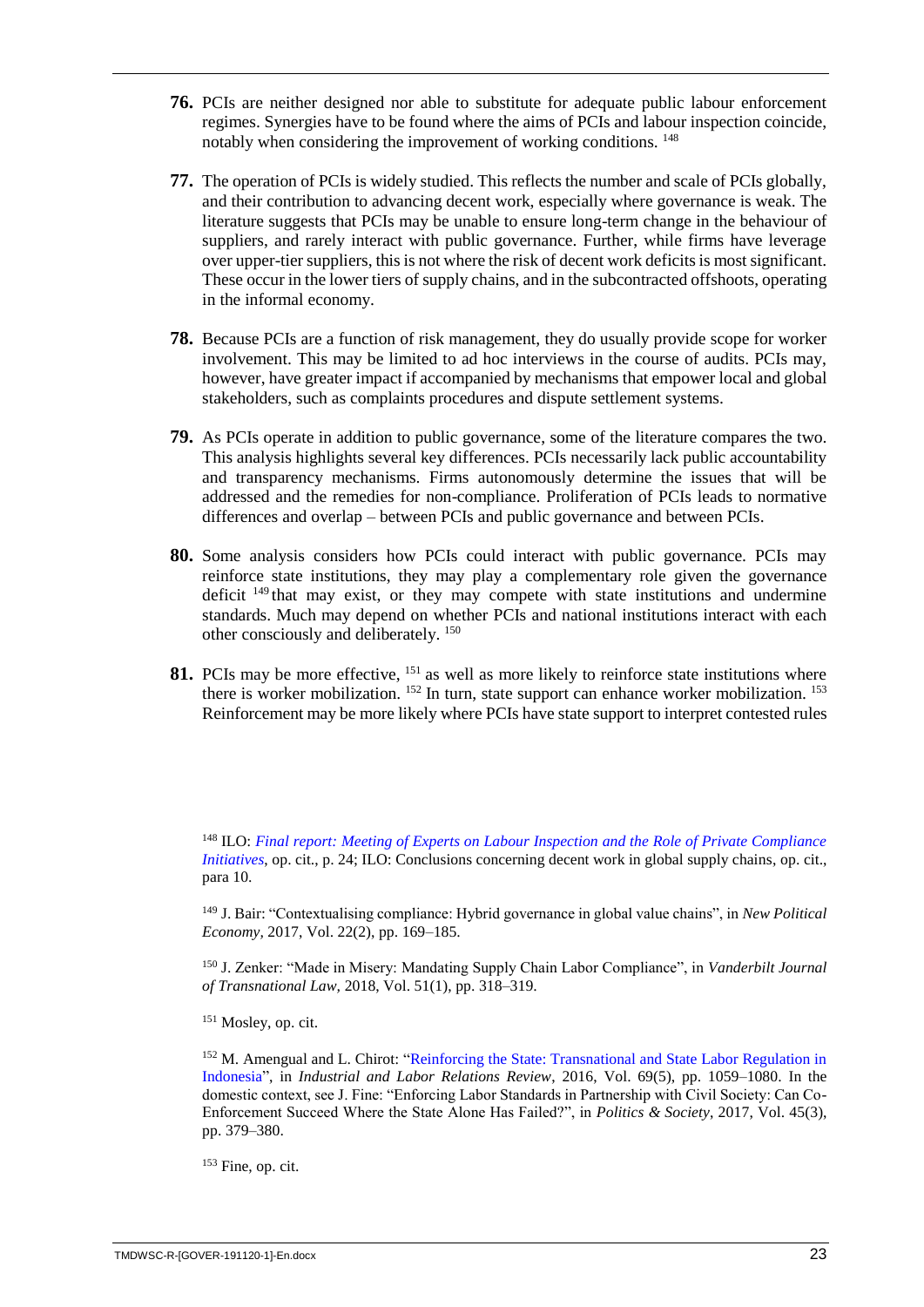in ways that require firms to engage with state regulation. <sup>154</sup> Thus, reinforcement may occur if PCIs require engagement with state regulation. But this is subject to the effectiveness of that state regulation.

- **82.** Complementary interaction may be possible where PCIs and state regulation address different labour standards. <sup>155</sup> PCIs may have less impact in the area of freedom of association than, for example, OSH. <sup>156</sup> Government labour inspection by contrast may be far more significant in relation to other employment standards.  $157$
- 83. Competition between PCIs and state regulation may occur if labour issues are resolved independently of state regulation. <sup>158</sup> Moreover, firms may choose to operate in States where national governance is weak. <sup>159</sup> The concern is exacerbated by the fact that countries and regions compete to secure investment from multinational corporations, including on labour standards.  $160$  The risk is that PCIs may operate in ways that may conceal, rather than reveal, exploitative labour practices. <sup>161</sup>

# <span id="page-27-0"></span>**Social dialogue**

## <span id="page-27-1"></span>*Collective bargaining*

**84.** Collective bargaining is a fundamental right. It depends in turn on effective respect for freedom of association. Where workers can exercise these rights effectively, collective bargaining may contribute to reducing decent work deficits. In many countries, collective bargaining remains crucial to the determination of wages and working conditions. <sup>162</sup> A

<sup>154</sup> Amengual and Chirot, op. cit., pp. 1060, 1077. See also G. Distelhorst et al.: "Production goes global, compliance stays local: Private regulation in the global electronics industry", in *Regulation & Governance*, 2015, Vol. 9(3), pp. 224–242.

<sup>155</sup> T. Bartley and N. Egels-Zandén: "Responsibility and neglect in global production networks: The uneven significance of codes of conduct in Indonesian factories", in *Global Networks: A Journal of Transnational Affairs*, 2015, Vol. 15(s1), p. 23.

- <sup>156</sup> Bartley and Egels-Zandén, op. cit., pp. 37–38.
- <sup>157</sup> Bartley and Egels-Zandén, op. cit.

<sup>158</sup> G. LeBaron, J. Lister and P. Dauvergne: "Governing Global Supply Chain Sustainability through [the Ethical Audit Regime"](https://www.tandfonline.com/doi/full/10.1080/14747731.2017.1304008), in *Globalizations*, 2017, Vol. 14(6), p. 959.

<sup>159</sup> P. Marginson: "Governing Work and Employment Relations in an Internationalized Economy: [The Institutional](https://journals.sagepub.com/doi/pdf/10.1177/0019793916654891) Challenge", in the *Industrial and Labor Relations Review*, 2016, Vol. 69(5), p. 1036.

<sup>160</sup> Marginson, op. cit., p. 1036.

<sup>161</sup> LeBaron, Lister and Dauvergne, op. cit., p. 964.

<sup>162</sup> ILO: Factsheet no.  $1 -$ [Collective bargaining](http://www.ilo.ch/wcmsp5/groups/public/---ed_protect/---protrav/---travail/documents/publication/wcms_436152.pdf), Geneva, 2015.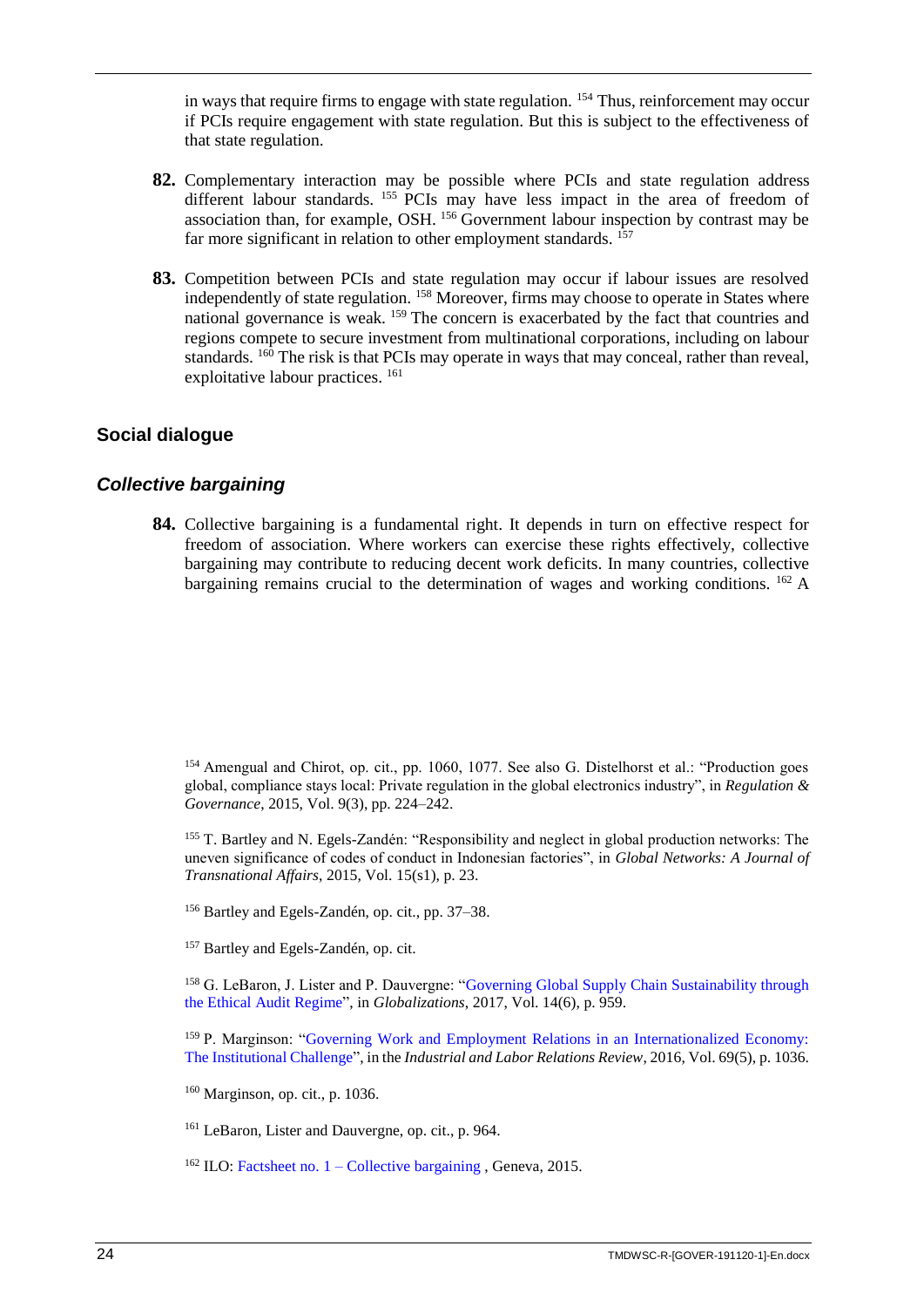stronger link between pay and productivity growth holds great promise for economic and social upgrading within supply chains. <sup>163</sup>

- **85.** High levels of collective bargaining coverage are associated with reduced wage inequality, <sup>164</sup> both within firms and between them. <sup>165</sup> This is particularly important in terms of extending labour protection to the vulnerable categories of workers that are typically found in greater prevalence in lower tiers of GSCs.
- **86.** Collective bargaining coverage, however, is largely dependent on the structure and level of bargaining. With limited exceptions, countries with highly centralized systems of bargaining tend to be located in Northern and Western Europe. Multi-employer bargaining at sectoral or intersectoral levels is associated with collective bargaining rates of over 78 per cent. In Asia, the Americas, and Central and Eastern Europe, collective bargaining generally takes place at enterprise level. Where single-employer bargaining prevails, the average collective bargaining coverage rate is  $14.9$  per cent (26 countries).  $166$
- **87.** Transnational collective bargaining that directly addresses the challenges that can arise in GSCs is rare. <sup>167</sup> One example is the Indonesia Freedom of Association Protocol, an agreement between five Indonesian unions, six global sportswear brands and four major Indonesian footwear manufacturers. It protects workers' rights to organize and bargain collectively; it also protects union organizers and members from discriminatory or retaliatory action. There have been a number of challenges in the implementation of the agreement related to the management and resolution of disputes, and the protocol is limited in its application to first-tier supplier factories. <sup>168</sup>

<sup>163</sup> D. Cooper and L. Mishel: ["The Erosion of Collective Bargaining Has Widened the Gap between](https://www.goiam.org/wp-content/uploads/2014/06/images_articles_news_economic-trends_productivitypay.pdf)  [Productivity and Pay"](https://www.goiam.org/wp-content/uploads/2014/06/images_articles_news_economic-trends_productivitypay.pdf), Economic Policy Institute, 2015; ILO: *[Global Wage Report 2016/17: Wage](https://www.ilo.org/wcmsp5/groups/public/---dgreports/---dcomm/---publ/documents/publication/wcms_537846.pdf#page=8)  [inequality in the workplace](https://www.ilo.org/wcmsp5/groups/public/---dgreports/---dcomm/---publ/documents/publication/wcms_537846.pdf#page=8)*, Geneva, 2016.

<sup>164</sup> Bargaining coverage is defined as the share of employees to whom a collective agreement applies. For collective bargaining coverage rates, see the [ILO's industrial relations database \(IRData\);](https://ilostat.ilo.org/topics/collective-bargaining/) S. Hayte[r: "Unions and collective bargaining",](https://www.ilo.org/wcmsp5/groups/public/---dgreports/---dcomm/---publ/documents/publication/wcms_347249.pdf) in J. Berg (ed.): *Labour markets institutions and inequality: Building just societies in the 21st century*, ILO and Edward Elgar Publishing, ch. 4, pp. 95– 122; D. Grimshaw, G. Bosch and J. Rubery: ["Minimum Wages and Collective Bargaining: What](https://onlinelibrary.wiley.com/doi/full/10.1111/bjir.12021)  [Types of Pay Bargaining Can Foster Positive Pay Equity Outcomes?"](https://onlinelibrary.wiley.com/doi/full/10.1111/bjir.12021), in *British Journal of Industrial Relations*, 2014, Vol. 52(3), pp. 470–498; J. Visser: "What happened to collective bargaining during the great recession?", in *IZA Journal of Labour Policy*, 2016, Vol. 5(1), pp. 1–35; G. Bosch: ["Shrinking collective bargaining coverage, increasing income inequality: A comparison of five EU](https://www.ilo.org/intranet/english/support/publ/revue/articles/2015-1/s7bosch.pdf)  [countries"](https://www.ilo.org/intranet/english/support/publ/revue/articles/2015-1/s7bosch.pdf), in ILO: *International Labour Review*, 2015, Vol. 154(1), pp. 57–66.

<sup>165</sup> ILO: *Global Wage Report 2016/17: Wage inequality in the workplace,* op. cit; see also ILO: *[Social](https://www.ilo.org/wcmsp5/groups/public/---ed_norm/---relconf/documents/meetingdocument/wcms_624015.pdf)  [dialogue and tripartism: A recurrent discussion on the strategic objective of social dialogue and](https://www.ilo.org/wcmsp5/groups/public/---ed_norm/---relconf/documents/meetingdocument/wcms_624015.pdf)  [tripartism, under the follow-up to the ILO Declaration on Social Justice for a Fair Globalization,](https://www.ilo.org/wcmsp5/groups/public/---ed_norm/---relconf/documents/meetingdocument/wcms_624015.pdf)  [2008](https://www.ilo.org/wcmsp5/groups/public/---ed_norm/---relconf/documents/meetingdocument/wcms_624015.pdf)*, Report VI, International Labour Conference, 107th Session, Geneva, 2018, paras 110–116.

<sup>166</sup> ILO: *Social dialogue and tripartism: A recurrent discussion on the strategic objective of social dialogue and tripartism, under the follow-up to the ILO Declaration on Social Justice for a Fair Globalization, 2008*, op. cit., para. 116.

<sup>167</sup> J. Blasi and J. Bair: *[An analysis of multiparty bargaining models for global supply chains](https://www.ilo.org/wcmsp5/groups/public/---ed_protect/---protrav/---travail/documents/publication/wcms_655541.pdf)*, Conditions of Work and Employment Series No. 105, Inclusive Labour Markets, Labour Relations and Working Conditions Branch, ILO, Geneva, 2019.

<sup>168</sup> International Labor Rights Forum: *Future of Fashion: [Worker-Led Strategies for Corporate](https://www.business-humanrights.org/sites/default/files/documents/Future_of_Fashion_ILRF.pdf)  [Accountability in the Global Apparel Industry](https://www.business-humanrights.org/sites/default/files/documents/Future_of_Fashion_ILRF.pdf)*, February 2019.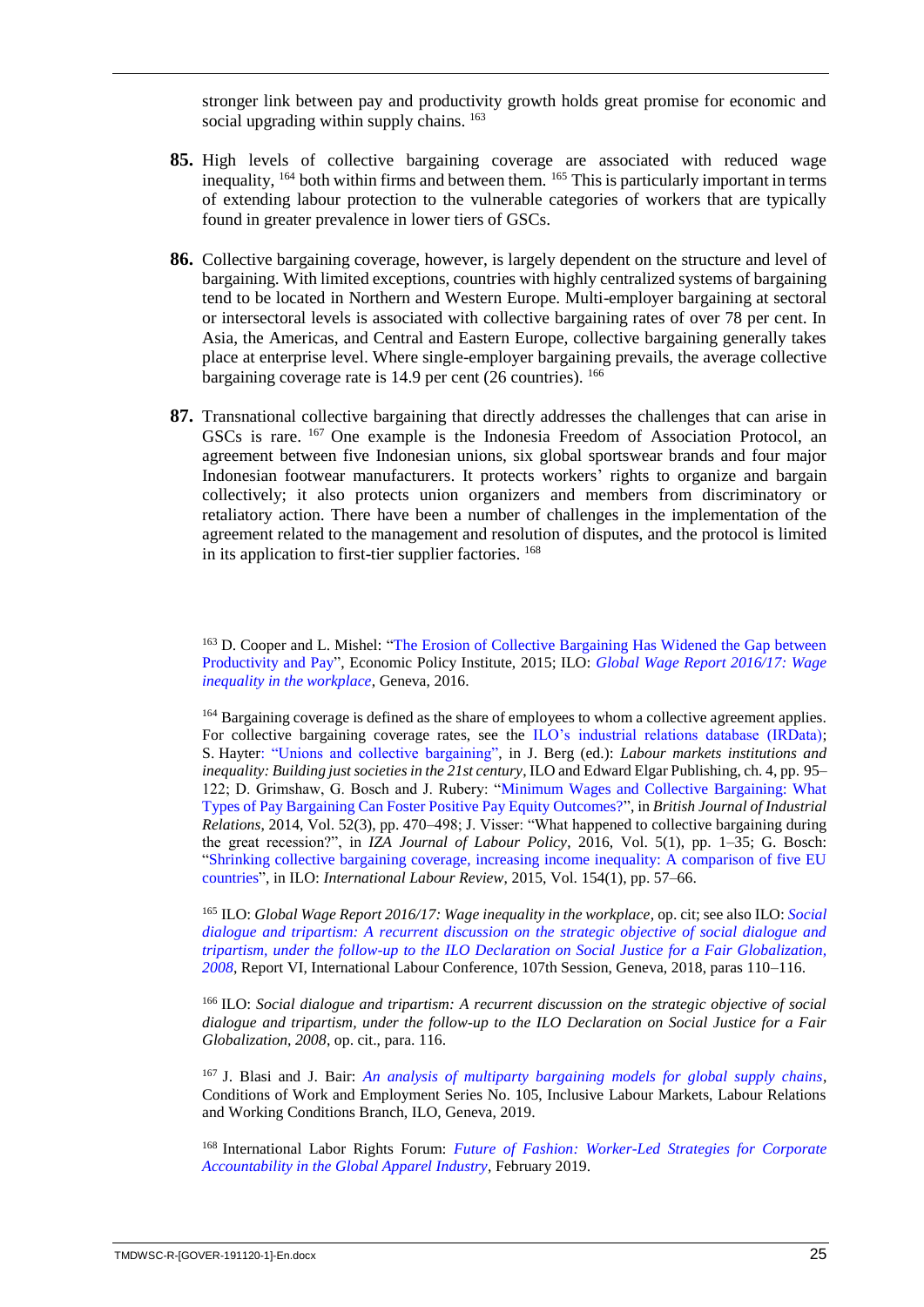**88.** In the shipping sector, the collective bargaining agreement between Maersk and the International Transport Workers' Federation requires Maersk to ensure that ships used by charter operators are also covered by a federation contract or similar agreement protecting the rights of the crews on ships, even when they fly flags of convenience. <sup>169</sup>

#### <span id="page-29-0"></span>*International framework agreements*

- **89.** Global union federations and more than 100 multinational companies have increased crossborder collaboration through IFAs. <sup>170</sup> The mechanisms and institutions created by IFAs can complement national laws and institutions and corporate social responsibility initiatives of enterprises. <sup>171</sup> IFAs have the potential to become a collaborative tool in HRDD processes under national laws, the MNE Declaration, the Guiding Principles on Business and Human Rights and the OECD Guidelines. <sup>172</sup>
- **90.** IFAs usually apply to all operations of a multinational enterprise and its subsidiaries. Most IFAs contain provisions that apply to the suppliers of lead firms, thus creating an enabling environment for freedom of association and collective bargaining across GSCs. <sup>173</sup> In some cases, the content of IFAs is incorporated into supplier's guidelines and auditing checklists. <sup>174</sup>

# <span id="page-29-1"></span>*Multistakeholder initiatives*

**91.** The Bangladesh Accord on Fire and Building Safety is a legally binding agreement between global union federations and more than 200 clothing companies. <sup>175</sup> In the garment sector, the "Action, Collaboration, Transformation" initiative also goes beyond single companies and brands, and builds on labour relations to achieve living wages for the whole industry sector in a country.  $176$ 

<sup>169</sup> Blasi and Bair, op. cit.

<sup>170</sup> ILO: *[International Framework Agreements in the food retail, garment and chemicals sectors:](https://www.ilo.org/wcmsp5/groups/public/---ed_dialogue/---sector/documents/publication/wcms_631043.pdf)  [Lessons learned from three case studies](https://www.ilo.org/wcmsp5/groups/public/---ed_dialogue/---sector/documents/publication/wcms_631043.pdf)*, Geneva, 2018.

<sup>171</sup> The IFA between UNI and Carrefour, for example, has complemented Carrefour's corporate social responsibility framework. See ILO: *International Framework Agreements in the food retail, garment and chemicals sectors: Lessons learned from three case studies*, op. cit.

<sup>172</sup> ILO: Meeting of experts on cross-border social dialogue, Geneva, 12-15 February 2019, Conclusions, op. cit.

<sup>173</sup> F. Hadwiger: ["Global framework agreements: Achieving decent work in global supply chains?"](https://www.ilo.org/public/libdoc/ilo/P/09238/P09238(2015-7-1-2)75-94.pdf), in *International Journal of Labour Research*, 2015, Vol. 7(1–2), pp. 75–94.

<sup>174</sup> I. Schömann, A. Sobczak, E. Voss and P. Wilke: *[Codes of conduct and international framework](https://www.eurofound.europa.eu/sites/default/files/ef_publication/field_ef_document/ef0792en.pdf)  [agreements: New forms of governance at company level](https://www.eurofound.europa.eu/sites/default/files/ef_publication/field_ef_document/ef0792en.pdf)*, Dublin, the European Foundation for the Improvement of Living and Working Conditions, 2008.

<sup>175</sup> See the Accord on Fire and Building Safety website [here.](https://bangladeshaccord.org/)

<sup>176</sup> J. Holdcroft: ["Transforming supply chain industrial relations"](https://www.ilo.org/public/libdoc/ilo/P/09238/P09238(2015-7-1-2)95-104.pdf), in *International Journal of Labour Research*, 2015, Vol. 7(1–2).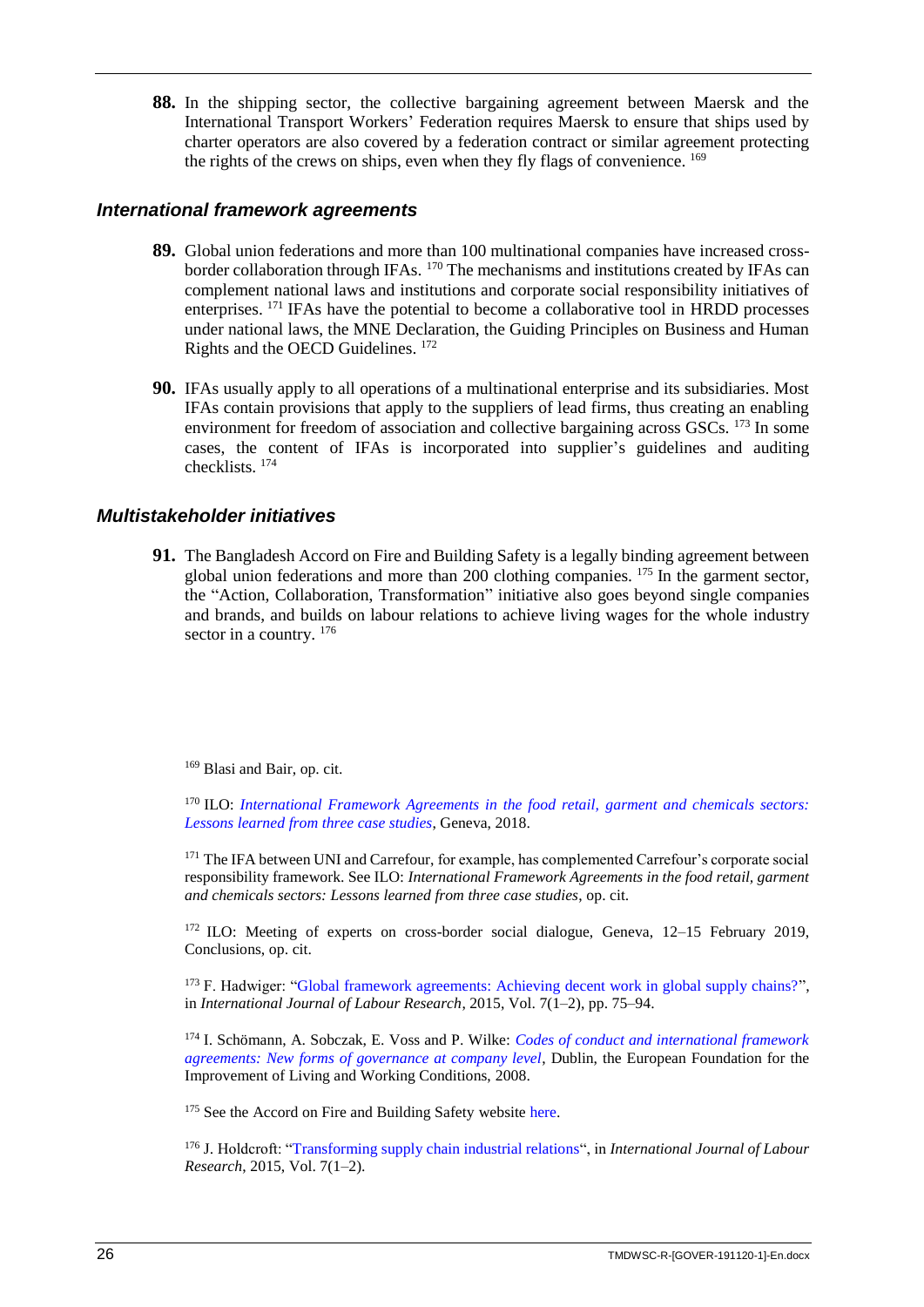- **92.** Launched in 1998, the Ethical Trading Initiative <sup>177</sup> includes global companies in different industries, international trade unions, labour rights organizations and non-governmental organizations. Corporate members must adopt the initiative's Base Code for labour practices, which is founded on the ILO Conventions, and report annually on their efforts to implement it in their supply chains. The Ethical Trading Initiative conducts audits, engages in resolving violations of workers' rights  $178$  and lobbies to secure labour standards.  $179$
- 93. The Fair Wear Foundation works with 193 member brands in the garment industry. <sup>180</sup> It engages directly with factories, trade unions, non-governmental organizations and governments. The foundation's Code of Labour Practices incorporates core ILO Conventions and the UN Universal Declaration of Human Rights. Key initiatives include brand performance checks, factory audits, complaints' helplines and factory training sessions. The foundation supports living wages  $181$  and mediates workers' issues through the Fair Wear complaints process.
- **94.** The Extractive Industries Transparency Initiative promotes transparency and accountability in the management of oil, gas and mineral resources. All companies operating in countries that are members of the initiative should comply with wide-ranging disclosure obligations along their extractive value chain. Local multistakeholder groups oversee implementation. They analyse the data supplied and communicate it to governments, local communities and civil society groups. The initiative's international board assesses progress by countries towards meeting its global standard. <sup>182</sup>

# <span id="page-30-0"></span>*Multi-party bargaining initiatives*

- **95.** There are several examples of worker-driven, multi-party bargaining agreements between lead firms and unions or worker-based organizations. Although some examples grew out of initiatives focused on improving working conditions in domestic supply chains, they have also developed into effective mechanisms for addressing decent work deficits in GSCs.
- **96.** The Coalition of Immokalee Workers developed the Fair Food Program to address poor working conditions for farmworkers in Florida. The coalition developed a campaign to mobilize consumers to pressure retail food companies to purchase produce exclusively from growers who comply with the Fair Food Code of Conduct. Specially trained farmworkers monitor compliance and educate workers about their rights. The legally enforceable agreement also includes a wage premium that supplements the farmworkers' income. <sup>183</sup>
- **97.** Initiatives may be more effective if they have broad coverage, including groups of lead firms and/or suppliers organized into industry associations. Sectoral initiatives are stronger when a public sector client is involved, such as the Israeli Government in the cleaning and security
	- <sup>177</sup> See the Ethical Trading Initiative website [here.](https://www.ethicaltrade.org/)
	- <sup>178</sup> See the resolving violations web page [here.](https://www.ethicaltrade.org/about-eti/what-we-do/resolving-violations)
	- <sup>179</sup> See the lobbying web page [here.](https://www.ethicaltrade.org/about-eti/what-we-do/lobbying)
	- <sup>180</sup> See the Fair Wear Foundation website [here.](https://www.fairwear.org/)
	- <sup>181</sup> A recent example is the [Fair Wear and ASN Bank's partnership on living wages.](https://www.fairwear.org/stories/fair-wear-and-asn-banks-partnership-on-living-wages)
	- <sup>182</sup> See website [here.](https://eiti.org/sites/default/files/documents/eiti_factsheet_en_09.2019.pdf)
	- <sup>183</sup> See website [here.](https://www.fairfoodprogram.org/)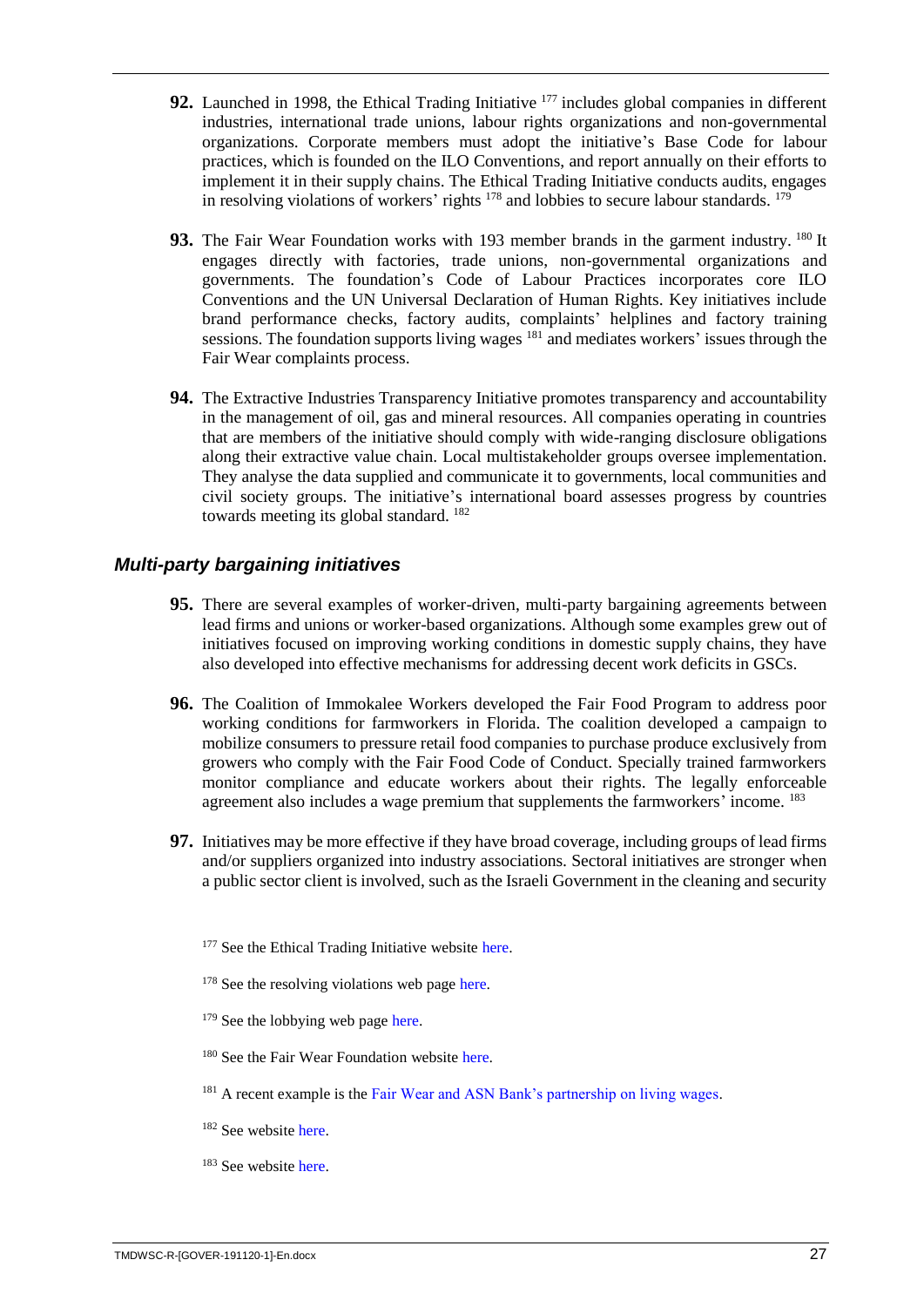service sectors, or the British National Health Service and UNISON's Ethical Care Charter. <sup>184</sup>

#### <span id="page-31-0"></span>*Workplace cooperation*

**98.** The ILO–International Finance Corporation Better Work Programme promotes the establishment of performance improvement consultative committees (PICCs) as a mechanism for workplace cooperation. When a PICC is in operation in a factory, workers often perceive improved working conditions and report, for example, less verbal abuse, dizziness and restlessness and improved availability and quality of water. PICCs are more positively perceived by workers and have more impact on the work environment where there is equal gender representation and where workers are free to choose their representatives. Factory management, however, does not always perceive the presence of a PICC or a trade union positively, consequently undervaluing their ability to help to solve problems. <sup>185</sup>

# <span id="page-31-1"></span>**3. Overarching frameworks for labour governance**

**99.** Fragmentation of production – and of business structures into separate legal entities – can pose challenges for effective governance at the national level. As noted by the UN Committee on Economic, Social and Cultural Rights:

Because of how corporate groups are organized, business entities routinely escape liability by hiding behind the so-called corporate veil, as the parent company seeks to avoid liability for the acts of the subsidiary even when it would have been in a position to influence its conduct. <sup>186</sup>

Many States have taken steps to ensure effective governance within their territory, notwithstanding the fragmentation of production through separate legal entities. <sup>187</sup>

- **100.** It is however necessarily more difficult to do this transnationally. It follows that victims of "transnational corporate abuses" may have particular problems in seeking redress for violations of rights. <sup>188</sup>
- **101.** States are responsible for ensuring that private actors within their jurisdiction or territory comply with their legal obligations. Governments, however, have different levels of capacity and resources to effectively monitor and enforce compliance with applicable standards. While there are examples of governments taking steps to improve their capacity, many

<sup>184</sup> Blasi and Bair, op. cit.

<sup>185</sup> ILO and International Finance Corporation: *Better Work – [Progress and Potential: How Better](https://betterwork.org/wp-content/uploads/2016/09/BW-Progress-and-Potential_Web-final.pdf)  Work is improving garment workers' [lives and boosting factory competitiveness](https://betterwork.org/wp-content/uploads/2016/09/BW-Progress-and-Potential_Web-final.pdf)*. *A summary of an [independent assessment of the Better Work programme](https://betterwork.org/wp-content/uploads/2016/09/BW-Progress-and-Potential_Web-final.pdf)*, Geneva, 2016, para. 5.2.

186 UN Committee on Economic, Social and Cultural Rights: General comment No. 24 (2017) on [State obligations under the International Covenant on Economic, Social and Cultural Rights in the](https://www.refworld.org/publisher,CESCR,,,5beaecba4,0.html)  [context of business activities,](https://www.refworld.org/publisher,CESCR,,,5beaecba4,0.html) August 2017, E/C.12/GC/24, para. 42.

<sup>187</sup> See for example S. Marshall: ["Australian textile clothing and footwear supply chain regulation"](https://research.monash.edu/en/publications/australian-textile-clothing-and-footwear-supply-chain-regulation), in C. Fenwick and T. Novitz (eds): *Human Rights at Work: Perspectives on Law and Regulation*, Hart Publishing, 2010, pp. 555–583.

<sup>188</sup> UN Committee on Economic, Social and Cultural Rights, 2017, op. cit., para. 43.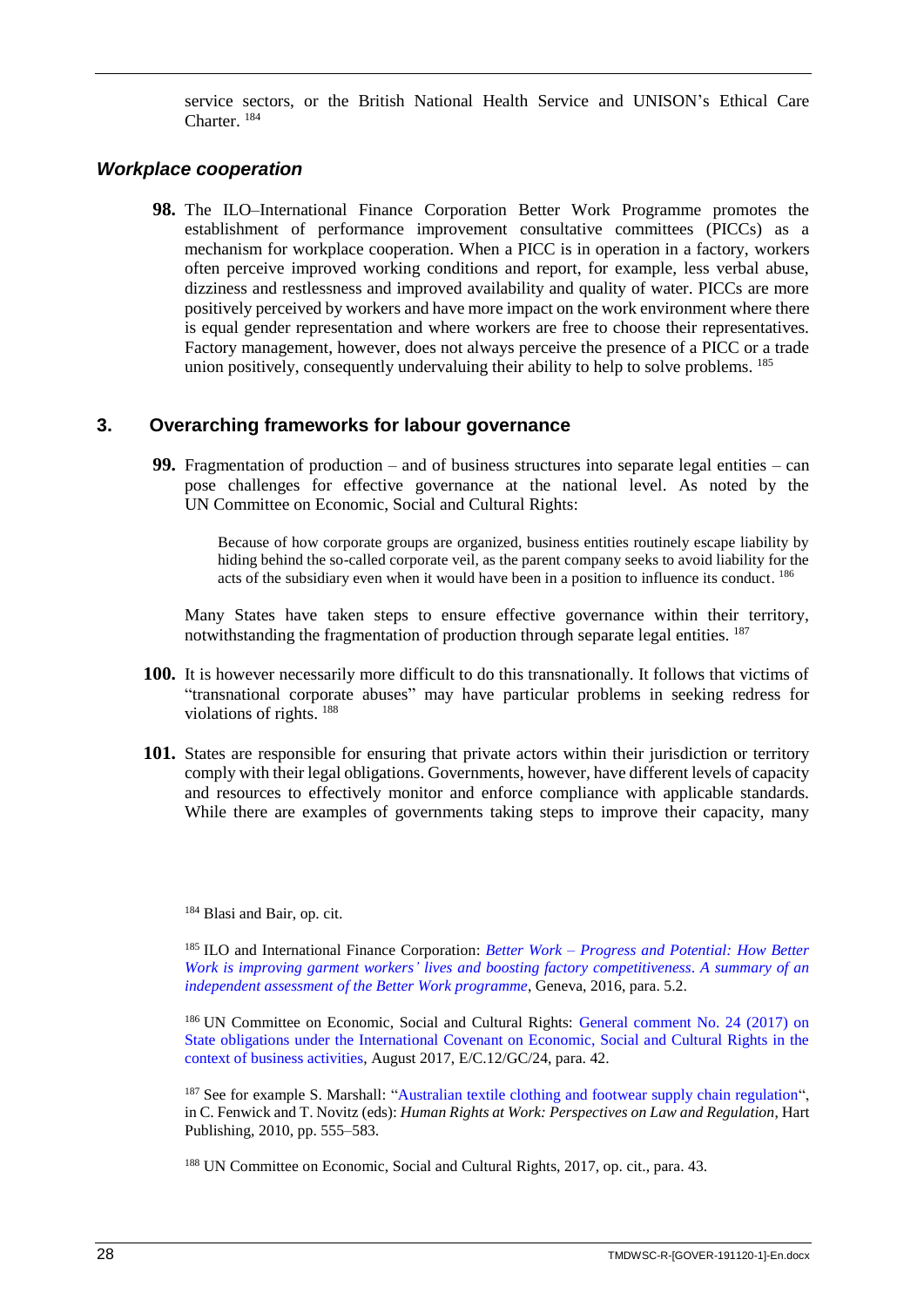challenges remain. As noted, the expansion of GSCs across borders has exacerbated these governance gaps. <sup>189</sup>

- **102.** A failure or inability to enforce compliance with the law implies in turn a failure to ensure access to justice and to remedy. This is significant beyond the implicit right to redress in connection with a specific breach of labour regulation. The Sustainable Development Goals include access to justice as an indicator of building effective, accountable and inclusive institutions to ensure the rule of law at national and international levels. <sup>190</sup> In turn, pillar three of the Guiding Principles on Business and Human Rights requires States to provide access to remedy for those who have suffered business-related human rights abuses.
- **103.** Non-compliance with national law by a firm supplying to a GSC may not be an outcome only of the firm's decisions at the national level. Nor is non-compliance necessarily a consequence only of weak governance. In the GSC context, an actor beyond the borders of the host State exercises leverage that influences the actions of the supplying firm. <sup>191</sup> The degree of leverage may vary, but it is being exercised by an actor beyond the jurisdiction of the second State. From a legal perspective, however, only the firm that breaches standards remains responsible. And the State in which the firm is operating has little if any jurisdiction to set standards to regulate the conduct of an actor in another State. <sup>192</sup>
- **104.** Transnational litigation to seek redress for harm suffered in one jurisdiction, from a corporate actor in another jurisdiction, has led to mixed results. Different legal arguments are available, but it is necessary to demonstrate that the foreign actor had legal control and/or responsibility for the actions of a separate legal entity in the jurisdiction where the harm occurred. <sup>193</sup>
- **105.** In the Loblaws case, a court in Canada rejected a class action by surviving garment workers and relatives of workers who died in the 2013 Rana Plaza building collapse, brought against a parent company of one of the responsible subsidiary companies. <sup>194</sup> The court found that the parent company had no control over the circumstances that were dangerous, nor control over the employers or employees or other occupants of Rana Plaza. <sup>195</sup>

<sup>189</sup> ILO: Conclusions concerning decent work in global supply chains, op. cit., para. 6.

<sup>190</sup> United Nations: Transforming Our World: The 2030 Agenda for Sustainable Development, [A/RES/70/1,](https://sustainabledevelopment.un.org/content/documents/21252030%20Agenda%20for%20Sustainable%20Development%20web.pdf) target 16.3.

<sup>191</sup> O. De Schutter: Extraterritorial Jurisdiction as a tool for improving the Human Rights [Accountability of Transnational Corporations,](https://www.business-humanrights.org/sites/default/files/reports-and-materials/Olivier-de-Schutter-report-for-SRSG-re-extraterritorial-jurisdiction-Dec-2006.pdf) 2006.

<sup>192</sup> J. Zerk: *[Extraterritorial jurisdiction: Lessons for the business and human rights sphere from six](https://www.hks.harvard.edu/sites/default/files/centers/mrcbg/programs/cri/files/workingpaper_59_zerk.pdf)  [regulatory areas](https://www.hks.harvard.edu/sites/default/files/centers/mrcbg/programs/cri/files/workingpaper_59_zerk.pdf)*, Working Paper No. 59, Harvard Corporate Social Responsibility Initiative, Harvard University, 2010.

<sup>193</sup> L. Knöpfel: ["CSR Communication in Transnational Human Rights Litigations against Parent](https://papers.ssrn.com/sol3/papers.cfm?abstract_id=3311545)  [Companies"](https://papers.ssrn.com/sol3/papers.cfm?abstract_id=3311545), in A Dickson Poon: *Transnational Law Institute, King's College London Research Paper Series,* 2019, p. 4. See also D. J. Doorey: *[Lost in Translation: Rana Plaza, Loblaw, and the](http://www.labourlawresearch.net/sites/default/files/papers/DooreyLostinTranslation.pdf)  [Disconnect between Legal Formality and Corporate Social Responsibility](http://www.labourlawresearch.net/sites/default/files/papers/DooreyLostinTranslation.pdf)*, 2018.

<sup>194</sup> *[Das v. George Weston Limited](http://www.csrandthelaw.com/wp-content/uploads/sites/2/2017/07/Das-v-George-Weston.compressed-1.pdf)* [2017] ONSC 4129 (CanLII) [Loblaws Decision].

<sup>195</sup> *Das v. George Weston Limited*, op. cit., para. 457.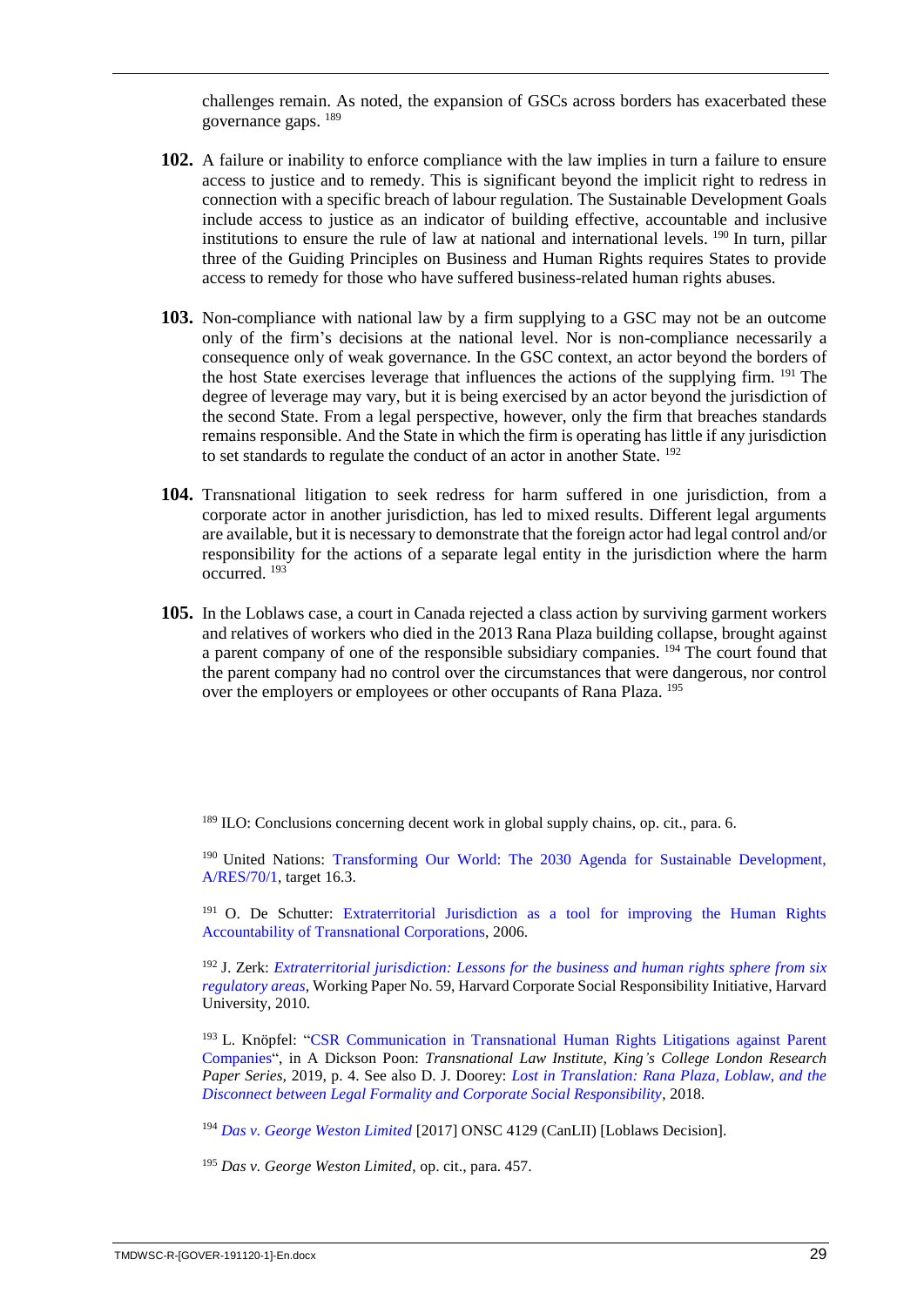- **106.** In the Okpabi case, 42,500 Nigerian residents claimed compensation in the United Kingdom for the negligence of an energy company whose subsidiary caused pollution and environmental damage in the Niger Delta. The court rejected the claim because the parent company's corporate social responsibility policies on the health and safety of local communities did not amount to control over the subsidiary in regard to issues of corporate social responsibility. <sup>196</sup>
- **107.** In the *Choc v. Hudbay Minerals Inc.* case, however, a court in Ontario, Canada held a mining parent company liable for the harm suffered by indigenous groups at the hands of security personnel employed by a subsidiary in Guatemala. The company's public statements committing to implement detailed standards of conduct in its supply chain were found to establish a sufficient duty of care and basis for liability. Furthermore, the company was found to have exercised "on-the-ground management and control". <sup>197</sup>
- **108.** In the Vedanta case before the United Kingdom Supreme Court, a group of Zambian villagers received compensation from a mining parent company for harm caused by a subsidiary through pollution of local waterways. The parent company owed a duty of care, considering that it provided environmental training across its group companies, made public commitments to address environmental risks and technical shortcomings in the subsidiary, and exercised control over the subsidiary. <sup>198</sup> The court assessed the liability of the parent company under Zambian laws, exercising jurisdiction even though Zambia would ordinarily be the best place for the proceedings, <sup>199</sup> because various practical factors resulted in the denial of access to justice for the claimants. <sup>200</sup>
- **109.** The question then arises as to whether the home State of the actor exercising leverage has the legal capacity, and/or any obligation, to exercise jurisdiction over conduct that takes place in another State. This depends on rules governing state jurisdiction, and on the scope of obligations under international human rights law.

<sup>196</sup> *[Okpabi and others v. Royal Dutch Shell Plc and another](https://www.business-humanrights.org/sites/default/files/documents/Shell%20Approved%20Judgment.pdf)* [2018] EWCA Civ 191. This judgment went against the reasoning applied in the earlier case of *[Chandler v. Cape Plc](http://www.bailii.org/ew/cases/EWCA/Civ/2012/525.html)* [2012] EWCA Civ 525.

<sup>197</sup> *Choc v Hudbay Minerals Inc.* [2013] ONSC 1414. However, see the case of Joe Fresh and Loblaws in *Das v. George Weston Limited*, op. cit.

<sup>198</sup> *Vedanta Resources Plc and Konkola Copper Mines Plc (Appellants) v. Lungowe and Ors (Respondents)* [2019] UKSC 20. See also Norton Rose Fulbright: *[Recent Trends Related to](https://www.nortonrosefulbright.com/en/knowledge/publications/3bb4a618/recent-trends-related-to-human-rights-statements)  [Human Rights Statements: Emerging trends underlying decisions on the scope of reporting,](https://www.nortonrosefulbright.com/en/knowledge/publications/3bb4a618/recent-trends-related-to-human-rights-statements)* February 10, 2016.

<sup>199</sup> Based on the location of the place where the alleged harm took place, the claimants, and evidence of such harm.

<sup>200</sup> Norton Rose Fulbright: *[UK Supreme Court clarifies issues on parent company liability in Lungowe](https://www.nortonrosefulbright.com/en-ca/knowledge/publications/70fc8211/uk-supreme-court-clarifies-issues-on-parent-company-liability-in-lungowe-v-vedanta)  [v Vedant](https://www.nortonrosefulbright.com/en-ca/knowledge/publications/70fc8211/uk-supreme-court-clarifies-issues-on-parent-company-liability-in-lungowe-v-vedanta)*a*,* April 2019.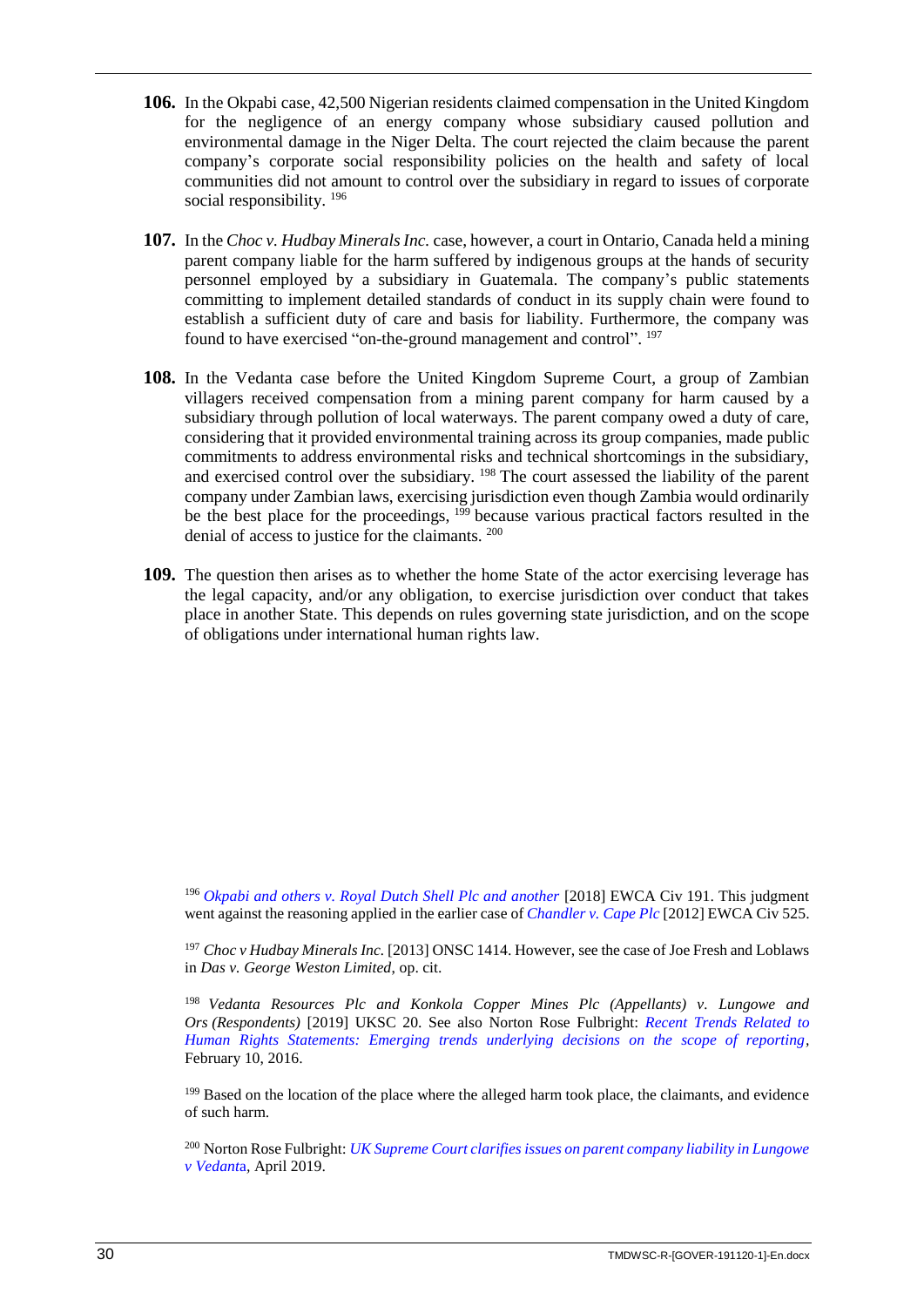## <span id="page-34-0"></span>**Extraterritorial jurisdiction**

- **110.** The exercise of extraterritorial jurisdiction is not uncontroversial, <sup>201</sup> not least because of the doctrine of non-interference in the domestic affairs of another State. <sup>202</sup> A number of customary international law doctrines establish limited instances where extraterritoriality is justified. The doctrine of territoriality provides that a State has jurisdiction over all actors and activities that take place within its territory.
- **111.** A State may exercise jurisdiction over its own nationals, regardless of where their conduct occurs. Thus a home State may directly regulate conduct by a firm that takes place in another State, provided the firm is operating through a foreign branch, not a legally separate affiliate or subsidiary. <sup>203</sup>
- **112.** For the most part, however, GSCs involve separate legal entities. This makes it more challenging for a home State to exercise direct extraterritorial jurisdiction. Draft laws to prescribe corporate conduct for overseas subsidiaries were rejected in Australia and Canada. <sup>204</sup>
- **113.** HRDD laws have extraterritorial effects, sometimes called indirect extraterritorial jurisdiction. The jurisdictional basis of the law is the nationality of the company and the fact that it is registered in a State's territory. The effect of the law is extraterritorial, as the company must take action in its supply chain in other States.
- **114.** States may also exercise extraterritorial jurisdiction through the use of State-based judicial measures to resolve disputes and/or grant remedy to aggrieved parties in cases involving foreign actors or conduct carried out in a foreign jurisdiction. The exercise of judicial authority with extraterritorial elements is governed by private international law.

#### <span id="page-34-1"></span>**Obligations under international human rights law**

**115.** States must protect the rights in international human rights treaties by which they are bound, including extraterritorially. <sup>205</sup> This is particularly relevant to the intersectionality of labour

<sup>201</sup> D. Augenstein and D. Kinley: ["When Human Rights 'Responsibilities' become 'Duties': The](https://papers.ssrn.com/sol3/papers.cfm?abstract_id=2149921)  [Extra-Territorial Obligations of States that Bind Corporations"](https://papers.ssrn.com/sol3/papers.cfm?abstract_id=2149921), in D. Bilchitz and S. Deva (eds): *Human rights obligations of business: Beyond the corporate responsibility to respect?*, Cambridge University Press, 2013, Sydney Law School Research Paper No. 12/71. See also R. Chambers: ["An](https://www.researchgate.net/publication/326081849_An_Evaluation_of_Two_Key_Extraterritorial_Techniques_to_Bring_Human_Rights_Standards_to_Bear_on_Corporate_Misconduct_Jurisdictional_dilemma_raisedcreated_by_the_use_of_the_extraterritorial_techniques)  [Evaluation of Two Key Extraterritorial Techniques to Bring Human Rights Standards to Bear on](https://www.researchgate.net/publication/326081849_An_Evaluation_of_Two_Key_Extraterritorial_Techniques_to_Bring_Human_Rights_Standards_to_Bear_on_Corporate_Misconduct_Jurisdictional_dilemma_raisedcreated_by_the_use_of_the_extraterritorial_techniques)  [Corporate Misconduct Jurisdictional dilemma raised/created by the use of the extraterritorial](https://www.researchgate.net/publication/326081849_An_Evaluation_of_Two_Key_Extraterritorial_Techniques_to_Bring_Human_Rights_Standards_to_Bear_on_Corporate_Misconduct_Jurisdictional_dilemma_raisedcreated_by_the_use_of_the_extraterritorial_techniques)  [techniques"](https://www.researchgate.net/publication/326081849_An_Evaluation_of_Two_Key_Extraterritorial_Techniques_to_Bring_Human_Rights_Standards_to_Bear_on_Corporate_Misconduct_Jurisdictional_dilemma_raisedcreated_by_the_use_of_the_extraterritorial_techniques), in *Utrecht Law Review*, Vol. 14, No. 2, 2018.

<sup>202</sup> O. De Schutter: *[Sovereignty-Plus in the Era of Interdependence: Towards an International](https://papers.ssrn.com/sol3/papers.cfm?abstract_id=2448107)  [Convention on Combating Human Rights Violations by Transnational Corporations](https://papers.ssrn.com/sol3/papers.cfm?abstract_id=2448107)*, CRIDHO Working Paper No. 2010/5.

<sup>203</sup> Chambers, op. cit. p. 30.

<sup>204</sup> See Chambers, op. cit., for discussion on the rejection of the draft Corporate Code of Conduct Bill (Australia), and Act respecting Corporate Accountability for the Activities of Mining, Oil or Gas in Developing Countries (Canada).

<sup>205</sup> Chambers, op. cit., p. 29. The Guiding Principles on Business and Human Rights, for example, provide that while there is currently no international human rights instrument requiring States to regulate the extraterritorial activities of businesses domiciled within their territory or jurisdiction,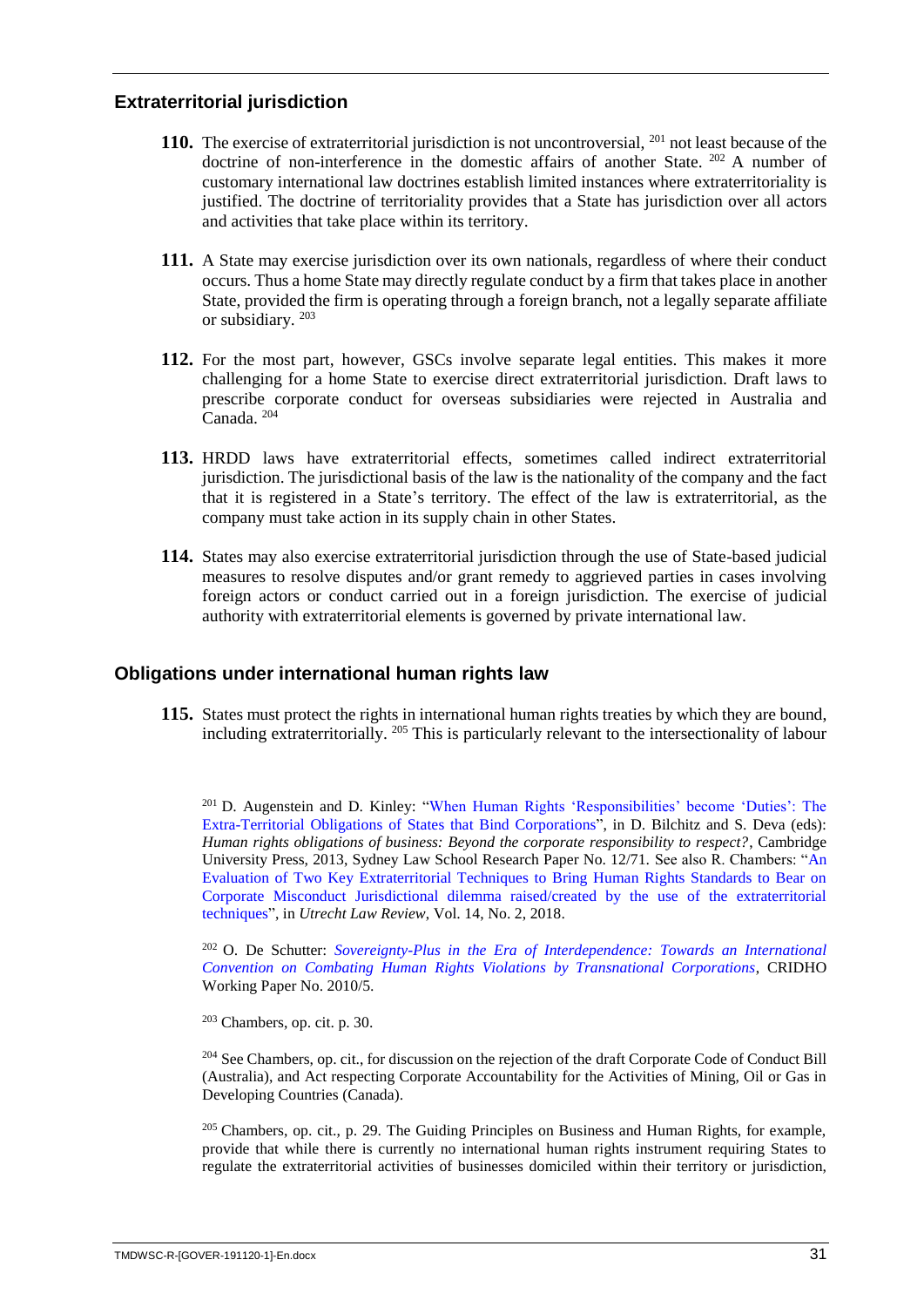and human rights, and the acceptance of the ILO's fundamental principles and rights at work as internationally recognized human rights. <sup>206</sup> The UN Committee on Economic, Social and Cultural Rights has closely considered the obligations of States to protect human rights in the context of business activities. 207

The state duty to protect human rights in the context of business activities entails a positive duty to adopt a legal framework that requires business entities to exercise human rights due diligence in order to identify, prevent and mitigate the risks of violations of human rights, to avoid such rights being abused, and to account for the negative impacts caused or contributed to by their decisions and operations and those of entities they control. <sup>208</sup>

These measures should apply to an enterprise's supply chain and subcontractors, its suppliers, franchisees and other business partners. <sup>209</sup>

- **116.** State duties to protect human rights beyond their national territory have strengthened in recent years, including their duty to regulate the activities of corporations whose conduct they can influence.  $210$  UN human rights treaty bodies have explicitly affirmed the state obligation to control the conduct of non-state actors where their conduct may lead to human rights violations outside their territory. <sup>211</sup> An extraterritorial obligation arises "especially in cases where the remedies available to victims before the domestic courts of the State where the harm occurs are unavailable or ineffective." 212
- **117.** To discharge this obligation a State should:

require corporations to deploy their best efforts to ensure that entities whose conduct those corporations may influence, such as subsidiaries (including all business entities in which they have invested, whether registered under the State party's laws or under the laws of another State) or business partners (including suppliers, franchisees and subcontractors), respect Covenant rights. Corporations domiciled in the territory and/or jurisdiction of States parties should be required to act with due diligence to identify, prevent and address abuses to Covenant rights by such subsidiaries and business partners, wherever they may be located. <sup>213</sup>

there is no general prohibition. Furthermore, there are "strong policy reasons" in favour of the exercise of extraterritorial jurisdiction. See Commentary to [UN Guiding Principle 2.](https://www.ohchr.org/documents/publications/GuidingprinciplesBusinesshr_eN.pdf)

<sup>206</sup> [UN Guiding Principle 12.](https://www.ohchr.org/documents/publications/GuidingprinciplesBusinesshr_eN.pdf)

<sup>207</sup> UN Committee on Economic, Social and Cultural Rights, 2017, op. cit.

<sup>208</sup> UN Committee on Economic, Social and Cultural Rights, 2017, op. cit., para. 16.

<sup>209</sup> UN Committee on Economic, Social and Cultural Rights, 2017, op. cit., para. 16.

<sup>210</sup> Office of the High Commissioner for Human Rights: *[Regulating Transnational Corporations: A](https://www.ohchr.org/Documents/Issues/Food/EcuadorMtgBusinessAndHR.pdf)  [Duty under International Human Rights Law](https://www.ohchr.org/Documents/Issues/Food/EcuadorMtgBusinessAndHR.pdf)*, 2014.

<sup>211</sup> UN HRC: *[Business and human rights: Mapping international](https://www.right-docs.org/doc/a-hrc-4-35/) standards of responsibility and [accountability for corporate acts](https://www.right-docs.org/doc/a-hrc-4-35/)*, A/HRC/4/35, February 2007.

<sup>212</sup> UN Committee on Economic, Social and Cultural Rights, 2017, op. cit., para. 30.

<sup>213</sup> UN Committee on Economic, Social and Cultural Rights, 2017, op. cit., para. 33. The same obligations arise under the International Covenant on Civil and Political Rights – see UN Human Rights Committee: *[Concluding observations on the sixth periodic report of Germany, adopted by the](https://undocs.org/ccpr/C/DEU/CO/6) Committee at its 106th [Session \(15 October–2 November 2012\)](https://undocs.org/ccpr/C/DEU/CO/6)*, CCPR/C/DEU/CO/6, para. 16.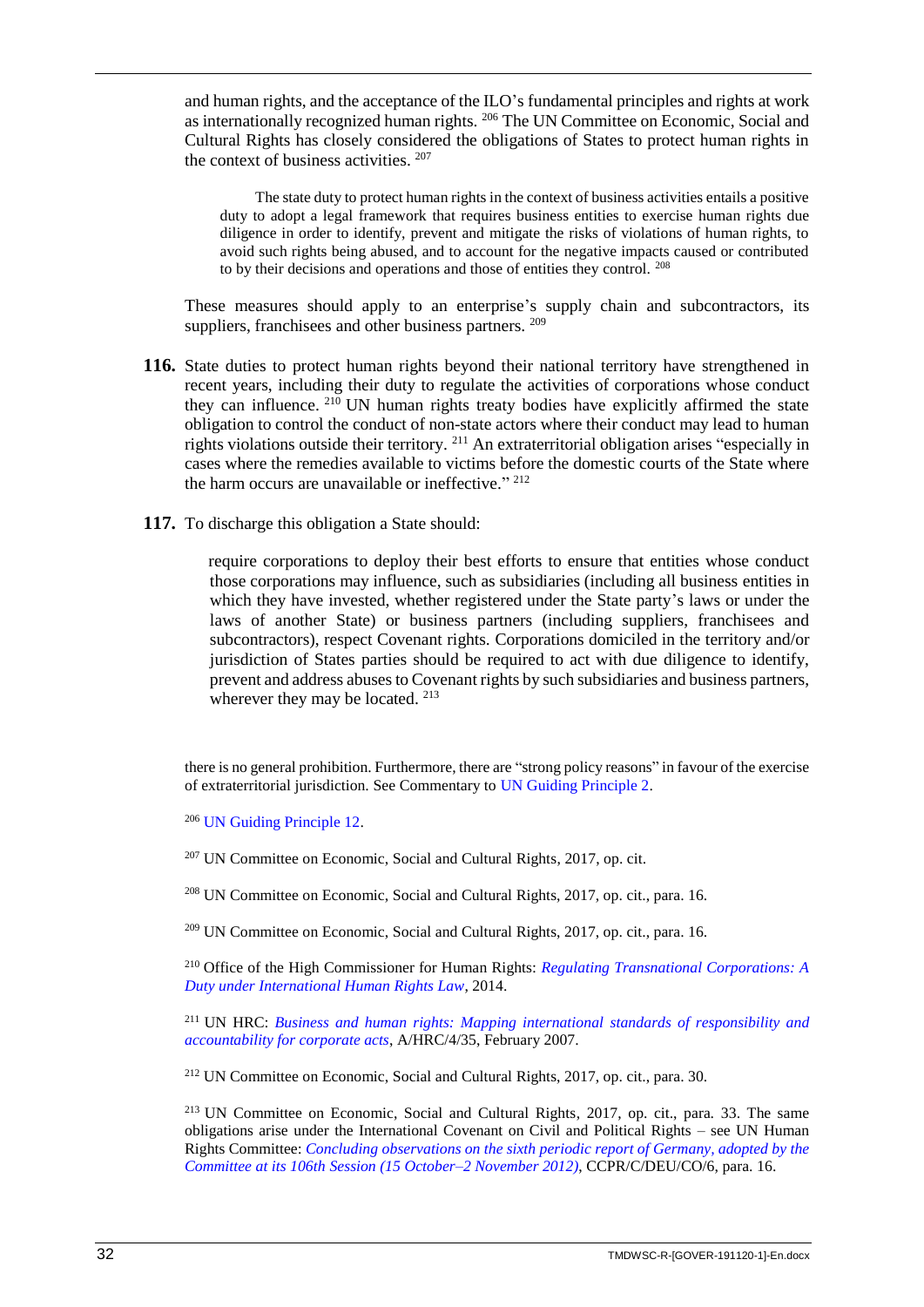**118.** States should adopt such measures particularly in the context of the right to just and favourable conditions of work. Indeed, according to the UN Committee on Economic, Social and Cultural Rights:

This responsibility is particularly important in States with advanced labour law systems as home-country enterprises can help to improve standards for working conditions in host countries.

States should therefore introduce appropriate measures to ensure that non-State actors domiciled in their jurisdiction "are accountable for violations of the right to just and favourable conditions of work extraterritorially and that victims have access to remedy". States should also provide guidance on how employers and enterprises can respect the right extraterritorially.<sup>214</sup>

- **119.** States also have a duty to cooperate in transnational situations that lead to human rights violations, in order to ensure that victims have access to justice and effective remedies. <sup>215</sup> <sup>216</sup> Accountability and access to remedy in transnational cases might be improved by the adoption of an international instrument to strengthen the duty to cooperate. The Maritime Labour Convention, 2006, as amended, and the Domestic Workers Convention, 2011 (No. 189), and Recommendation, 2011 (No. 201), may serve as examples in this respect. <sup>217</sup>
- **120.** International cooperation could also assist in reducing conflicts of jurisdiction. <sup>218</sup> The MNE Declaration provides that both "host and home country governments should be prepared to have consultations with each other, whenever the need arises, on the initiative of either". <sup>219</sup> Two environmental conventions of the UN Economic Commission for Europe require States parties to give early notice to other States of domestic projects that may have environmental implications beyond their own borders and to consult on areas of concern. 220
- **121.** The exercise of extraterritorial jurisdiction may give rise to fewer difficulties were it based on an international consensus on the existence of certain rights that States have a duty to

<sup>214</sup> UN Committee on Economic, Social and Cultural Rights: *[General comment No. 23 \(2016\) on the](https://www.refworld.org/docid/5550a0b14.html)  [right to just and favourable conditions of work \(article 7 of the International Covenant on Economic,](https://www.refworld.org/docid/5550a0b14.html)  [Social and Cultural Rights\)](https://www.refworld.org/docid/5550a0b14.html)*, April 2016, E/C.12/GC/23, para. 70.

<sup>215</sup> Office of the High Commissioner for Human Rights, op. cit.

<sup>216</sup> O. De Schutter et.al.: ["Commentary to the Maastricht principles on extraterritorial obligations of](http://eprints.lse.ac.uk/47404/1/__lse.ac.uk_storage_LIBRARY_Secondary_libfile_shared_repository_Content_Salomon%2C%20M_Commentary%20to%20Maastricht%20principles_Salomon_Commentary%20Maastricht%20principles_2015.pdf)  [states in the area of economic, social and cultural rights"](http://eprints.lse.ac.uk/47404/1/__lse.ac.uk_storage_LIBRARY_Secondary_libfile_shared_repository_Content_Salomon%2C%20M_Commentary%20to%20Maastricht%20principles_Salomon_Commentary%20Maastricht%20principles_2015.pdf), in: *Human Rights Quarterly*, 34(4), 2012, pp. 1084–1169; Office of the High Commissioner for Human Rights, op. cit.; ETO Consortium: [Maastricht Principles on the Extraterritorial Obligations of States in the Area of Economic, Social](https://www.fidh.org/IMG/pdf/maastricht-eto-principles-uk_web.pdf)  [and Cultural Rights,](https://www.fidh.org/IMG/pdf/maastricht-eto-principles-uk_web.pdf) Principle 27, 2013.

<sup>217</sup> UN Committee on Economic, Social and Cultural Rights, 2017, op. cit., para. 35.

<sup>218</sup> While important in its own right, this would also reduce legal uncertainty and unpredictability for business. See UN Special Representative of the Secretary-General (SRSG) on the Issue of Human Rights and Transnational Corporations and other Business Enterprises: *[Exploring Extraterritoriality](https://www.business-humanrights.org/sites/default/files/media/documents/ruggie-extraterritoriality-14-sep-2010.pdf)  [in Business and Human Rights: Summary Note of Expert Meeting](https://www.business-humanrights.org/sites/default/files/media/documents/ruggie-extraterritoriality-14-sep-2010.pdf)*, 2010; Zerk, op. cit., p. 216.

<sup>219</sup> Paragraph 12 of the [MNE Declaration.](https://www.ilo.org/wcmsp5/groups/public/---ed_emp/---emp_ent/---multi/documents/publication/wcms_094386.pdf)

<sup>220</sup> United Nations: [Convention on environmental impact assessment in a transboundary context,](https://www.unece.org/fileadmin/DAM/env/eia/documents/legaltexts/Espoo_Convention_authentic_ENG.pdf) 1991; Convention on access [to information, public participation in decision-making and access to](https://www.unece.org/fileadmin/DAM/env/pp/documents/cep43e.pdf)  [justice in environmental matters,](https://www.unece.org/fileadmin/DAM/env/pp/documents/cep43e.pdf) Aarhus, Denmark, 1998.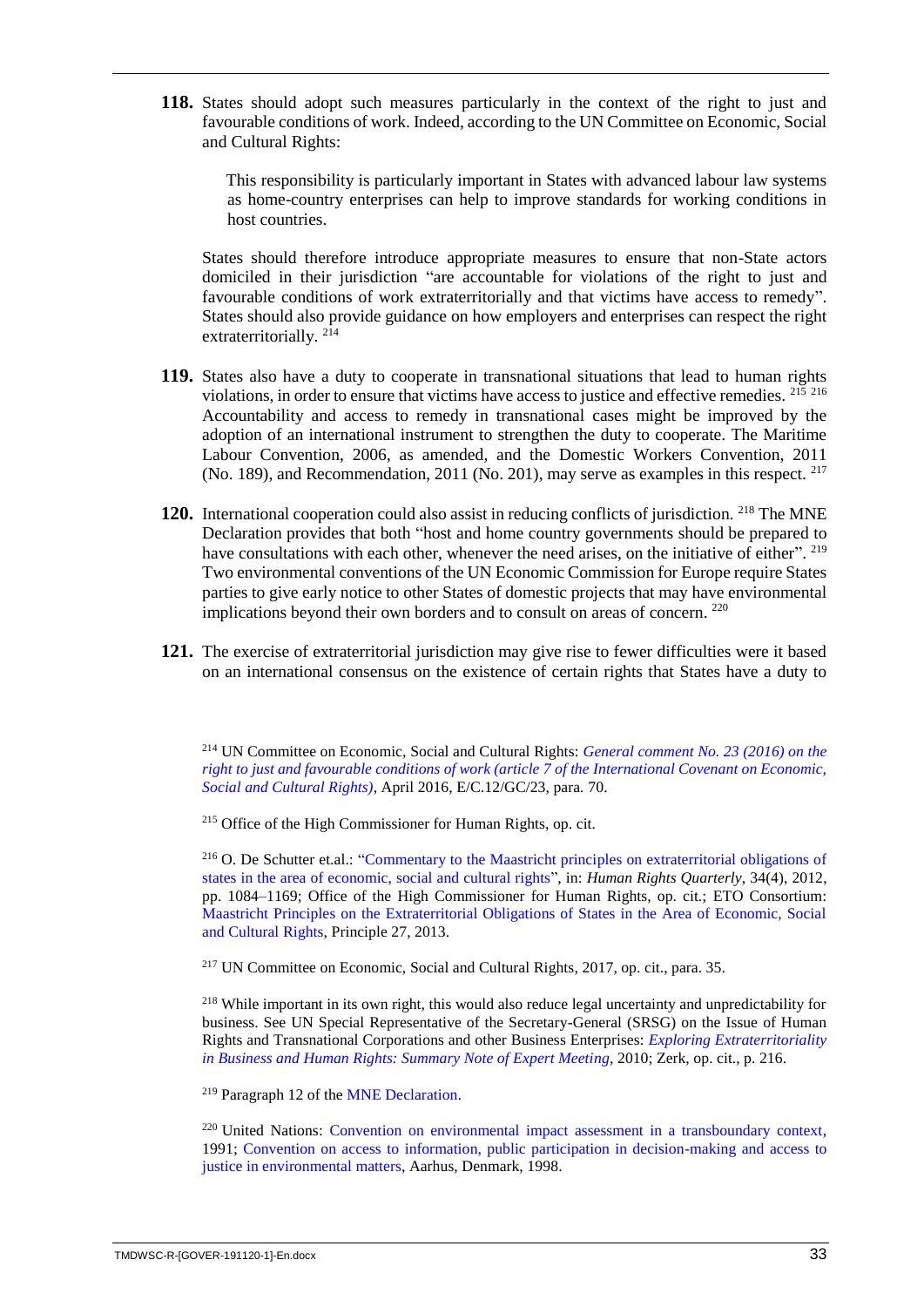protect – and enterprises a duty to respect – rather than on domestic standards. <sup>221</sup> International consensus might also extend to identifying the wrongfulness of activities that infringe on these rights.

# <span id="page-37-0"></span>**The ILO policy framework**

#### <span id="page-37-1"></span>*International labour standards*

- **122.** Paragraph 25 of the 2016 conclusions notes that "There is concern that current ILO standards may not be fit for purpose to achieve decent work in global supply chains". Whether this is so depends on the character and content of ILO international labour standards, considered in light of the salient challenges of governance to achieving decent work in GSCs. As noted, the challenges include:
	- (a) fragmentation of production across international borders, which can shape whether workers enjoy the effective protection of the employment relationship;
	- (b) business practices by private actors in one State that can influence compliance with national laws and regulations in another; and
	- (c) limits to State jurisdiction and the operation of limited liability, which together can limit effective access to remedy for those whose rights have been violated.
- **123.** Consideration should also be given to current responses to the challenges and to developments in both national and international law. These include:
	- (a) growing support nationally and internationally for business to carry out HRDD throughout their supply chains; and
	- (b) the strengthening of state responsibility to protect human rights in the context of business activities, including extraterritorially.
- **124.** International labour standards are normative instruments in the public international legal order, directed to member States. It is the nation State – and thus government – that bears the main responsibility for giving effect to international labour standards, and so for realizing social justice. To give effect to international labour standards, governments, particularly in market economies, allocate rights and responsibilities to employers and workers. Thus, international labour standards exert their governing influence primarily through national labour law. Those laws apply generally to work in any jurisdiction from which a good or service is sourced.
- **125.** International labour standards cover all aspects of work whether in production for GSCs or not. The eight fundamental Conventions  $222$  and the four governance (or priority)

 $221$  Zerk, op. cit., p. 12; Chambers, op. cit., p. 37.

 $222$  The Freedom of Association and Protection of the Right to Organise Convention, 1948 (No. 87), the Right to Organise and Collective Bargaining Convention, 1949 (No. 98), the Forced Labour Convention, 1930 (No. 29), the Abolition of Forced Labour Convention, 1957 (No. 105), the Protocol of 2014 to the Forced Labour Convention, 1930, the Minimum Age Convention, 1973 (No. 138), the Worst Forms of Child Labour Convention, 1999 (No. 182), the Equal Remuneration Convention, 1951 (No. 100), and the Discrimination (Employment and Occupation) Convention, 1958 (No. 111).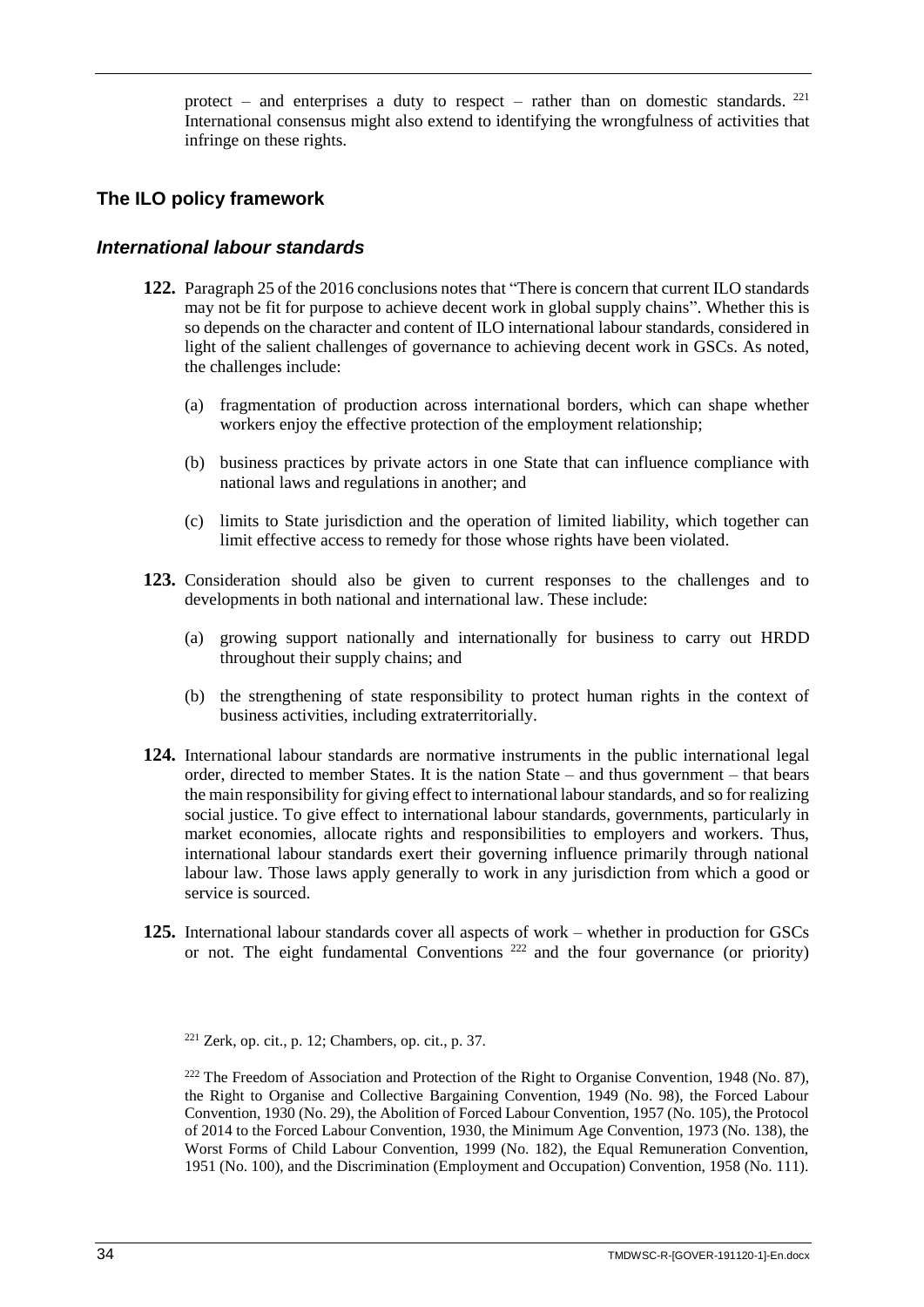Conventions <sup>223</sup> all apply to work. The same is true of standards relating to wages, working time, OSH and social security – all areas where challenges have been identified in the context of production for GSCs. While all standards are meant to apply in practice to employers and workers, including those engaged in production for GSCs, they are not designed specifically for that context.

- **126.** International labour standards represent a global consensus on what is needed to pursue social justice. They are intended to promote convergence of national systems, even if the pace of convergence is subject to national circumstances. They are also intended to establish a level playing field across economies. As such, and also because most international labour standards give more precise expression to human rights, they are generally applicable.
- **127.** For the most part, international labour standards do not regulate particular working arrangements or types and models of business. The Employment Relationship Recommendation, 2006 (No. 198), does, however, acknowledge the impact that changes in business models may have on the protection of workers' rights. It calls on member States to have a national policy and regularly to review laws and regulations as may be needed "to guarantee effective protection for workers who perform work in the context of an employment relationship" (Paragraph 1).
- **128.** The provisions of certain international labour standards acknowledge the need for international or cross-border cooperation. Some concern subjects that are by nature international in scope, such as migration for employment and decent work in cross-border transport; others concern the cross-border dimension of effective governance of the topic addressed, such as the trafficking of persons.
	- (a) The Protocol of 2014 to the Forced Labour Convention, 1930, requires member States to "cooperate with each other to ensure the prevention and elimination of all forms of forced or compulsory labour" (Article 5).
	- (b) The Freedom of Association and Protection of the Right to Organise Convention, 1948 (No. 87), accords trade unions and employers' organizations "the right to affiliate with international organisations of workers and employers" (Article 5).
	- (c) Convention No. 189 requires that domestic workers who are recruited abroad "receive a written job offer, or contract of employment" before crossing a national border (Article 8).
	- (d) The Private Employment Agencies Convention, 1997 (No. 181), provides that where workers are recruited in one country for work in another, member States should consider bilateral agreements to prevent abuses and fraudulent practices (Article 8(2)).
	- (e) Under the Maritime Labour Convention, 2006, as amended, only a ship flying the flag of a ratifying State may carry a maritime labour certificate. Complemented by a declaration of maritime labour compliance, the certificate is prima facie evidence that the ship has been duly inspected by the member State whose flag it flies, and that the requirements of the Convention have been met to the extent so certified. This obviates the need for systematic port State inspections. It operates to establish a level international playing field and creates a strong incentive to place ships under the flag of a ratifying State, which is then subject to supervision by the ILO supervisory bodies.

<sup>223</sup> The Labour Inspection Convention, 1947 (No. 81), the Labour Inspection (Agriculture) Convention, 1969 (No. 129), the Protocol of 1995 to the Labour Inspection Convention, 1947, the Tripartite Consultation (International Labour Standards) Convention, 1976 (No. 144), and the Employment Policy Convention, 1964 (No. 122).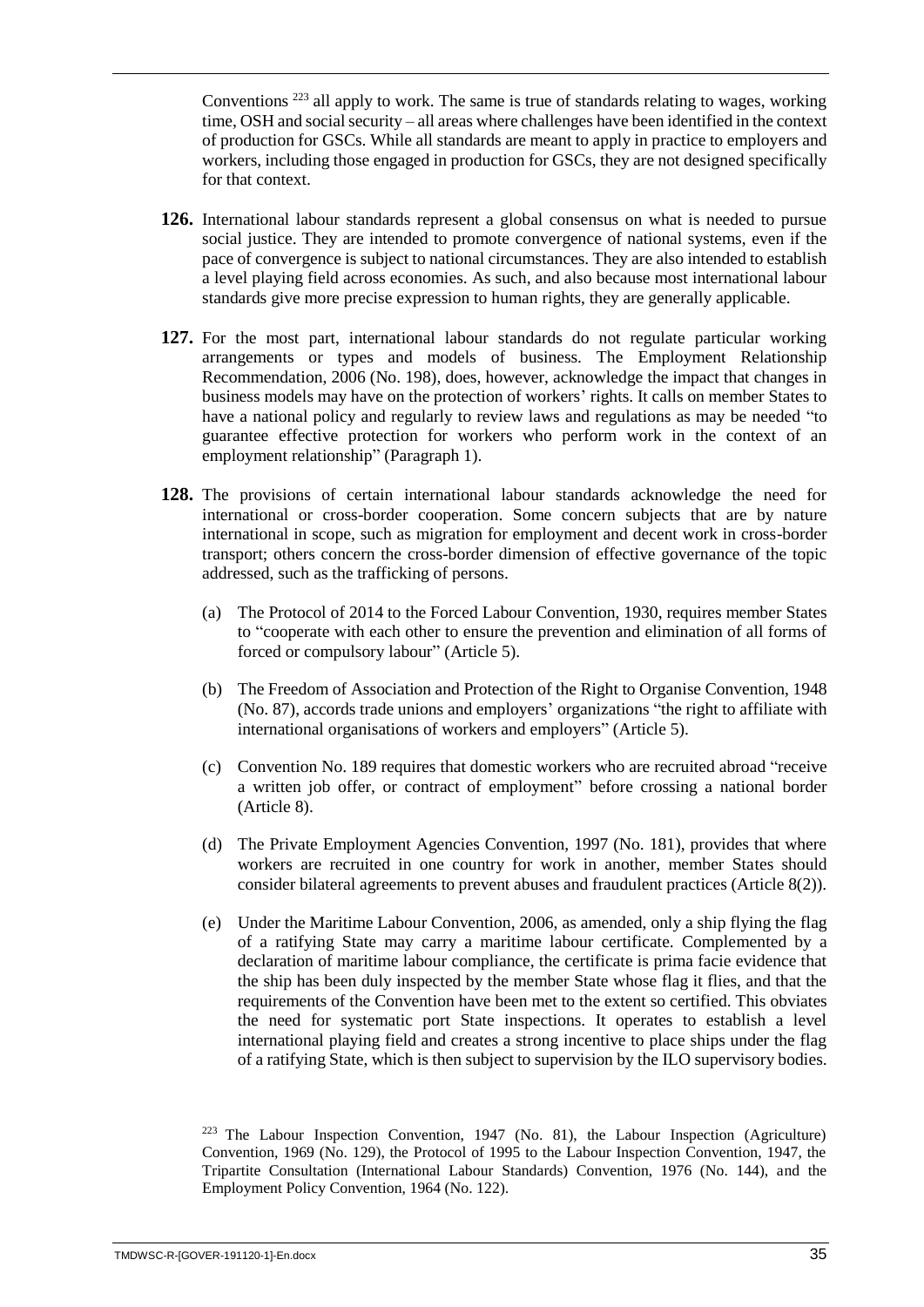This is supported by an obligation not to give more favourable treatment to a ship that does not fly the flag of a ratifying State, than to a ship that does (Article  $V(7)$ ).

- (f) Under the Work in Fishing Convention, 2007 (No. 188), a State may take measures necessary to rectify conditions that are clearly hazardous to safety or health on a vessel from another State (Article 43).
- (g) The Migration for Employment Convention (Revised), 1949 (No. 97), requires ratifying States to make certain information available on request to the Office and "to other Members" (Article 1). Ratifying States undertake that their employment service and other services connected with migration will cooperate in appropriate cases with the corresponding services of other member States (Article  $7(1)$ ). Where there are sufficiently large numbers of migrants going between territories, the competent authorities shall enter into agreements for the purpose of regulating matters of common concern (Article 10).
- (h) The Migrant Workers (Supplementary Provisions) Convention, 1975 (No. 143), requires member States to take national and international measures "for systematic contact and exchange of information" with other States, in consultation with representative organizations of employers and workers (Article 4). The Convention "does not prevent" the conclusion of "multilateral or bilateral agreements with a view to resolving problems arising from its application" (Article 15).
- **129.** Whether international labour standards are fit for purpose to achieve decent work in GSCs depends on how they are implemented by ratifying States. The supervisory mechanisms have considered the application of standards in the context of production for GSCs.
- **130.** The Committee of Experts on the Application of Conventions and Recommendations (CEACR) welcomed a measure to combine traditional inspection functions with developmental approaches, incentivizing compliance through tripartite certification in supply chains and EPZs. It also requested further information on measures to strengthen protection against anti-union discrimination "with special emphasis on EPZs and special economic zones". 224
- **131.** The Labour Clauses (Public Contracts) Convention, 1949 (No. 94), requires that all bidders respect as a minimum certain locally established standards. It also requires a standard clause to be included in the public contract whereby workers should receive wages and enjoy working conditions not less favourable than those established for the same work in the area where the work is being done (Article  $2(1)$ ).
- **132.** The supervisory bodies have addressed the question of cross-border procurement and GSCs in the context of Convention No. 94. Although the Convention is silent on this point, this was not understood to mean that all contracts with a transnational dimension are excluded from its coverage. In the case of contracts involving the use of foreign workers brought in for the purpose of the contract, labour clauses would apply. On the other hand, work done outside the contracting State is, in principle, not covered by the provisions of the Convention. However, should a member State wish to do so, contractual labour clause obligations could be applied across borders. As such, Convention No. 94 offers a normative platform with a view to building a comprehensive standard for the promotion of decent labour conditions in public contracts. <sup>225</sup>

<sup>224</sup> Observation (CEACR) – [adopted 2012, published at the 102nd Session \(2013\) of the Conference.](https://www.ilo.org/dyn/normlex/en/f?p=1000:13100:0::NO:13100:P13100_COMMENT_ID,P11110_COUNTRY_ID,P11110_COUNTRY_NAME,P11110_COMMENT_YEAR:3084418,102970,Philippines,2012)

<sup>&</sup>lt;sup>225</sup> Direct Request (CEACR) - [adopted 2008, published at the 98th \(2009\)](https://www.ilo.org/dyn/normlex/en/f?p=1000:13100:0::NO:13100:P13100_COMMENT_ID,P11110_COUNTRY_ID,P11110_COUNTRY_NAME,P11110_COMMENT_YEAR:2300055,102768,Netherlands,2008) Session of the Conference.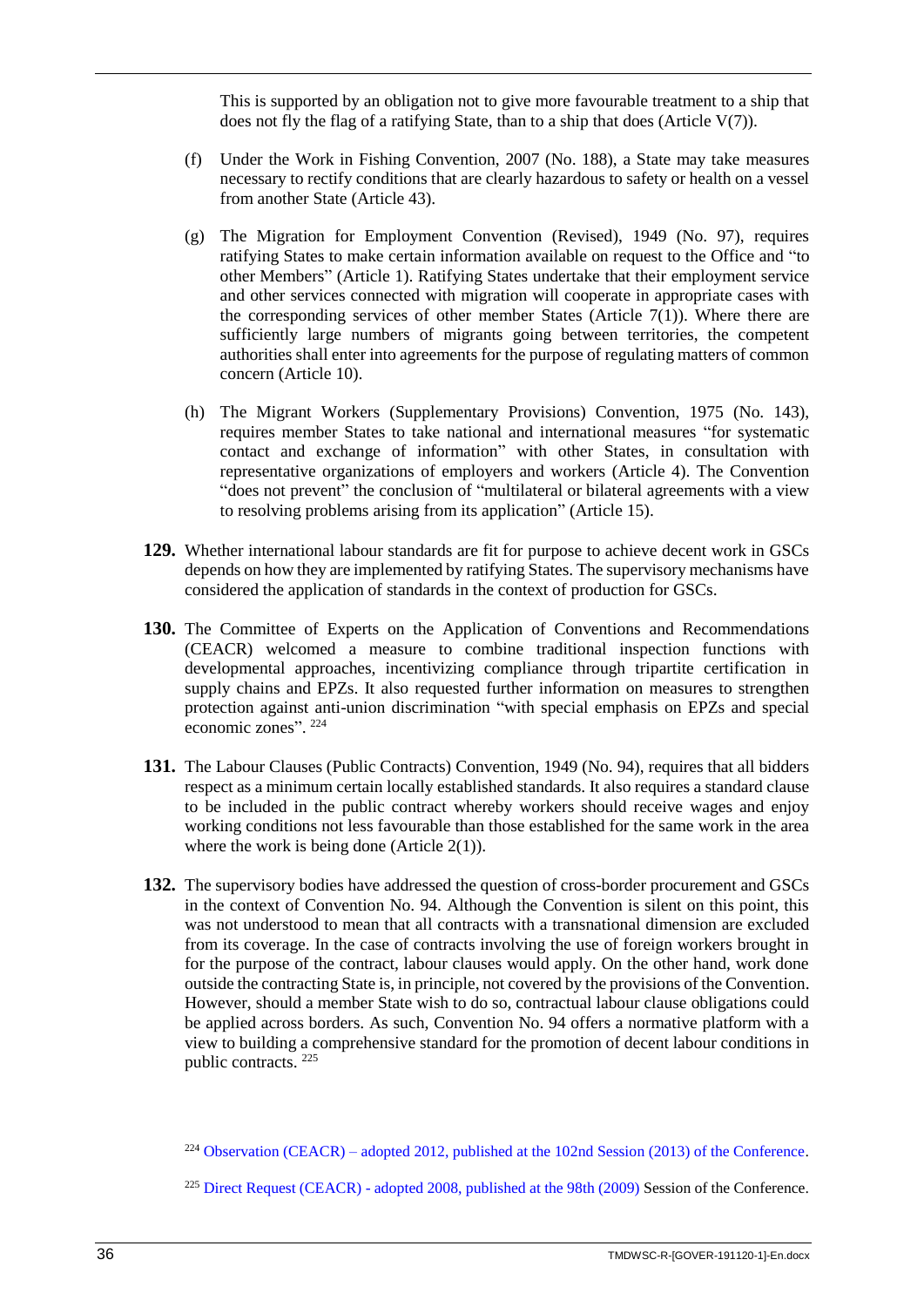**133.** International labour standards are also relevant in other contexts. They benchmark responsible and often contractually required market behaviour nationally and internationally in areas such as finance, trade and infrastructure development. Many PCIs and multistakeholder initiatives incorporate elements of international labour standards. In this form, their content and application are understood in isolation from the entire body of standards - thus sometimes failing to address the social complexity of the situation that they are governing.

# <span id="page-40-0"></span>*The ILO Tripartite Declaration of Principles concerning Multinational Enterprises and Social Policy*

- **134.** The MNE Declaration aims to encourage the positive contribution of multinational enterprises to economic and social progress and decent work for all, and to mitigate and resolve difficulties to which their operations may give rise. The MNE Declaration is an expression of tripartite, global consensus on how to address the global challenges that arise from the prominent role of multinational enterprises in globalization, including in the context of GSCs. <sup>226</sup>
- **135.** It covers five broad thematic areas: general policies, employment, training, conditions of work and life, and industrial relations. As revised in March 2017, <sup>227</sup> the MNE Declaration refers to and echoes the "protect, respect and remedy" framework implemented by the Guiding Principles on Business and Human Rights, distinguishing roles and responsibilities for different actors in the area of business and human rights. <sup>228</sup>
- **136.** The MNE Declaration places equal responsibility on States to promote good social practices by business, whether they are the home or the host government. <sup>229</sup> In doing so, it recognizes that the rule of law is critical to achieving its aims and that governments play a role by adopting appropriate laws, policies, measures and actions, including in the fields of labour administration and public labour inspection. <sup>230</sup> Governments should also ensure that affected workers within their territory or jurisdiction have access to effective remedy through judicial, administrative, legislative or other appropriate means. <sup>231</sup>
- **137.** In line with the Guiding Principles on Business and Human Rights, the MNE Declaration makes clear that enterprises should carry out due diligence to identify, prevent, mitigate and account for how they address their actual and potential adverse impacts on internationally recognized human rights. <sup>232</sup> The MNE Declaration provides that HRDD processes should

<sup>226</sup> Introduction to the [MNE Declaration.](https://www.ilo.org/wcmsp5/groups/public/---ed_emp/---emp_ent/---multi/documents/publication/wcms_094386.pdf)

 $227$  **ILO:** Recommendations of the tripartite ad hoc working group concerning the review of the [Tripartite Declaration of Principles concerning Multinational Enterprises and Social Policy text,](https://www.ilo.org/wcmsp5/groups/public/---ed_norm/---relconf/documents/meetingdocument/wcms_546496.pdf)  [annex and addenda and the interpretation procedure,](https://www.ilo.org/wcmsp5/groups/public/---ed_norm/---relconf/documents/meetingdocument/wcms_546496.pdf) Governing Body, 329th Session, Geneva, March 2017, GB.329/POL/7.

<sup>228</sup> Paragraph 10(a) of the **MNE** Declaration.

<sup>229</sup> Paragraph 12 of th[e MNE Declaration.](https://www.ilo.org/wcmsp5/groups/public/---ed_emp/---emp_ent/---multi/documents/publication/wcms_094386.pdf)

<sup>230</sup> Paragraph 3 of th[e MNE Declaration.](https://www.ilo.org/wcmsp5/groups/public/---ed_emp/---emp_ent/---multi/documents/publication/wcms_094386.pdf)

<sup>231</sup> Paragraph 64 of th[e MNE Declaration.](https://www.ilo.org/wcmsp5/groups/public/---ed_emp/---emp_ent/---multi/documents/publication/wcms_094386.pdf)

<sup>232</sup> Internationally recognized human rights "understood, at a minimum as those expressed in the International Bill of Human Rights and the principles concerning fundamental rights set out in the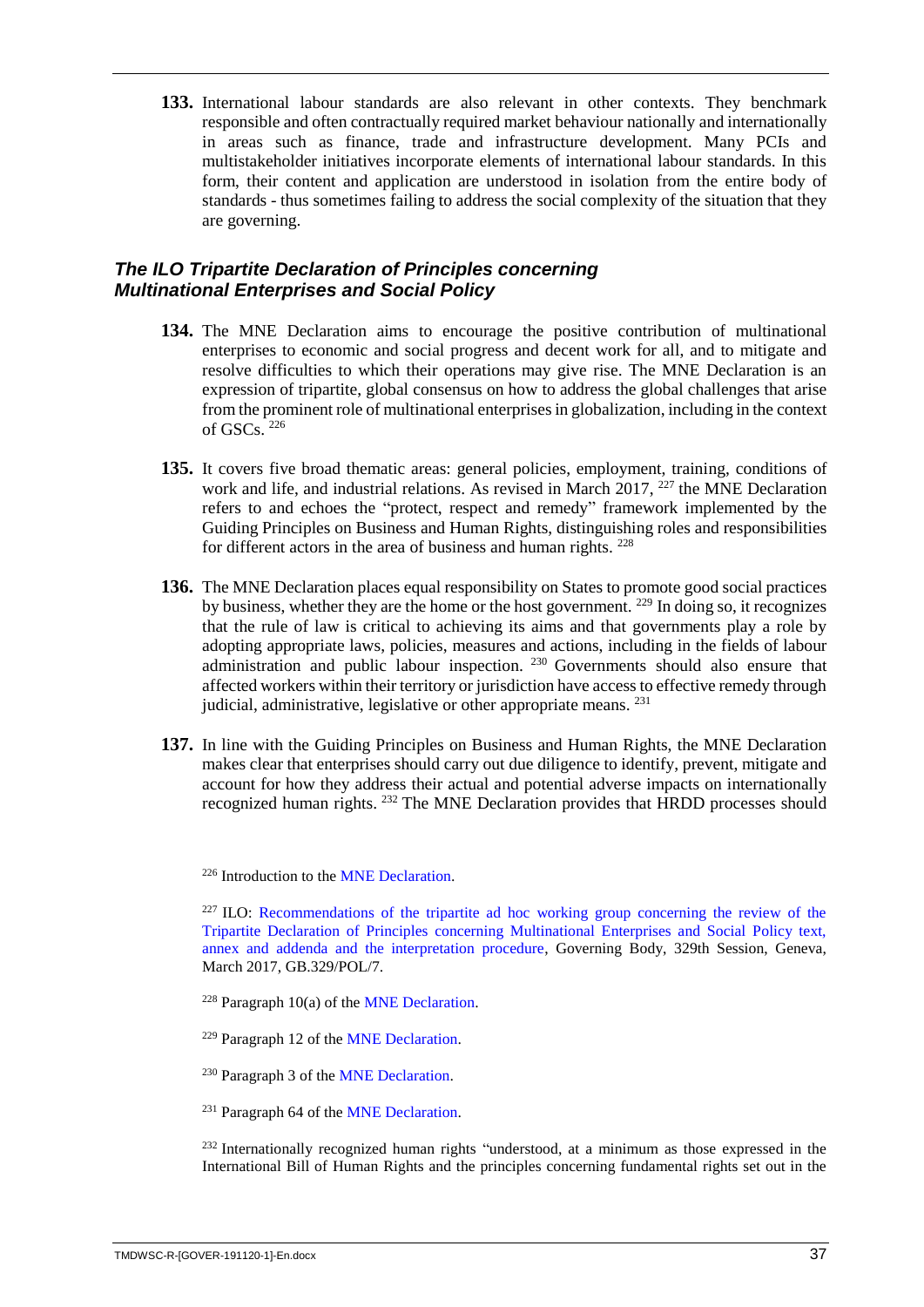entail meaningful consultation with potentially affected groups and relevant stakeholders, including workers' organizations. Multinational enterprises should also use their leverage to encourage their business partners to provide effective means of enabling remediation for abuses of internationally recognized human rights. <sup>233</sup>

**138.** The 2017 revision of the MNE Declaration introduced a new Annex II with operational tools to stimulate the uptake of its principles by all parties. The MNE Declaration also provides for a confidential company–union dialogue facilitation service, where a company and a union may jointly request ILO assistance to engage in dialogue on the application of the principles of the MNE Declaration.

# <span id="page-41-0"></span>**Other multilateral guidance instruments**

# <span id="page-41-1"></span>*The United Nations Guiding Principles on Business and Human Rights*

- **139.** The Guiding Principles on Business and Human Rights embody the three-pillar "protect, respect and remedy" framework. States have a duty to protect internationally recognized human rights; business has a responsibility to respect human rights; and the victims of business-related human rights abuses should have access to effective remedy. <sup>234</sup> Internationally recognized human rights, for the purposes of the Guiding Principles on Business and Human Rights, are understood to include, at a minimum, the rights enshrined in the International Bill of Human Rights and the ILO Declaration on Fundamental Principles and Rights at Work. <sup>235</sup>
- **140.** The UN Human Rights Council established a UN working group on the issue of human rights and transnational corporations and other business enterprises to encourage uptake and implementation of the Guiding Principles on Business and Human Rights by, inter alia, disseminating and promoting the implementation of the Guiding Principles, best practice identification, capacity-building, country visits, developing recommendations on access to remedy and engaging in dialogue and cooperation with relevant actors. <sup>236</sup> It has called on governments to legislate to create incentives to exercise due diligence, including through mandatory requirements, while taking into account elements to drive effective implementation by businesses and to promote level playing fields. <sup>237</sup>

ILO Declaration on Fundamental Principles and Rights at Work" – para.  $10(d)$  of the MNE [Declaration.](https://www.ilo.org/wcmsp5/groups/public/---ed_emp/---emp_ent/---multi/documents/publication/wcms_094386.pdf)

<sup>233</sup> Paragraph 65 of the [MNE Declaration.](https://www.ilo.org/wcmsp5/groups/public/---ed_emp/---emp_ent/---multi/documents/publication/wcms_094386.pdf)

<sup>234</sup> See UN Working Group on Business and Human Rights: *[The UN Guiding Principles on Business](https://www.ohchr.org/Documents/Issues/Business/Intro_Guiding_PrinciplesBusinessHR.pdf)  [and Human Rights: An Introduction](https://www.ohchr.org/Documents/Issues/Business/Intro_Guiding_PrinciplesBusinessHR.pdf)*, 2013, p. 2.

<sup>235</sup> [UN Guiding Principle 12.](https://www.ohchr.org/documents/publications/GuidingprinciplesBusinesshr_eN.pdf)

<sup>236</sup> See Office of the UN High Commissioner for Human Rights: Working Group on the issue of [human rights and transnational corporations and other business enterprises.](https://www.ohchr.org/EN/Issues/Business/Pages/WGHRandtransnationalcorporationsandotherbusiness.aspx)

<sup>237</sup> UN General Assembly: Working Group on the issue of human rights and transnational [corporations and other business enterprises: Note by the Secretary-General,](https://undocs.org/A/73/163) 73th session, 16 July 2018, A/73/163, p. 24.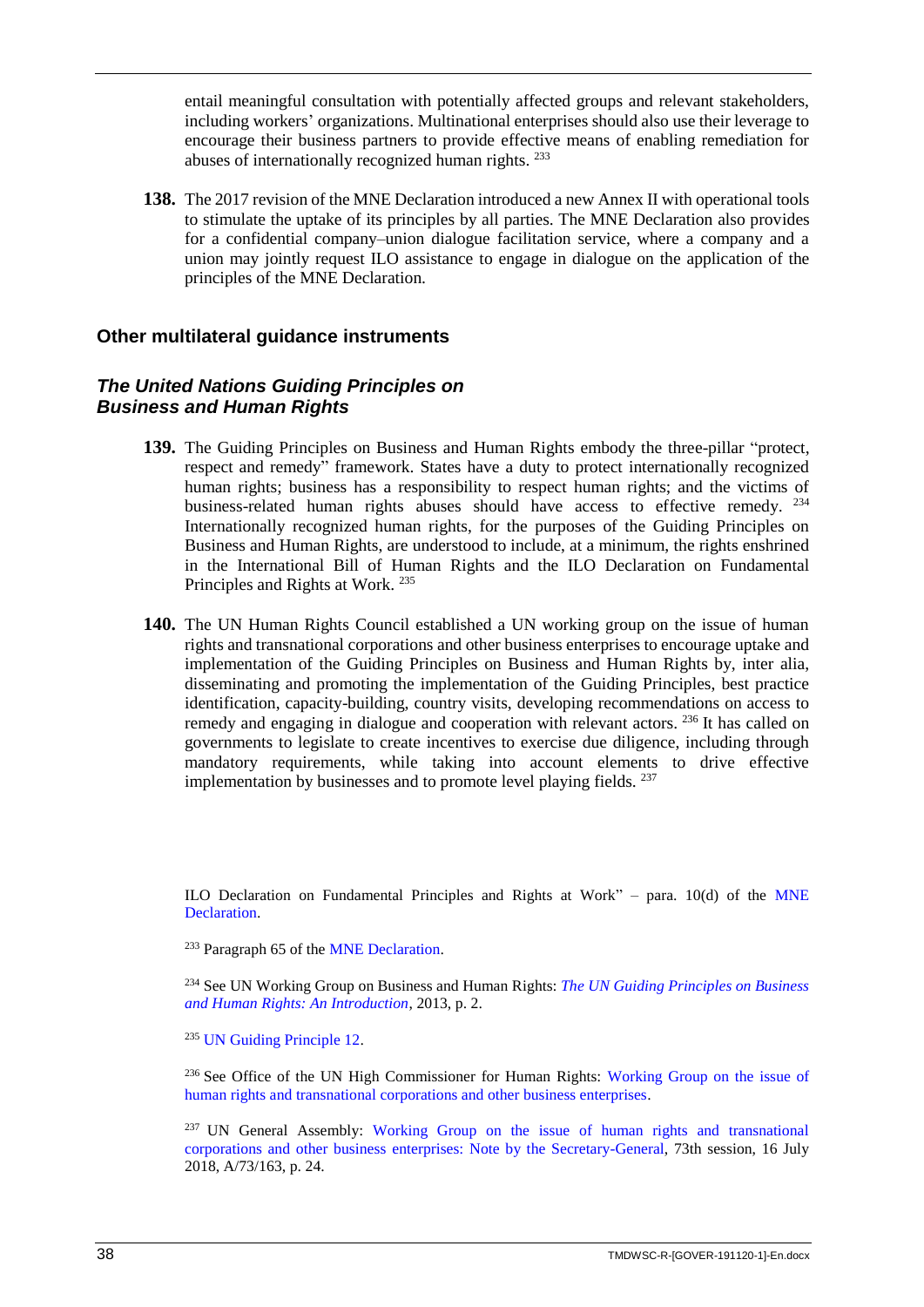- **141.** The Human Rights Council has also called on all member States to develop national action plans to promote implementation within respective national contexts. <sup>238</sup> National action plans are government-led policy strategies outlining strategic orientation and concrete activities to address specific policy issues.
- **142.** Awareness and the uptake of the Guiding Principles on Business and Human Rights by business enterprises is steadily increasing. A growing number of enterprises are carrying out HRDD in their business operations in keeping with the Guiding Principles on Business and Human Rights. Some adopt a specific HRDD process, while others incorporate it into existing systems; <sup>239</sup> some develop their own guidelines and tools, while others draw on industry-wide standards and guidance promulgated by business organizations and industry associations. <sup>240</sup>

# <span id="page-42-0"></span>*The Organisation for Economic Co-operation and Development Guidelines for Multinational Enterprises*

- **143.** The OECD Guidelines are non-binding principles and standards to encourage responsible business conduct by multinational enterprises. Adopted by governments, the OECD Guidelines establish a global framework for responsible business conduct in areas including disclosure, human rights, employment and industrial relations, the environment, anticorruption, competition and taxation. <sup>241</sup>
- **144.** While there are increasing examples of positive outcomes in specific instances, <sup>242</sup> it remains largely unclear from the available documentation whether complainants receive actual remedy, or whether there are changes in company policies and practices. <sup>243</sup> Many specific instances result in agreements that include commitments to improve corporate responsibility in multinational business operations. The question arises, however, as to whether such a commitment is sufficient in response to a case of serious human rights or labour violations. <sup>244</sup> Moreover, the implementation of outcomes is not well documented.
- **145.** The revision of the OECD Guidelines in 2011 introduced the Proactive agenda on responsible business conduct. It aims to promote the effective observance of the OECD Guidelines by enterprises, through a multistakeholder process to foster collaboration with

<sup>238</sup> UN Human Rights Council: Resolution concerning human rights and transnational corporations [and other business enterprises,](https://undocs.org/A/HRC/26/L.1) A/HRC/26/L.1, June 2014.

<sup>239</sup> IOE, op. cit., p. 3.

 $240$  IOE, op. cit., p. 23.

<sup>241</sup> OECD: *[OECD Guidelines for Multinational Enterprises: 2011 edition](http://www.oecd.org/daf/inv/mne/48004323.pdf)*.

<sup>242</sup> In one instance, 168 unjustly dismissed workers were compensated. See OECD: *[Progress Report](http://www.oecd.org/mcm/documents/NCPs%20-%20CMIN(2019)7%20-%20EN.pdf)  [on National Contact Points for Responsible Business Conduct](http://www.oecd.org/mcm/documents/NCPs%20-%20CMIN(2019)7%20-%20EN.pdf)*, Meeting of the OECD Council at Ministerial Level, May 2019, p. 8.

<sup>243</sup> J. Ruggie and T. Nelson: *[Human Rights and the OECD Guidelines for Multinational Enterprises:](https://www.hks.harvard.edu/sites/default/files/centers/mrcbg/programs/cri/files/workingpaper.66.oecd.pdf)  [Normative Innovations and Implementation Challenges](https://www.hks.harvard.edu/sites/default/files/centers/mrcbg/programs/cri/files/workingpaper.66.oecd.pdf)*, Working Paper No. 66, Corporate Social Responsibility Initiative, Harvard University, 2015, p. 20.

<sup>244</sup> See also OECD Watch: *Remedy [Remains Rare: An analysis of 15 years of NCP cases and their](https://www.oecdwatch.org/wp-content/uploads/sites/8/2015/06/Remedy-Remains-Rare.pdf)  [contribution to improve access to remedy for victims of corporate misconduct](https://www.oecdwatch.org/wp-content/uploads/sites/8/2015/06/Remedy-Remains-Rare.pdf)*, 2015, p. 17.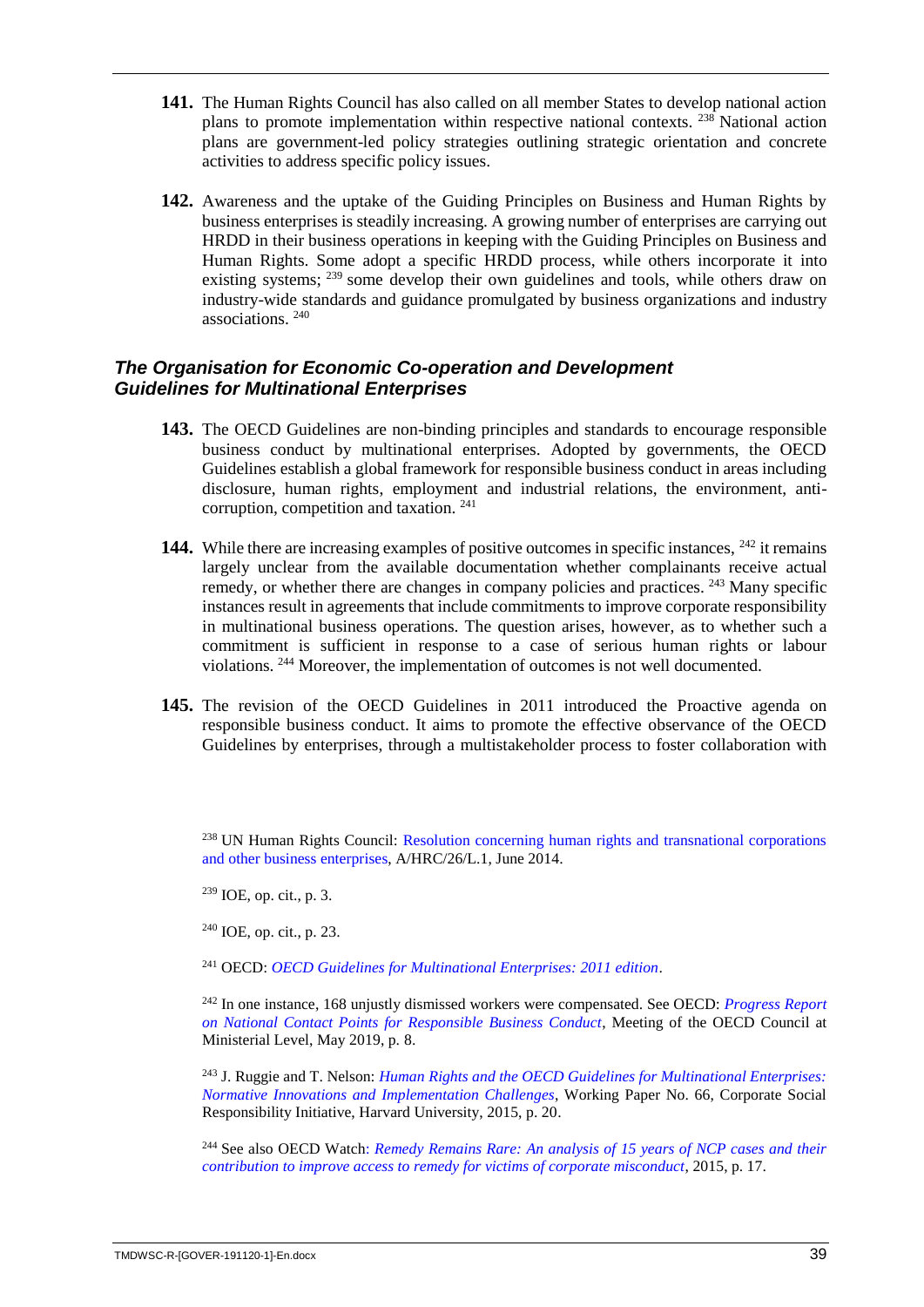enterprises to develop strategies to avoid risks of adverse impact. <sup>245</sup> The agenda provides guidance on how to carry out due diligence throughout supply chains in specific sectors.

#### <span id="page-43-0"></span>*The United Nations Global Compact*

- **146.** The UN Global Compact is a voluntary initiative of the UN Secretary-General, inviting business enterprises to align their company policies and practices with "Ten Principles" <sup>246</sup> covering human rights, labour, the environment and anti-corruption. <sup>247</sup> The labour principles incorporate fundamental principles and rights at work as enshrined in the ILO Declaration on Fundamental Principles and Rights at Work.
- **147.** Global Compact signatory companies have identified supply chain practices as the biggest challenge to improving their overall sustainability performance. <sup>248</sup> The Global Compact has promulgated practical tools on the implementation of its principles throughout supply chains  $^{249}$  and on successful traceability schemes, including in the mineral sector.  $^{250}$
- **148.** The Global Compact Action Platform on decent work in global supply chains is one of eight Action Platforms that were established to promote responsible business conduct in light of the Sustainable Development Goals. <sup>251</sup> Participating companies commit to leveraging their supply chains and taking collective action to address decent work deficits.  $252$  Signatory companies commit to supply chain transparency and engagement with suppliers to promote positive outcomes in line with the MNE Declaration. <sup>253</sup>

# <span id="page-43-1"></span>*Human Rights Council resolution 26/9 concerning the elaboration of an international legally binding instrument on transnational corporations and other business enterprises with respect to human rights*

**149.** In June 2014, the UN Human Rights Council adopted resolution 26/9, establishing an openended intergovernmental working group on transnational corporations and other business enterprises with respect to human rights. Its mandate is "to elaborate an international legally

<sup>245</sup> [OECD Proactive agenda on responsible business conduct.](https://mneguidelines.oecd.org/proactiveagenda.htm)

<sup>246</sup> [Ten Principles of the UN Global Compact.](https://www.unglobalcompact.org/what-is-gc/mission/principles)

<sup>247</sup> Derived from the Universal Declaration of Human Rights, the ILO Declaration on Fundamental Principles and Rights at Work, the Rio Declaration on Environment and Development, and the United Nations Convention Against Corruption.

<sup>248</sup> UN Global Compact*: [Supply Chain Sustainability.](https://www.unglobalcompact.org/what-is-gc/our-work/supply-chain)*

<sup>249</sup> UN Global Compact and BSR: *[Supply Chain Sustainability: A Practical Guide for Continuous](https://www.telenor.com/wp-content/uploads/2015/09/SupplyChainRep_spread.pdf)  [Improvement,](https://www.telenor.com/wp-content/uploads/2015/09/SupplyChainRep_spread.pdf)* Second Edition, 2015, p. 4.

<sup>250</sup> UN Global Compact and BSR: *[A Guide to Traceability. A Practical Approach to Advance](https://www.unglobalcompact.org/docs/issues_doc/supply_chain/Traceability/Guide_to_Traceability.pdf)  [Sustainability in Global Supply Chains](https://www.unglobalcompact.org/docs/issues_doc/supply_chain/Traceability/Guide_to_Traceability.pdf)*, 2014.

<sup>251</sup> UN Global Compact: *[Action Platforms](https://www.unglobalcompact.org/sdgs/action-platforms)*.

<sup>252</sup> UN Global Compact: *[Decent Work in Global Supply Chains.](https://www.unglobalcompact.org/take-action/action-platforms/decent-work-supply-chains)*

<sup>253</sup> UN Global Compact: *[Decent Work in Global Supply Chains Action Platform: Commitment to](https://www.unglobalcompact.org/docs/publications/ungc-decent-work-global-supply-chains-commitment.pdf)  [Action](https://www.unglobalcompact.org/docs/publications/ungc-decent-work-global-supply-chains-commitment.pdf)*.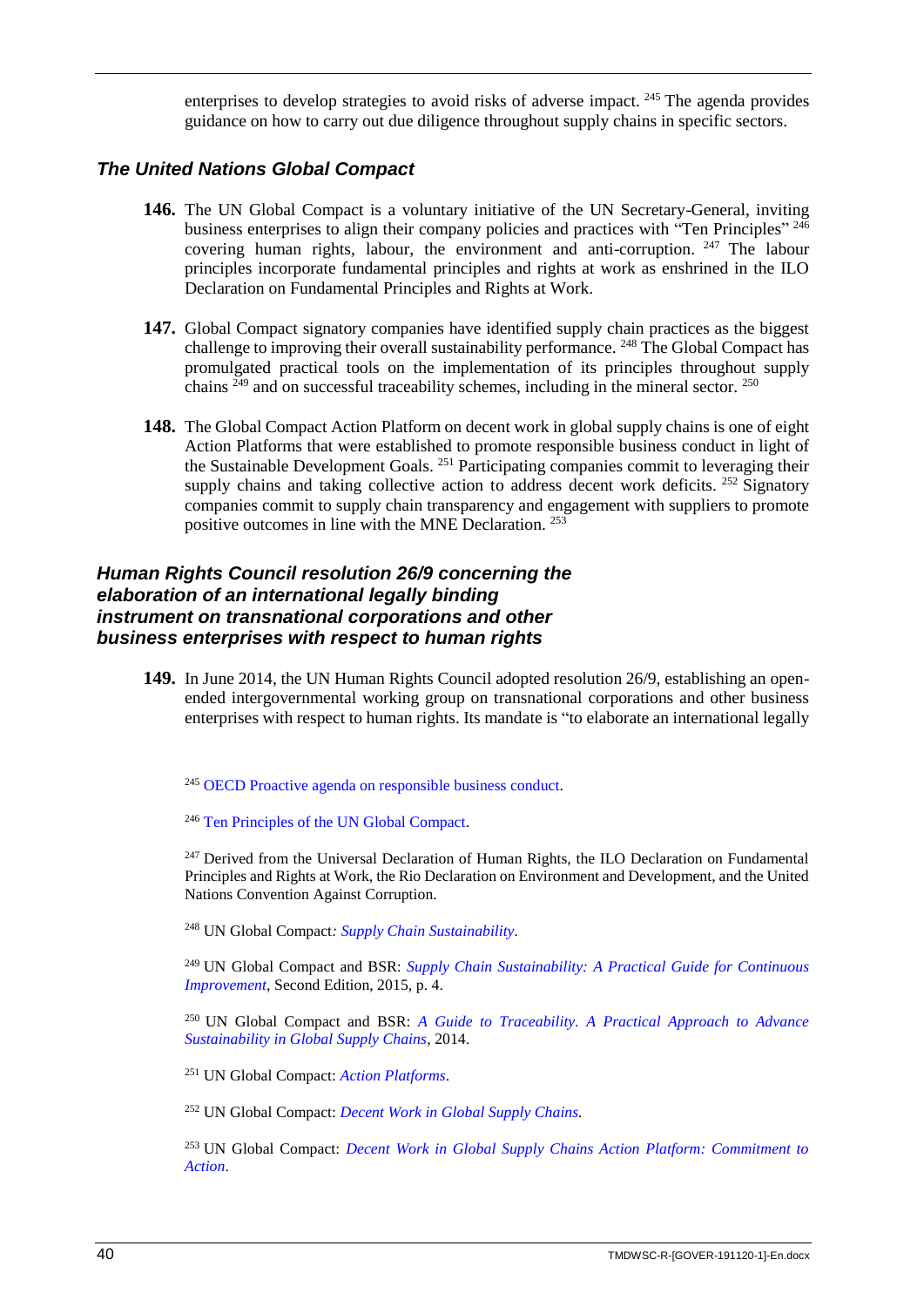binding instrument to regulate, in international human rights law, the activities of transnational corporations and other business enterprises." 254

- **150.** The working group has developed a draft legally binding instrument. <sup>255</sup> It emphasizes that States have a primary obligation to protect against human rights abuse by third parties, including business enterprises. State responsibilities apply with regard to businesses operating within their territory, or otherwise within their jurisdiction or control. <sup>256</sup>
- **151.** While the draft instrument outlines that businesses have a responsibility to undertake HRDD,  $^{257}$  States have a correlative obligation to ensure that their domestic laws provide for an adequate system of legal liability for human rights violations or abuses within their territory, or otherwise under their jurisdiction or control. The draft requires States to ensure legal liability where businesses fail to prevent harm caused to third parties by natural or legal persons they have a contractual relationship with, on two possible bases. First, when the business sufficiently controls or supervises the relevant activity that caused the harm. Second, when a business should foresee or have foreseen risks of human rights violations or abuses in the conduct of its activities, including those of transnational character, regardless of where the activity takes place. <sup>258</sup>
- **152.** The working group is still discussing how the proposed bases for liability and jurisdiction might be established. Organized business and a number of States have communicated their reservations and concerns regarding the feasibility of a binding treaty of this nature. <sup>259</sup> Nevertheless, the draft instrument could presage a significant evolution in international legal regulation of business responsibility to respect human rights. <sup>260</sup>

#### <span id="page-44-0"></span>*Initiatives by regional and interregional organizations*

**153.** The EU "Trade for All" trade and investment strategy underlines that EU trade policy should ensure that economic growth goes hand in hand with social justice, respect for human rights, high labour standards, and safety and health protection. The strategy prioritizes international regulatory cooperation to address the challenges posed by regulatory fragmentation in

<sup>254</sup> UN Human Rights Council: *[Elaboration of an international legally binding instrument on](https://undocs.org/A/HRC/RES/26/9)  [transnational corporations and other business enterprises with respect to human rights](https://undocs.org/A/HRC/RES/26/9)*, UN General Assembly, A/HRC/RES/26/9, 2014.

<sup>255</sup> [OEIGWG Chairmanship Revised Draft,](https://www.ohchr.org/Documents/HRBodies/HRCouncil/WGTransCorp/OEIGWG_RevisedDraft_LBI.pdf) 16 July 2019.

- <sup>256</sup> [OEIGWG Chairmanship Revised Draft,](https://www.ohchr.org/Documents/HRBodies/HRCouncil/WGTransCorp/OEIGWG_RevisedDraft_LBI.pdf) 16 July 2019, preamble*.*
- <sup>257</sup> [OEIGWG Chairmanship Revised Draft,](https://www.ohchr.org/Documents/HRBodies/HRCouncil/WGTransCorp/OEIGWG_RevisedDraft_LBI.pdf) 16 July 2019, Art. 5.
- <sup>258</sup> [OEIGWG Chairmanship Revised Draft,](https://www.ohchr.org/Documents/HRBodies/HRCouncil/WGTransCorp/OEIGWG_RevisedDraft_LBI.pdf) 16 July 2019, Art. 6, para. 6.

<sup>259</sup> See UN Human Rights Council: *[Report on the fourth session of the open-ended intergovernmental](https://undocs.org/a/hrc/40/48)  [working group on transnational corporations and other business enterprises with respect to human](https://undocs.org/a/hrc/40/48)  [rights](https://undocs.org/a/hrc/40/48)*, A/HRC/40/48, Jan. 2019, Agenda item 3.

<sup>260</sup> See IOE: [UN Treaty Process on Business and Human Rights: Initial Observations by the](https://www.ohchr.org/Documents/HRBodies/HRCouncil/WGTransCorp/Session1/IOE_contribution.pdf)  [International Business Community on a Way Forward,](https://www.ohchr.org/Documents/HRBodies/HRCouncil/WGTransCorp/Session1/IOE_contribution.pdf) 2015; and International Trade Union Confederation: [Written Submission to the Open-ended intergovernmental working group on](https://www.ohchr.org/Documents/HRBodies/HRCouncil/WGTransCorp/Session1/ITUC.doc)  [transnational corporations and other business enterprises with respect to human rights,](https://www.ohchr.org/Documents/HRBodies/HRCouncil/WGTransCorp/Session1/ITUC.doc) 2015.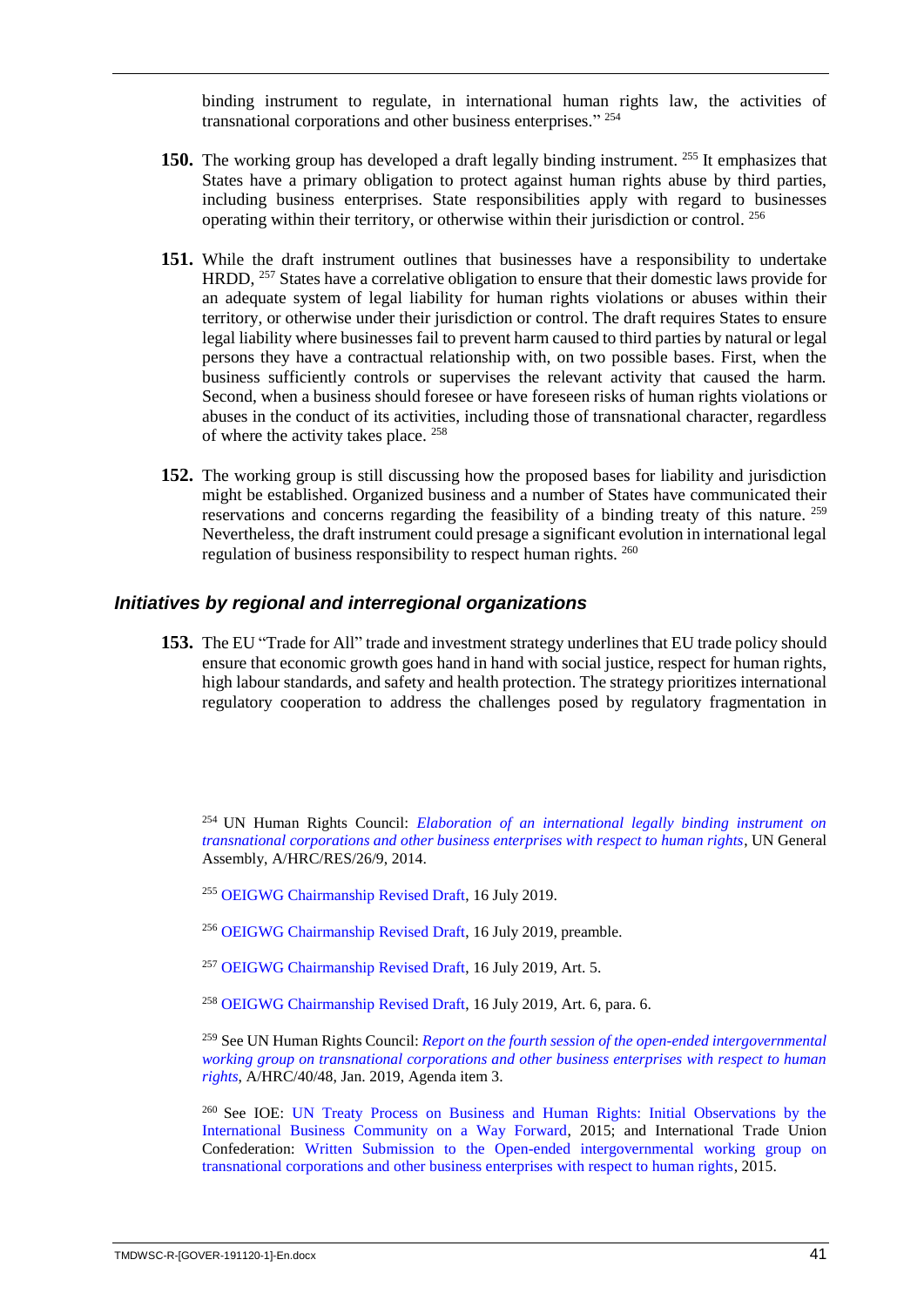GSCs. <sup>261</sup> This has resulted in the inclusion of commitments to respect core labour standards in binding sustainable development provisions in EU free trade agreements signed with Canada and Viet Nam, for example.

- **154.** The Council of the EU adopted "Conclusions on Responsible Global Value Chains" in May 2016, encouraging the European Commission to further advance due diligence as well as to foster dialogue and cooperation. In June 2016, the Council adopted "Conclusions on Business and Human Rights", <sup>262</sup> which called on the European Commission to launch an EU Action Plan on Responsible Business Conduct to address due diligence and access to remedy, including, if considered necessary, at EU legislative level. <sup>263</sup>
- **155.** The Association of Southeast Asian Nations (ASEAN), through its Intergovernmental Commission on Human Rights, has developed a regional strategy for business and human rights. <sup>264</sup> The ASEAN Guidelines for Corporate Social Responsibility on Labour offer guidance for the tripartite partners on improving business practices. <sup>265</sup>
- **156.** The Economic Community of West African States (ECOWAS) Vision 2020 identifies the need for ECOWAS regulations and directives pertaining to human rights to be updated in order to attain internationally acceptable benchmarks. <sup>266</sup>
- **157.** The Group of Twenty (G20) has acknowledged that respect for human rights and ILO labour standards, together with complementary social and labour market policies, are necessary to foster positive effects of economic integration through global value chains. In September 2019, the G20 reiterated its commitment to promoting decent work for sustainable GSCs.  $267$
- **158.** The Group of Seven (G7) is committed to the promotion of "labour rights, decent working conditions and environmental protection in global supply chains", including through the application of international labour standards. <sup>268</sup> The 2019 meeting of G7 Labour and Employment Ministers noted the crucial role of engaging all actors to work towards achieving sustainability, inclusiveness and decent work in GSCs. The Ministers called upon

<sup>261</sup> European Commission: *[Trade for All: Towards a more responsible trade and investment policy](https://trade.ec.europa.eu/doclib/docs/2015/october/tradoc_153846.pdf)*, Luxembourg, Publications Office of the European Union, 2014, p. 13.

<sup>262</sup> Council of the European Union: *[Council Conclusions on Business and Human Rights](https://ec.europa.eu/anti-trafficking/sites/antitrafficking/files/council_conclusions_on_business_and_human_rights_foreign_affairs_council.pdf)*, Foreign Affairs Council, 20 June 2016.

<sup>263</sup> The Shadow EU Action Plan on the Implementation of the UN Guiding Principles on Business [and Human Rights within the EU w](https://responsiblebusinessconduct.eu/wp/wp-content/uploads/2019/03/SHADOW-EU-Action-Plan-on-Business-and-Human-Rights.pdf)as developed in 2019 by the Responsible Business Conduct Working Group (RBC Group) of the European Parliament to urge the European Commission and the Council of the EU to put systematic and effective measures in place implementing the Guiding Principles on Business and Human Rights.

<sup>264</sup> See ASEAN CSR Network[: Business & Human Rights.](https://www.asean-csr-network.org/c/programs/business-a-human-rights)

<sup>265</sup> ASEAN CSR Network: [ASEAN Guidelines for Corporate Social Responsibility on Labour.](https://www.asean-csr-network.org/c/news-a-resources/csr-news-from-around-asean/843-asean-guidelines-for-csr-on-labour-adopted-at-the-24th-asean-labour-ministers-meeting)

<sup>266</sup> ECOWAS: [Vision](https://www.ecowas.int/about-ecowas/vision-2020/) 2020.

<sup>267</sup> G20: [Shaping a Human-Centered Future of Work,](https://www.ioe-emp.org/index.php?eID=dumpFile&t=f&f=145510&token=cda943a68cf5ee400a4bae67c4b88c1004e35730) Ministerial Declaration, G20 Labour and Employment Ministers' Meeting 2019, September 2019.

<sup>268</sup> This should be achieved through striving for "better application of internationally recognized labour, social and environmental standards, principles and commitments (in particular UN, OECD, ILO and applicable environmental agreements) in global supply chains", see Leaders' [Declaration,](https://www.g7germany.de/Content/EN/_Anlagen/G7/2015-06-08-g7-abschluss-eng_en___blob=publicationFile&v=3.pdf) G7 Summit, 7–8 June 2015, p. 6.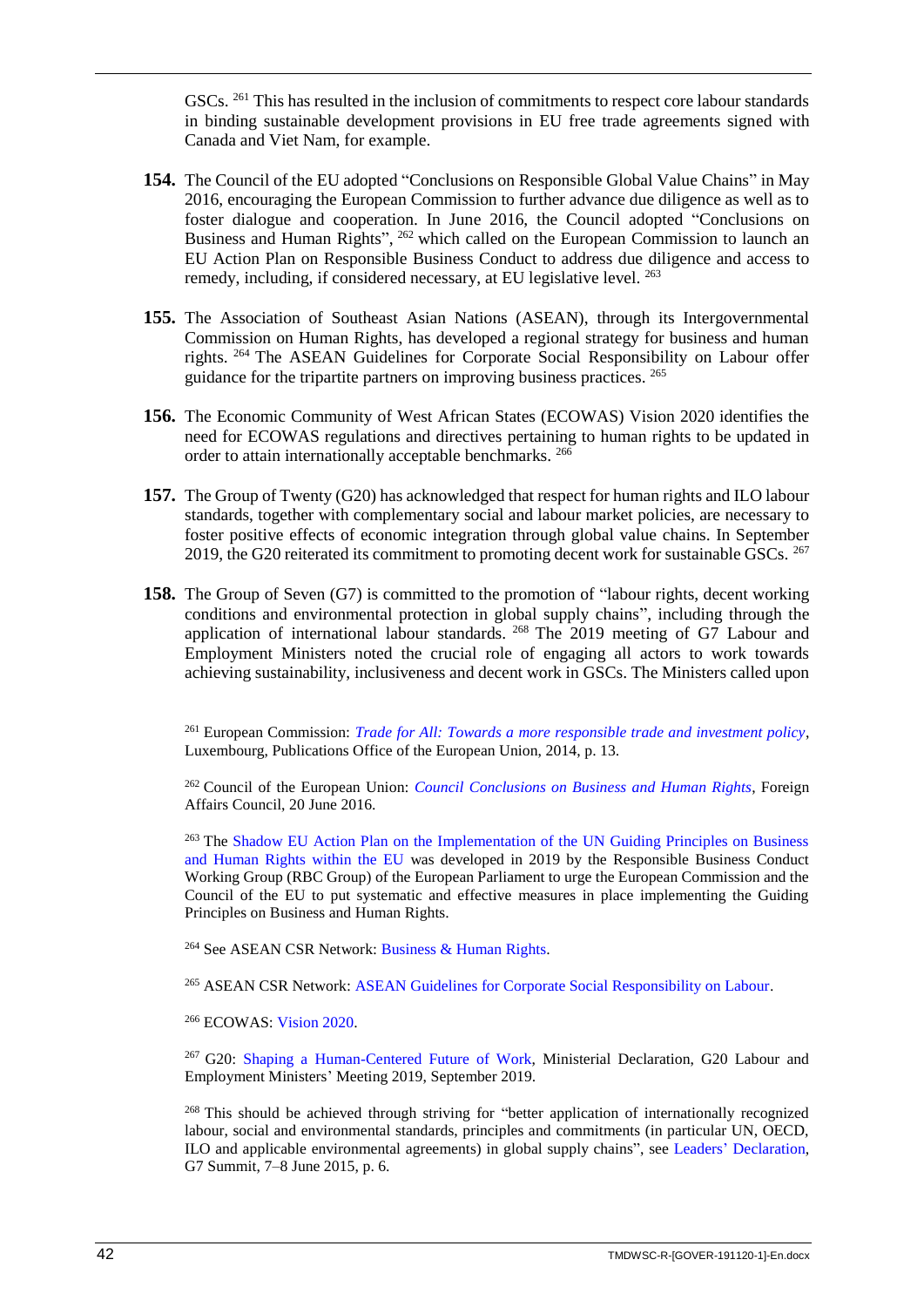businesses operating in and from G7 countries to identify, address and mitigate any adverse effects of their operations on human rights, and reiterated the importance of the MNE Declaration, the OECD Guidelines and the Guiding Principles on Business and Human Rights for achieving this. <sup>269</sup>

# <span id="page-46-0"></span>**4. Guidance, programmes, measures, initiatives and standards to promote decent work in global supply chains**

- **159.** Building on the 2016 conclusions and subsequent tripartite discussions, and drawing on recent developments and literature, this report has presented a brief overview of failures that lead to decent work deficits in GSCs, and the salient challenges of governance to achieving decent work in global supply chains. The challenges include:
	- (a) How fragmentation of production across borders shapes whether workers enjoy the effective protection of the employment relationship;
	- (b) The influence of private actors in one State on compliance with national laws and regulations in another; and
	- (c) Lack of effective access to remedy, flowing from the combination of limited corporate liability, limits on state jurisdiction and, in some cases, weak national governance.
- **160.** The report surveyed some of the key national and international responses to the identified challenges. To this end it addressed:
	- (a) The growth in support both nationally and internationally for business to carry out HRDD throughout their supply chains, also identifying criticisms of this approach in principle and in practice;
	- (b) Other direct regulatory action by member States. This suggested that trade and labour provisions could perhaps be better designed to promote state action to advance decent work in GSCs, and that the use of public purchasing power might be more effective if accompanied by more rigorous enforcement and monitoring of compliance;
	- (c) The limits of PCIs, which are not designed to and cannot substitute for effective national governance and action to enforce compliance with laws and regulations. At the same time, there is evidence that they can have positive effects on reinforcing national governance;
	- (d) The role and impact of social dialogue, whether through workplace cooperation, collective bargaining, or IFAs;
	- (e) The extent to which international labour standards are designed to advance decent work in GSCs and are capable of doing so in practice; and
	- (f) The character of action by other multilateral actors to develop policy frameworks and/or implement programmes designed to advance decent work in GSCs.
- **161.** In March 2017, the Governing Body approved a five-year Office programme of action on decent work in GSCs, in response to the 2016 conclusions. The programme comprises five action areas that touch on all of the ILO's technical specialities: (i) knowledge generation

<sup>269</sup> [G7 Social Communiqué,](http://www.g8.utoronto.ca/employment/2019-social-communique.pdf) 2019.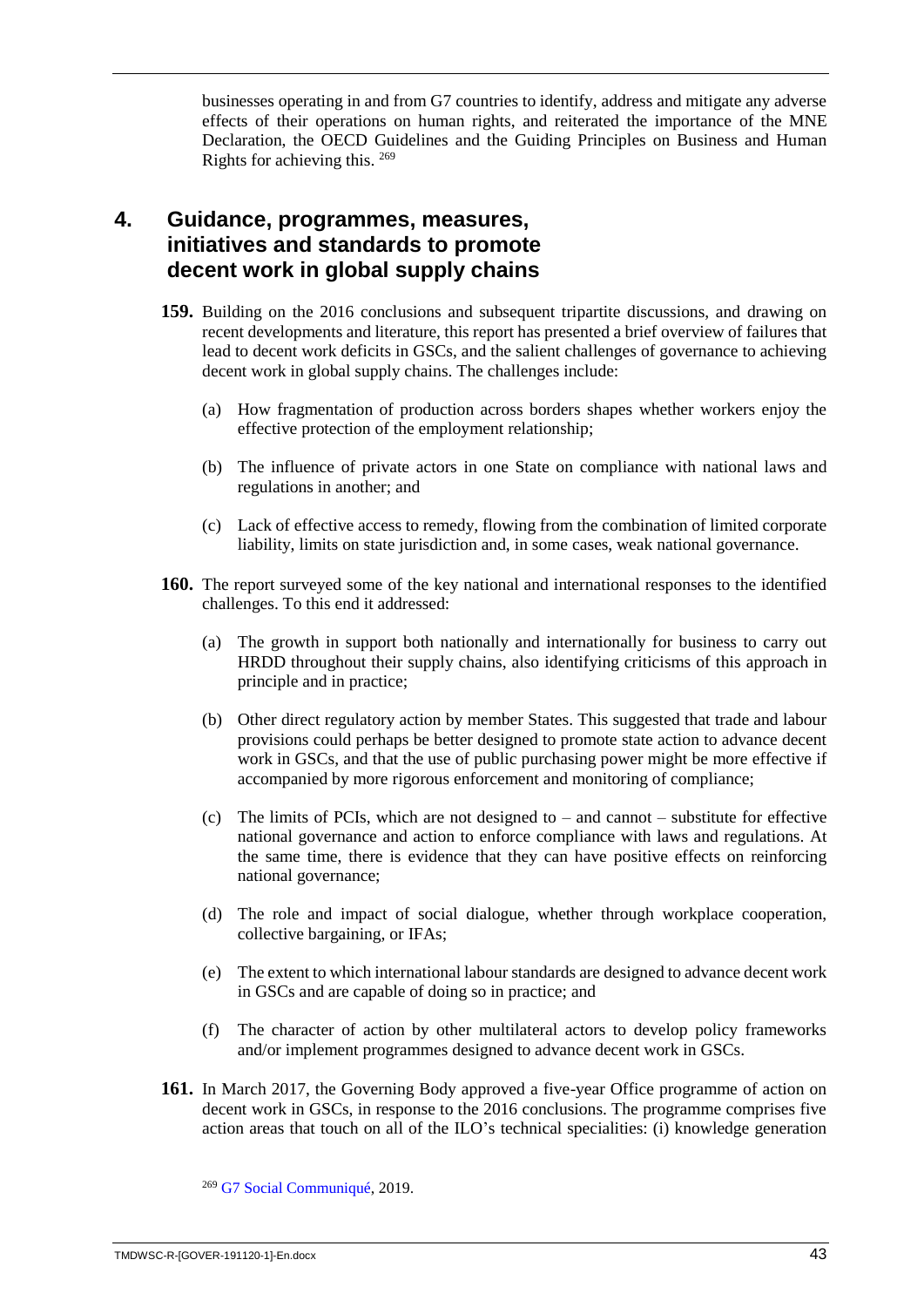and dissemination; (ii) capacity-building; (iii) effective advocacy for decent work in global supply chains; (iv) policy advice and technical assistance; and (v) partnerships and policy coherence.

- **162.** A mid-term progress report on implementation of the programme was submitted to the Governing Body in October 2019. <sup>270</sup> Some programme deliverables fall under the programme of promotion of the MNE Declaration, and are included in the Office's annual reporting on the MNE Declaration to the Governing Body. <sup>271</sup>
- **163.** Delivering the programme has helped the Office identify key strategies and strengths to help advance decent work in GSCs, as well as areas in which additional investment is necessary. As noted in the mid-term report, the implementation of the programme of action has also highlighted the significance of supply chains as a key domain for the ILO to achieve outcomes in many areas of its work. The Office can better develop interventions that recognize the interrelated nature of decent work deficits through improved coordination across the policy portfolio, and through "One ILO" collaborations that bring multiple departments into the design of development cooperation projects.
- **164.** Increasingly, the Office is implementing the sectoral-level approach highlighted in the programme of action. Through development cooperation projects and other experiences, it is clear that supply chains can be an effective entry point to improve working conditions if interventions can productively engage the tripartite constituents, as well as multinational buyers and lead firms. The Office has elaborated further the deliverables in the programme of action, beginning with a mapping and diagnostic process that supports evidence-based interventions to address decent work deficits and promote social and economic upgrading at each tier. With this approach, the Office would bring increased transparency and actionable information for a collective response by stakeholders.
- **165.** When the Governing Body approved the title of the meeting as *Achieving Decent Work in Global Supply Chains*, it did so on the following understanding:

while points (a), (b), and (c) of paragraph 25 of the 2016 conclusions will be covered, they will be addressed in light of the chapeau of paragraph 25, which states that there is concern that current ILO standards may not be fit for purpose to achieve decent work in global supply chains. <sup>272</sup>

- **166.** This requires consideration of options to ensure that international labour standards are "fit for purpose", in the current and future context of GSCs. It equally requires identifying actions that could strengthen the application of international labour standards related to work in production for GSCs, as well as to prioritize social dialogue and tripartite cooperation as essential elements in achieving decent work in all business models.
- **167.** Overall, it would appear that a mix of interrelated actions, both in terms of the form taken and the approach adopted, would best ensure a practical and sustainable impact. Building on the existing strengths of the current ILO regulatory approach, body of standards and supervisory system would increase the effectiveness and efficiency of any new actions taken. The optimal mix of standards-related actions would improve consistency in the application

<sup>270</sup> ILO: *Mid-term report on the implementation of the ILO programme of action on decent work in global supply chains*, op. cit.

 $271$  **ILO:** Promotional activities concerning the Tripartite Declaration of Principles concerning [Multinational Enterprises and Social Policy and related developments outside of the ILO,](https://www.ilo.org/wcmsp5/groups/public/---ed_norm/---relconf/documents/meetingdocument/wcms_722059.pdf) Governing Body, 337th Session, October–November 2019.

<sup>272</sup> ILO: Composition, agenda and programme of standing bodies and meetings, op. cit.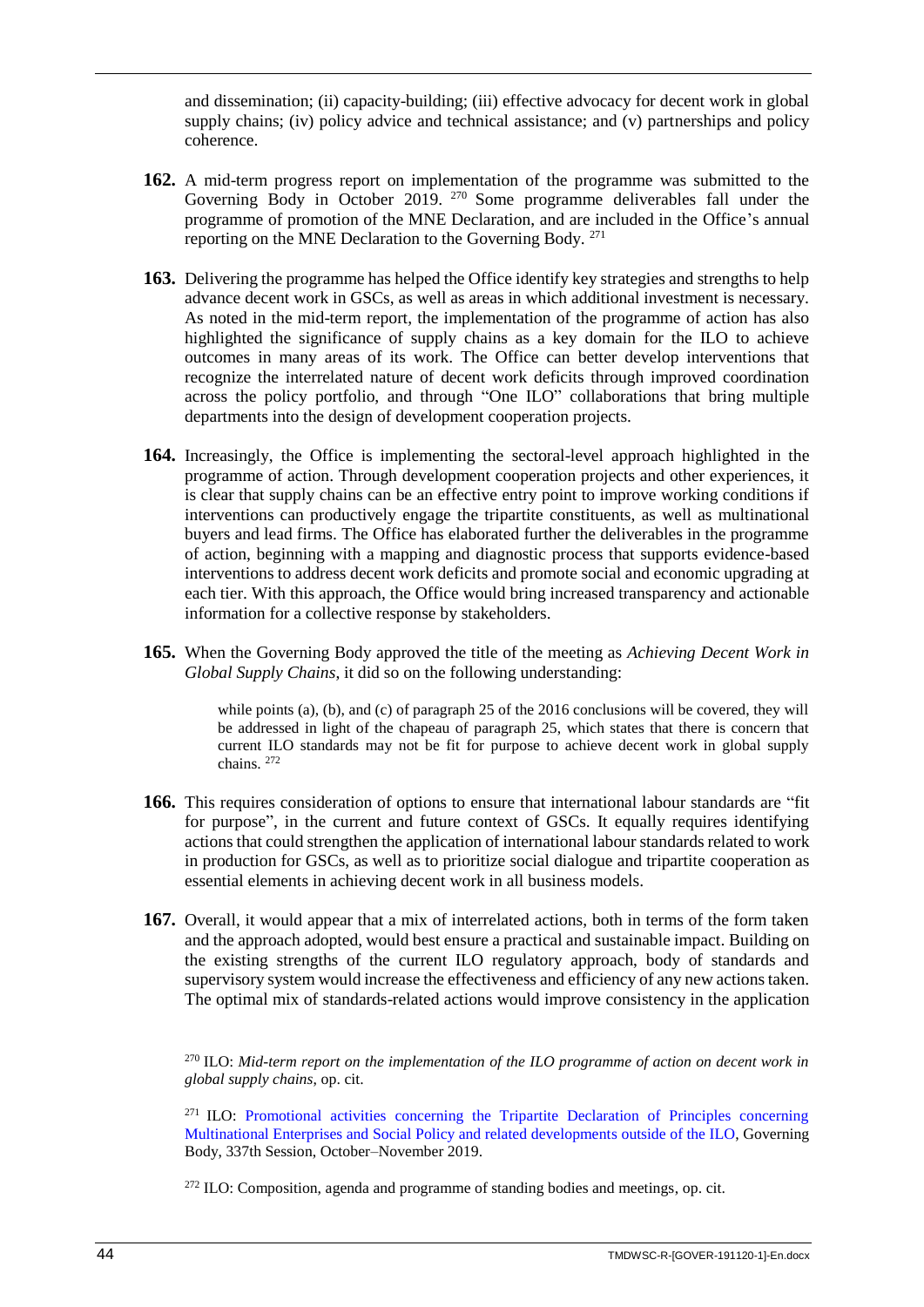of international labour standards through GSCs by maximizing the impact of government action on respect for human and labour rights by business.

- **168.** Consideration should be given to the form of any standards-related action, to ensure that it would be most likely to advance decent work in GSCs. Possible non-normative action could involve the development and publication of technical guidelines or a code of conduct on how to make the implementation of international labour standards in GSCs more effective in practice. Such guidance could be general, sectoral, or focused on specific issues in relation to which challenges have been identified in some countries, such as working conditions or access to justice in GSCs. Other non-normative action could involve the development of a technical cooperation programme to promote decent work in GSCs, for example through the promotion of ratification of international labour standards and their effective implementation in the GSC context. This could build on the successes of the Better Work Programme.
- **169.** Other possible standards-related measures could involve a review of the way in which the body of standards currently applies to GSCs, including the identification of any gaps in coverage. <sup>273</sup> A further non-normative initiative could include Governing Body consideration of a proposal for a thematically defined General Survey under article 19 of the ILO Constitution that examines national law and practice in relation to GSCs through the implementation of selected instruments in member States.
- **170.** Initiatives with regulatory impact could include the adoption of a new declaration on GSCs by the Conference or Governing Body, or the further amendment of the MNE Declaration in this regard. Standard-setting initiatives could include the adoption of a new international labour standard, or standards that address GSCs in general or particular challenges. Such an instrument could build on the lessons learned from the implementation of the Maritime Labour Convention, 2006, as amended, in particular the significance of the maritime labour certificate regime.
- **171.** Consideration should also be given to the approach that standards-related action might take to advance decent work in GSCs. It could take many forms: it could be thematic, or focused on one or more particular challenges. Arguments have been made in favour of the adoption of an instrument that would require member States to take legislative action to encourage businesses to respect international labour standards and carry out HRDD in their supply chains. Other suggestions focus around standards-related action in the particularly challenging context of GSCs. This could be through, for example, minimum working conditions, or addressing specific issues such as the fundamental principles and rights at work, wages, working time or OSH. Yet other possible approaches could involve standardsrelated action to address key issues such as conflict of law in cases of fundamental labour rights violations, or labour dispute prevention and resolution in GSCs. The emerging workplace-based challenges presented by digital labour platforms and e-commerce could be addressed through international regulation specifically targeting those contexts. <sup>274</sup>
- **172.** In some cases, international labour standards require international cooperation in the fulfilment of their social justice objective. Convention No. 94, in particular, provides for a normative platform governing contractual practices potentially extending beyond national borders. On the whole, however, the body of standards follows a statist model based on the democratic legitimacy of nation-states, and the assumption of capacity to deliver social

<sup>274</sup> ILO: *[Work for a brighter future. Global Commission on the future of work](https://www.ilo.org/wcmsp5/groups/public/---dgreports/---cabinet/documents/publication/wcms_662410.pdf)*, Geneva, 2019, p. 44.

<sup>&</sup>lt;sup>273</sup> The Governing Body could decide that such a review could be carried out by the Standards Review Mechanism Tripartite Working Group. See ILO: *[The standards initiative: Terms of reference of the](https://www.ilo.org/wcmsp5/groups/public/---ed_norm/---relconf/documents/meetingdocument/wcms_420260.pdf)  [Standards Review Mechanism Tripartite](https://www.ilo.org/wcmsp5/groups/public/---ed_norm/---relconf/documents/meetingdocument/wcms_420260.pdf) Working Group*, Governing Body, 325th Session, Geneva, October–November 2015, Appendix, para 12.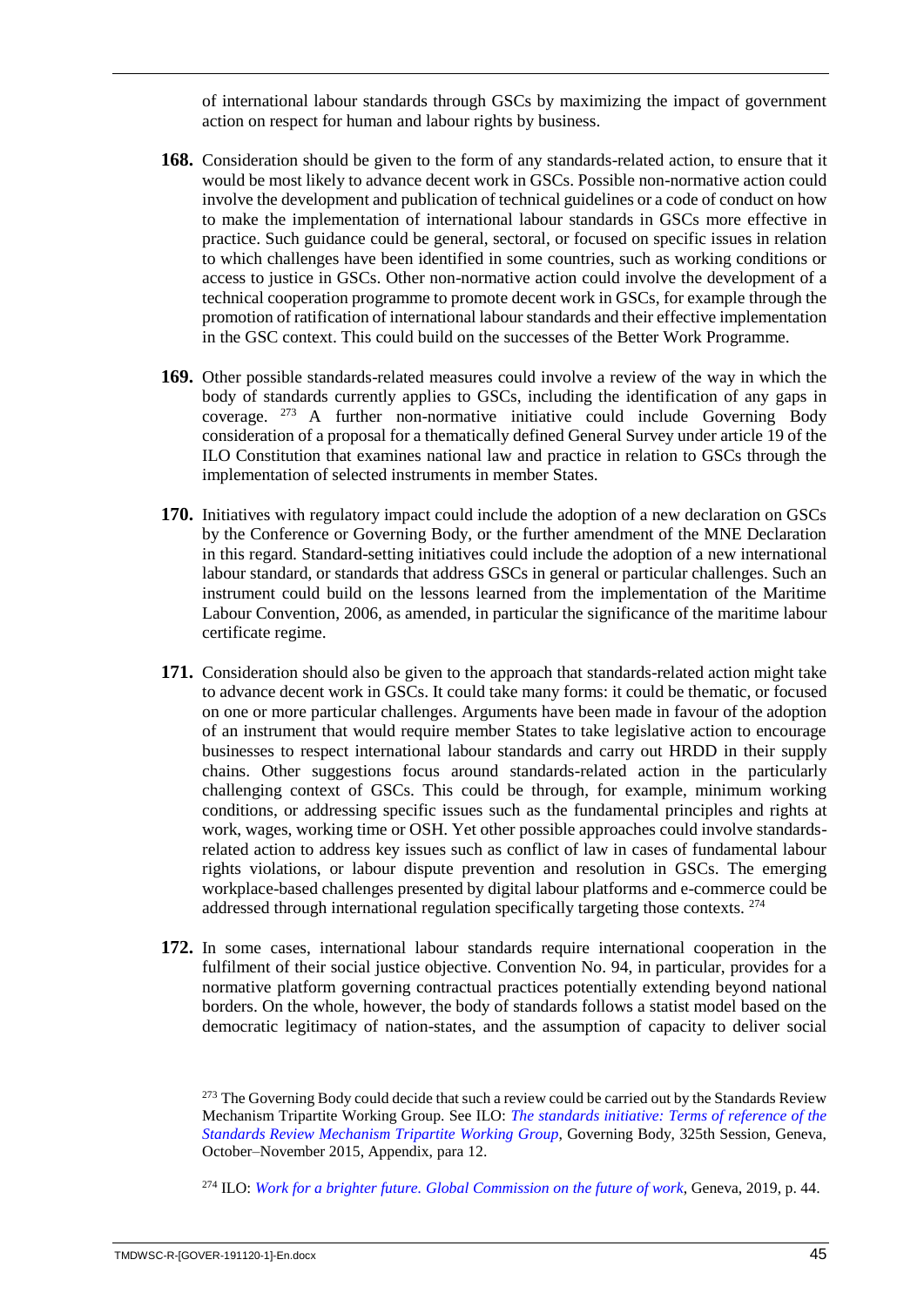justice through legal means. In the global economy, the relative power of corporations or networks has risen to the extent that this assumption no longer holds for all nation-states.

**173.** This raises the question of whether there is a need to explore forms of shared responsibility in pursuit of social justice. Care would need to be taken not to reduce state responsibility, to account for the diversity of GSCs and the regional shift in trade flows within GSCs, and to avoid normative confusion through the exercise of extraterritorial jurisdiction. At the same time, it remains the case that non-normative, voluntary action is not succeeding in tackling even the most significant decent work deficits. Elements that could be explored in the context of normative action include due diligence requirements commensurate with capacity and extraterritorial remedies based on internationally recognized and understood standards.